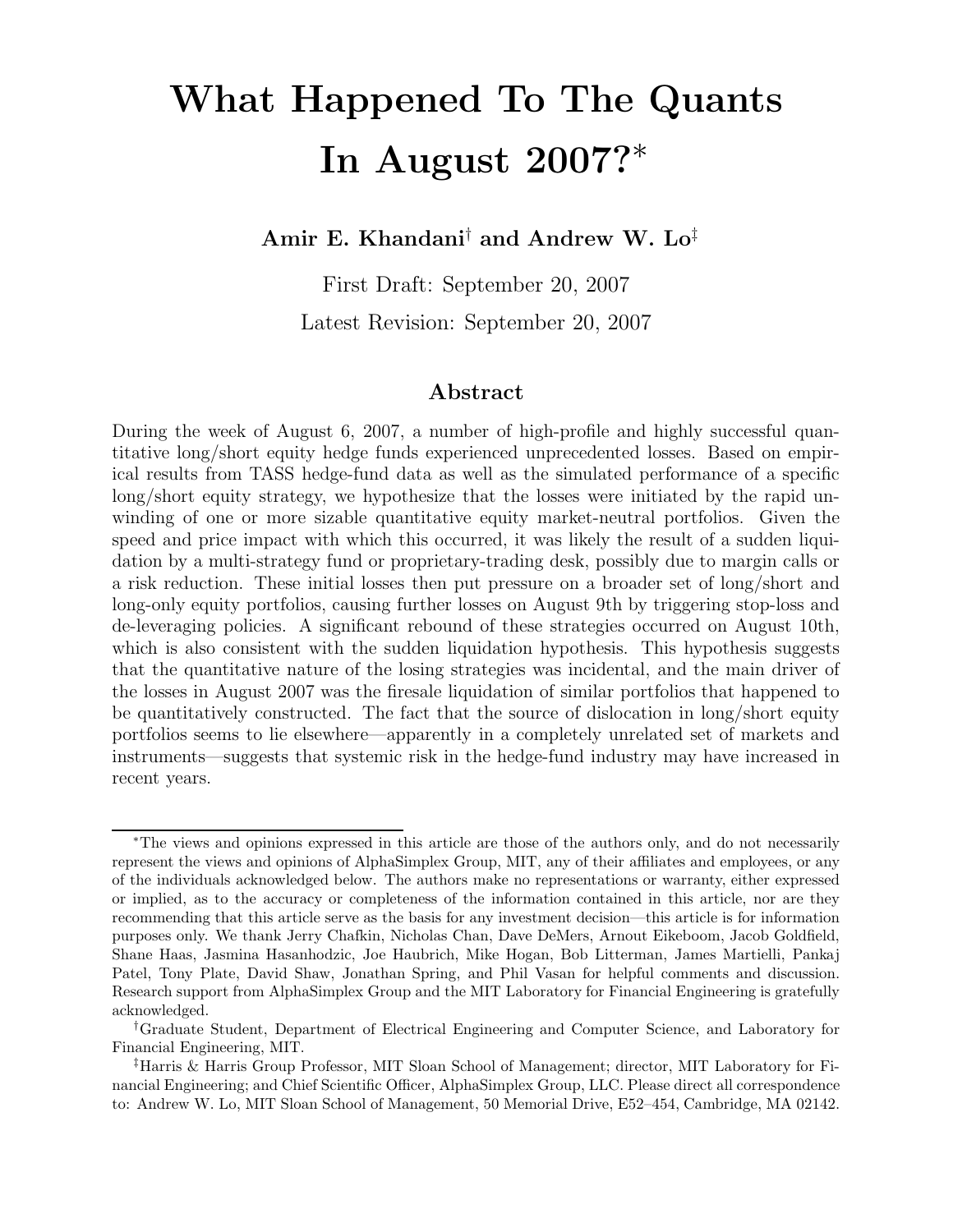## **Contents**

|                 | 1 Introduction and Summary                                               | $\mathbf{1}$         |
|-----------------|--------------------------------------------------------------------------|----------------------|
| 2 <sub>1</sub>  | Terminology                                                              | 6                    |
| $\bf{3}$        | Anatomy of a Long/Short Equity Strategy                                  | $\overline{7}$       |
|                 | 4 What Happened In August 2007?                                          | 15                   |
| $5\phantom{.0}$ | Comparing August 2007 with August 1998                                   | 17                   |
| 6               | Total Assets, Expected Returns, and Leverage                             | 20                   |
|                 | 7 The Unwind Hypothesis                                                  | 26                   |
| 8               | <b>Illiquidity Exposure</b>                                              | 30                   |
| 9               | A Network View of the Financial System                                   | 33                   |
|                 | 10 Qualifications and Extensions                                         | 42                   |
|                 | 11 The Current Outlook                                                   | 44                   |
|                 | A Appendix<br>A.2 Statistical Significance of Aggregate Autocorrelations | 49<br>49<br>51<br>51 |
|                 | References                                                               | 54                   |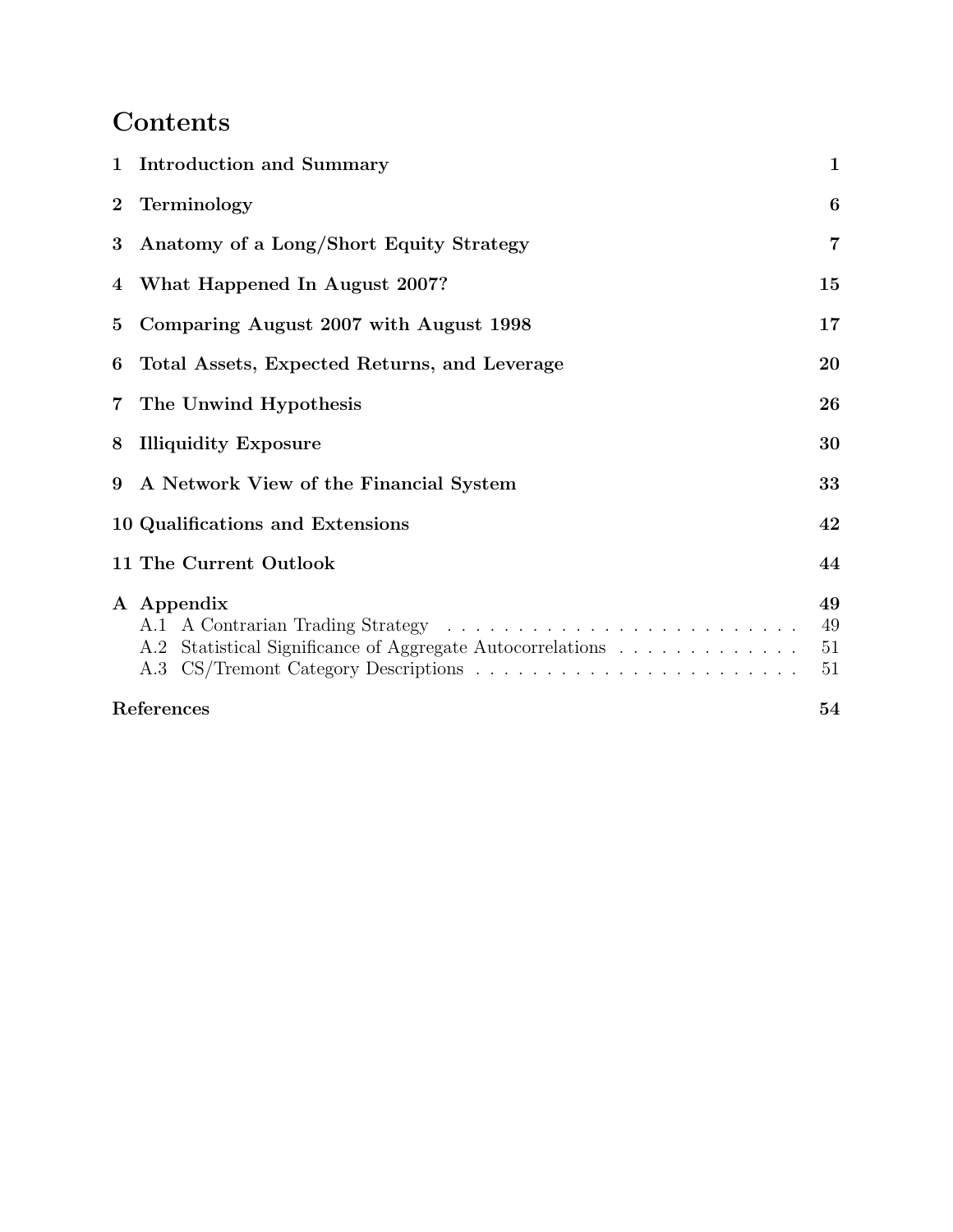## 1 Introduction and Summary

The months leading up to August 2007 were a tumultuous period for global financial markets, with events in the U.S. sub-prime mortgage market casting long shadows over many parts of the financial industry. The blow-up of two Bear Stearns credit strategies funds in June, the sale of Sowood Capital Management's portfolio to Citadel after losses exceeding 50% in July, and mounting problems at Countrywide Financial—the nation's largest home lender throughout the second and third quarter of 2007 set the stage for further turmoil in fixedincome and credit markets during the month of August.

But during the week of August 6th, something remarkable occurred. Several prominent hedge funds experienced unprecedented losses that week; however, unlike the Bear Stearns and Sowood funds, these hedge funds were invested primarily in exchange-traded equities, not in sub-prime mortgages or credit-related instruments. In fact, most of the hardest-hit funds were employing long/short equity market-neutral strategies—sometimes called "statistical arbitrage" strategies—that, by construction, did not have significant "beta" exposure, and which were supposed to be immune to most market gyrations. But the most remarkable aspect of these hedge-fund losses was the fact that they were confined almost exclusively to funds using quantitative strategies. With laser-like precision, model-driven long/short equity funds were hit hard on Tuesday August 7th and Wednesday August 8th, despite relatively little movement in fixed-income and equity markets during those two days and no major losses reported in any other hedge-fund sectors. Then, on Thursday August 9th when the S&P 500 lost nearly 3%, most of these market-neutral funds continued their losses, calling into question their market-neutral status.

By Friday, August 10th, the combination of movements in equity prices that caused the losses earlier in the week had reversed themselves, rebounding significantly but not completely. However, faced with mounting losses on the 7th, 8th, and 9th that exceeded all the standard statistical thresholds for extreme returns, many of the affected funds had cut their risk exposures along the way, which only served to exacerbate their losses while causing them to miss out on a portion of the reversals on the 10th. And just as quickly as it descended upon the quants, the perfect financial storm was over. At least for the moment.

The following week, the financial press surveyed the casualties and reported month-to-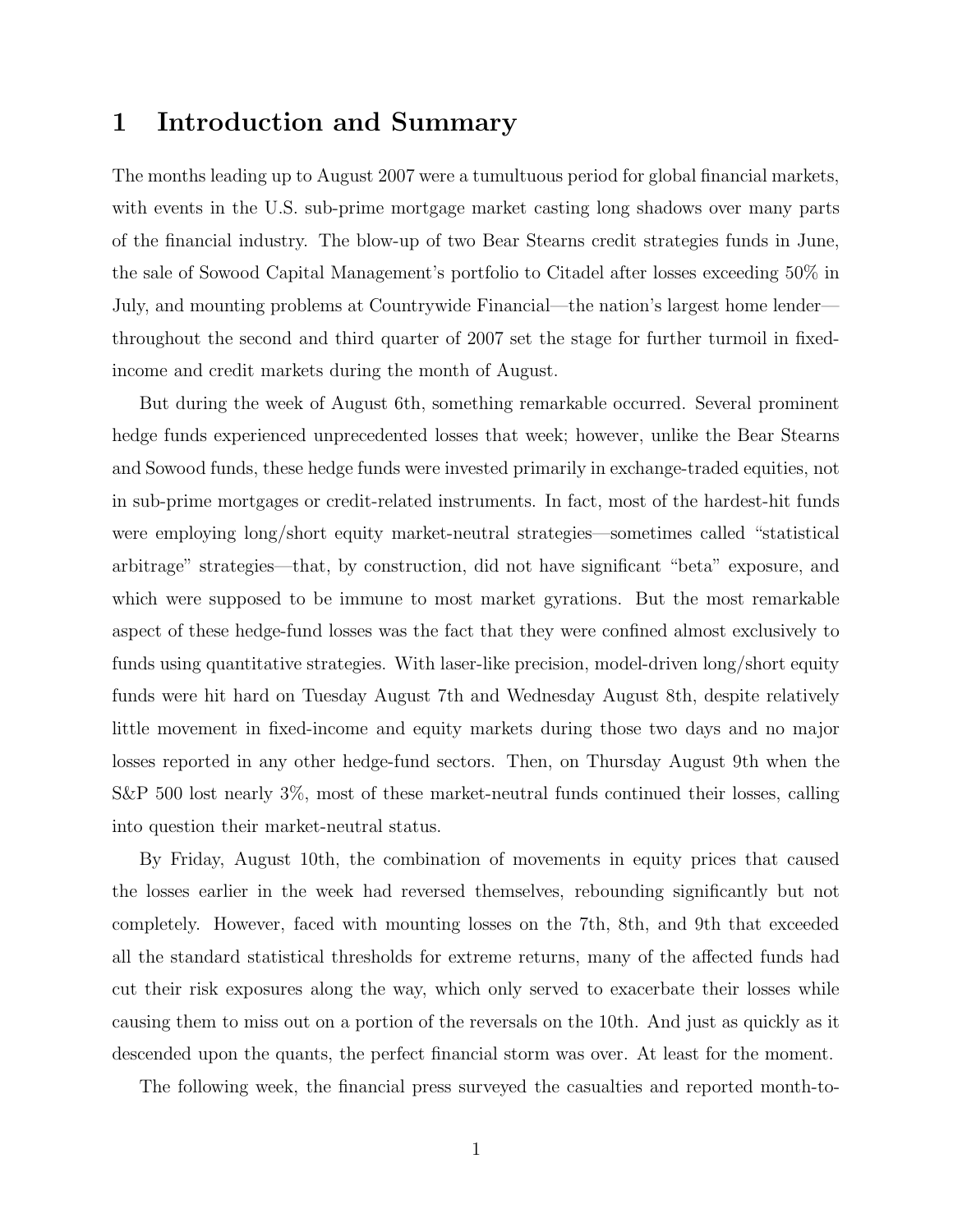date losses ranging from −5% to −30% for some of the most consistently profitable quant funds in the history of the industry.<sup>1</sup> David Viniar, Chief Financial Officer of Goldman Sachs argued that "We were seeing things that were 25-standard deviation moves, several days in a row... There have been issues in some of the other quantitative spaces. But nothing like what we saw last week" (Thal Larsen, 2007).

What happened to the quants in August 2007?

In this paper, we attempt to shed some light on this question by examining some indirect evidence about the profitability of long/short equity strategies over the past decade and during August 2007. We simulate the performance of a specific long/short equity strategy to see if we can capture the performance swings during the week of August 6, 2007, and then use this strategy to compare and contrast the events of August 2007 with those of August 1998. We then turn to individual and aggregate hedge-fund data from the TASS database and the Credit Suisse/Tremont hedge-fund indexes to develop a broader understanding of the evolution of long/short equity strategies over the past decade.

From these empirical results, we have developed the following tentative hypotheses about August 2007:

- 1. The losses to quant funds during the second week of August 2007 were initiated by the temporary price impact resulting from a large and rapid "unwinding" of one or more quantitative equity market-neutral portfolios. The speed and magnitude of the price impact suggests that the unwind was likely the result of a sudden liquidation of a multi-strategy fund or proprietary-trading desk, perhaps in response to margin calls from a deteriorating credit portfolio, a decision to cut risk in light of current market conditions, or a discrete change in business lines.
- 2. The price impact of the unwind on August 7–8 caused a number of other types of equity funds—long/short, 130/30, and long-only—to cut their risk exposures or "de-leverage", exacerbating the losses of many of these funds on August 8th and 9th.

<sup>&</sup>lt;sup>1</sup>For example, the *Wall Street Journal* reported on August 10, 2007 that "After the close of trading, Renaissance Technologies Corp., a hedge-fund company with one of the best records in recent years, told investors that a key fund has lost 8.7% so far in August and is down 7.4% in 2007. Another big fund company, Highbridge Capital Management, told investors its Highbridge Statistical Opportunities Fund was down 18% as of the 8th of the month, and was down 16% for the year. The \$1.8 billion publicly traded Highbridge Statistical Market Neutral Fund was down 5.2% for the month as of Wednesday... Tykhe Capital, LLC—a New York-based quantitative, or computer-driven, hedge-fund firm that manages about \$1.8 billion—has suffered losses of about 20% in its largest hedge fund so far this month..." (see Zuckerman, Hagerty, and Gauthier-Villars, 2007), and on August 14, the Wall Street Journal reported that the Goldman Sachs Global Equity Opportunities Fund "...lost more than 30% of its value last week..." (Sender, Kelly, and Zuckerman, 2007).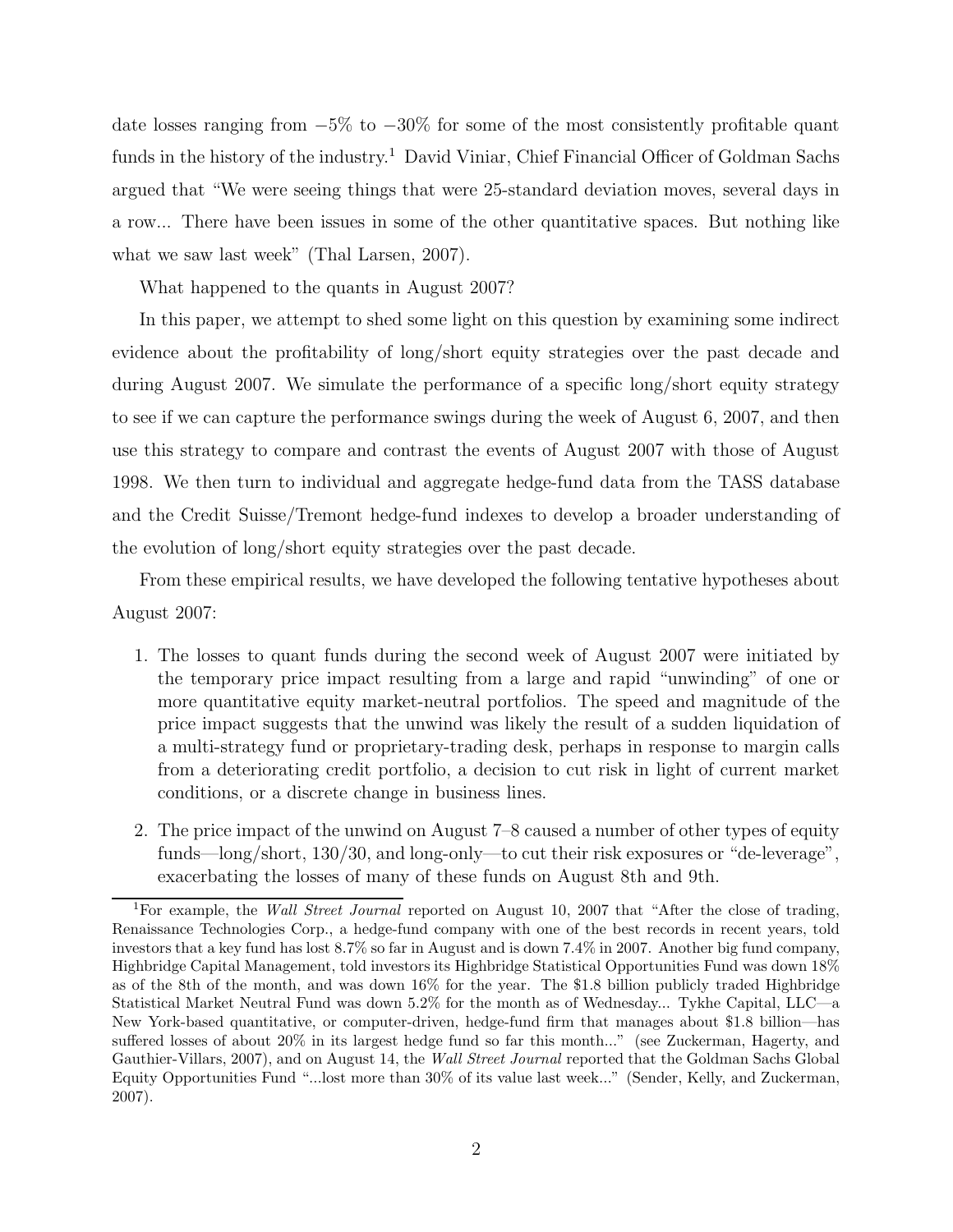- 3. The majority of the unwind and de-leveraging occurred on August 7–9, after which the losses stopped and a significant—but not complete—reversal occurred on the 10th.
- 4. This price-impact pattern suggests that the losses were the short-term side-effects of a sudden (and probably forced) liquidation on August 7–8, not a fundamental or permanent breakdown in the underlying economic drivers of long/short equity strategies. However, the coordinated losses do imply a growing common component in this hedgefund sector.
- 5. Likely factors contributing to the magnitude of the losses of this apparent unwind were: (a) the enormous growth in assets devoted to long/short equity strategies over the past decade and, more recently, to various 130/30 and active-extension strategies; (b) the systematic decline in the profitability of quantitative equity market-neutral strategies, due to increasing competition, technological advances, and institutional and environmental changes such as decimalization, the decline in retail order flow, and the decline in equity-market volatility; (c) the increased leverage needed to maintain the levels of expected returns required by hedge-fund investors in the face of lower profitability; (d) the historical liquidity of U.S. equity markets and the general lack of awareness (at least prior to August 6, 2007) of just how crowded the long/short equity category had become; and (e) the unknown size and timing of new sub-primemortgage-related problems in credit markets, which created a climate of fear and panic, heightening the risk sensitivities of managers and investors across all markets and style categories.
- 6. The fact that quantitative funds were singled out during the week of August 6, 2007 has less to do with any specific failure of quantitative methods than the apparent sudden liquidation of one or more large quantitative equity market-neutral portfolios. This rapid unwind impacted all equity market-neutral funds, and such funds are, by necessity, quantitatively managed (it is virtually impossible to manage a market-neutral equity fund of more than 100 securities using pure discretion and human judgment, and the funds that were affected typically hold over 1,000 securities on any given day).
- 7. The differences between the behavior of our test strategy in August 2007 and August 1998, the increase in the number of funds and the average assets under management per fund in the TASS hedge-fund database, the increase in average absolute correlations among the CS/Tremont hedge-fund indexes, and the growth of credit-related strategies among hedge funds and proprietary trading desks suggest that systemic risk in the hedge-fund industry may have increased in recent years.
- 8. The ongoing problems in the sub-prime mortgage and credit sectors may trigger additional liquidity shocks in the more liquid hedge-fund style categories such as long/short equity, global macro, and managed futures. However, the severity of the impact to long/short equity strategies is likely to be muted in the near future given that market participants now have more information regarding the size of this sector and the potential price-impact of another firesale liquidation of a long/short equity portfolio.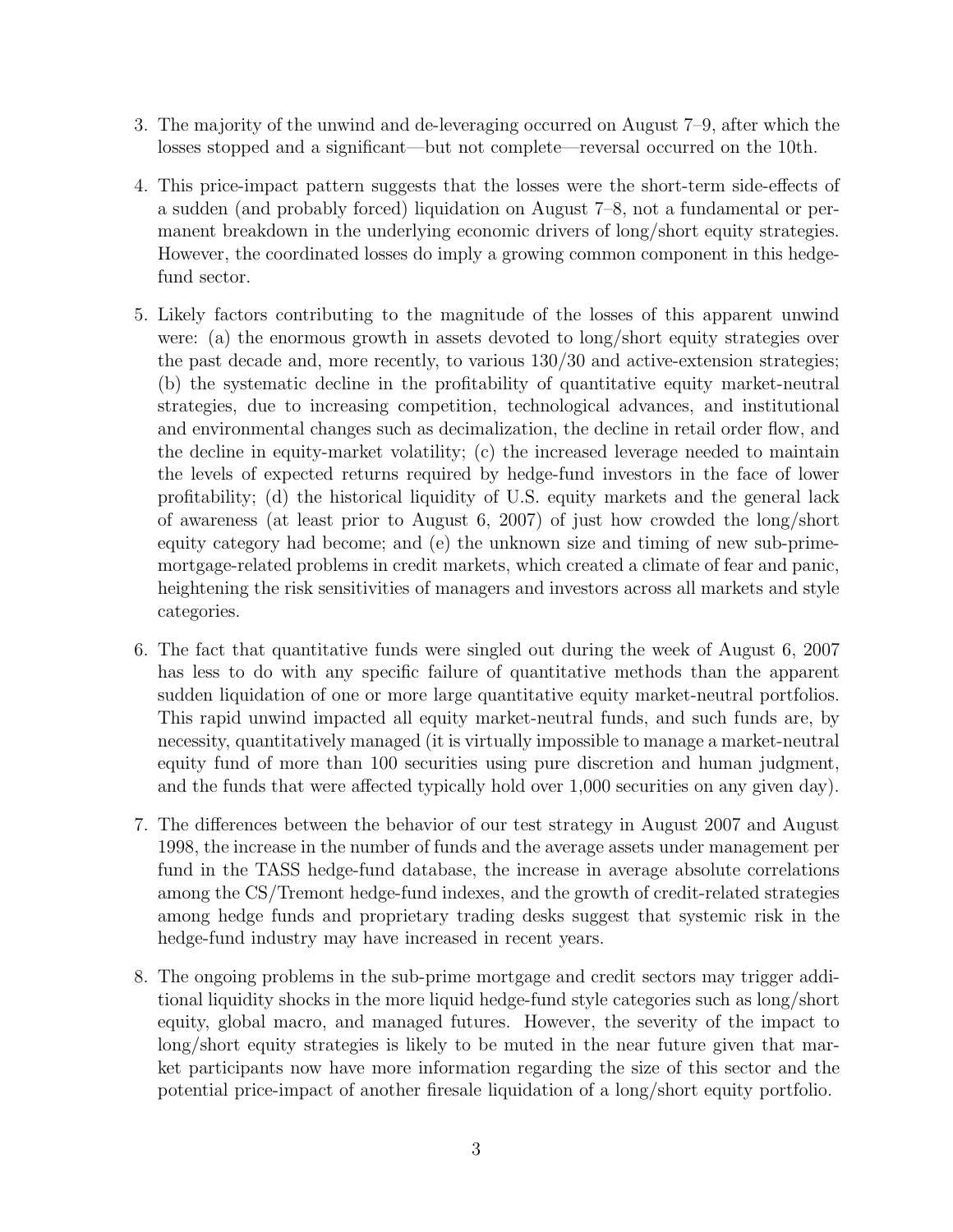We wish to emphasize at the outset that these hypotheses are tentative, based solely on indirect evidence, and without the benefit of very much hindsight given the recency of these events. For these reasons, this paper should be interpreted more like an evolving case study, not formal academic research. We are focusing on a rather timely topic, which does not afford the luxury of multiple rounds of critical review and revision through which more enduring research findings are typically forged.

However, we wish to highlight another distinction between academic research and this paper. Original research typically offers novel answers to questions that have yet to be resolved. There is little point, and no credit given, to answering questions for which the answers are already known. But the answer to the question of what happened to the quants in August 2007 is indeed known, at least to a number of industry professionals who were directly involved in these markets and strategies in August 2007.

Therefore, it is an odd task that we have undertaken—to attempt to explain something that, at least to a subset of potential readers, needs no explanation. And as a case study, our endeavor may seem even more misguided because we do not have ready access to any of the primary sources: the hedge funds, proprietary trading desks, and their prime brokers and major credit counterparties. For obvious reasons, such sources are not at liberty to disclose any information about their strategies—indeed, any disclosure of proprietary information is clearly not in the best interests of their investors or shareholders. Therefore, it is unlikely we will ever obtain the necessary information to conduct a *conclusive* study of the events of August 2007.

It is precisely this well-known lack of transparency of hedge funds, coupled with genuine intellectual curiosity and public-policy concerns regarding systemic risks in this dynamic industry, that led us to undertake this effort. Because the relevant hedge-fund managers and investors are not able to disclose their views on what happened in August 2007, we propose to construct a simple simulacrum of a quantitative equity market-neutral strategy and study its performance, as well as to use other publicly available hedge-fund data to round out our understanding of the long/short equity sector during this challenging period. However, we recognize the difficulty for outsiders to truly understand such complex issues, and do not intend to be self-appointed spokesmen for the quants.

Accordingly, we acknowledge in advance that we may be far off the mark given the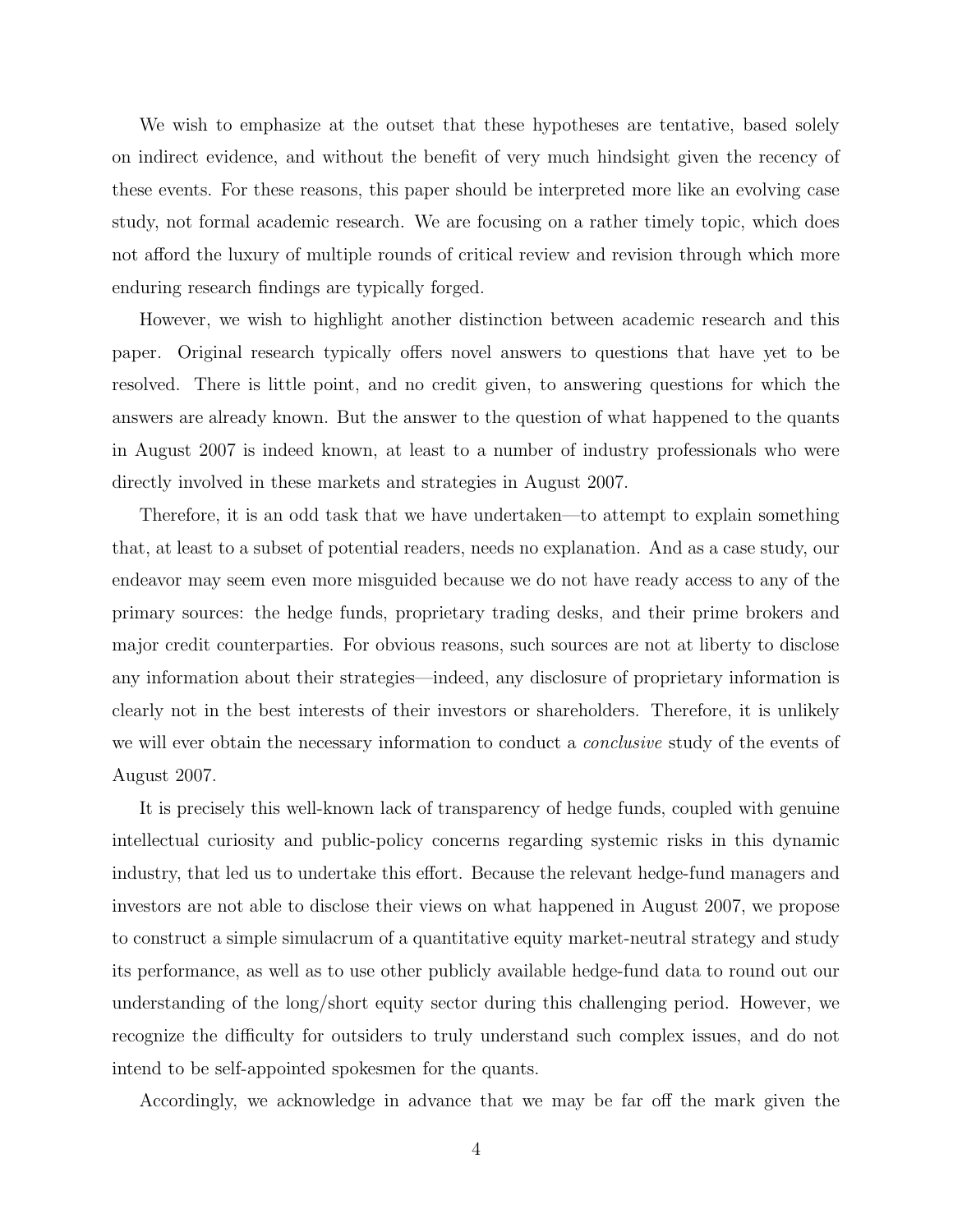limited data we have to work with, and caution readers to be appropriately skeptical of our analysis, as we are. While some academics may have warned that systemic risk in the hedge-fund industry has been on the rise (see, for example, Carey and Stulz, 2006), none of the academic literature has produced any timely forecasts of when or how such shocks might occur. Indeed, by definition, a true "shock" is unforecastable. Nevertheless, it is our hope that the tentative hypotheses suggested by our empirical results, and the simple tools that we use to derive them, will stimulate additional investigations—especially by those who do have access to the data—that may lead to a deeper understanding of financial market dynamics under stress.

We begin in Section 2 with a brief discussion of terminology, and in Section 3 we describe the specific quantitative test strategy that we plan to use as our "microscope" to study the effects of August 6–10, 2007 on long/short equity strategies. We show in Section 4 that this test strategy does indeed capture the losses that affected so many quants during that week. By comparing August 2007 to August 1998, in Section 5 we observe that, despite the many similarities between the two periods, there is one significant difference that may be cause for great concern regarding the current level of systemic risk in the hedge-fund industry—our microscope revealed not a single sign of stress in August 1998, but has shown systematic deterioration year by year since then until the outsized losses in August 2007. We attempt to trace the origins of this striking difference to various sources. In particular, in Section 6, we consider the near-exponential growth of assets and funds in the long/short equity category, the secular decline in the expected rate of return of our test strategy over the years, and the increases in leverage that these two facts imply. With the appropriate leverage assumptions in hand, we are able to produce a more realistic simulation of the test strategy's performance in August 2007, and in Section 7 we lay out our "unwind hypothesis". This hypothesis relies on the assumption that long/short equity strategies are less liquid than market participants anticipated, and in Section 8 we estimate the illiquidity exposure of long/short equity funds in the TASS database. We find evidence that over the past two years, even this highly liquid sector of the hedge-fund industry has become less liquid. And in Section 9, we investigate the changes in simple correlations across broad-based hedge-fund indexes over time and find that the hedge-fund industry is a more highly "connected" network now than ever before. We conclude by discussing some of the limitations of our analysis and possible extensions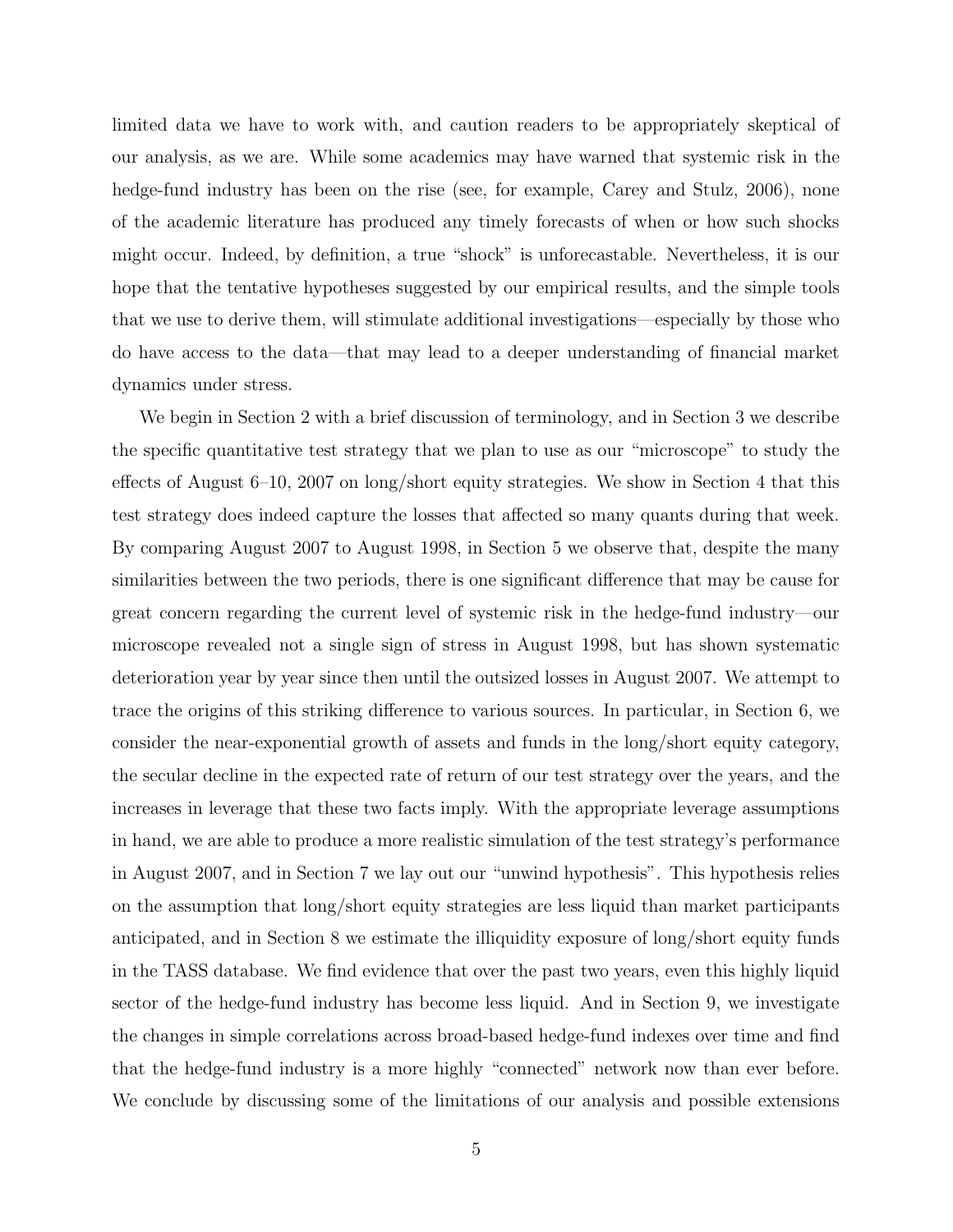in Section 10, and then describe our current outlook for systemic risk in the hedge-fund industry in Section 11.

## 2 Terminology

Among experienced hedge-fund investors and managers, there is a clear distinction between the terms "statistical arbitrage", "quantitative equity market-neutral", and "long/short equity" strategies. The first category refers to highly technical short-term mean-reversion strategies involving large numbers of securities (hundreds to thousands, depending on the amount of risk capital), very short holding periods (measured in days to seconds), and substantial computational, trading, and IT infrastructure. The second category is more general, involving broader types of quantitative models, some with lower turnover, fewer securities, and inputs other than past prices such as accounting variables, earnings forecasts, and economic indicators. The third category is the broadest, including any equity portfolios that engage in shortselling, that may or may not be market-neutral (many long/short equity funds are long-biased), that may or may not be quantitative (fundamental stock-pickers sometimes engage in short positions to hedge their market exposure as well as to bet on poor-performing stocks), and where technology need not play an important role. In most hedge-fund databases, this is by far the single largest category, both in terms of assets and number of funds.

More recently, a fourth category has emerged, the "130/30" or "active extension" strategies, in which a fund or, more commonly, a managed account of, say \$100MM, maintains \$130MM of long positions in one set of securities and \$30MM of short positions in another set of securities. Such a strategy is a natural extension of a long-only fund where the long-only constraint is relaxed to a limited extent. It is currently one of the fastest-growing areas in the institutional money management business, and because the portfolio construction process is rather technical by design, the managers of such products are exclusively quantitative (is there any other way to implement a 130/30 constraint?).

For the purposes of this paper, we sometimes refer to all of these strategies as "long/short equity" for several reasons. First, these seemingly disparate approaches are beginning to overlap. A number of statistical arbitrage funds are now pursuing lower-turnover sub-strategies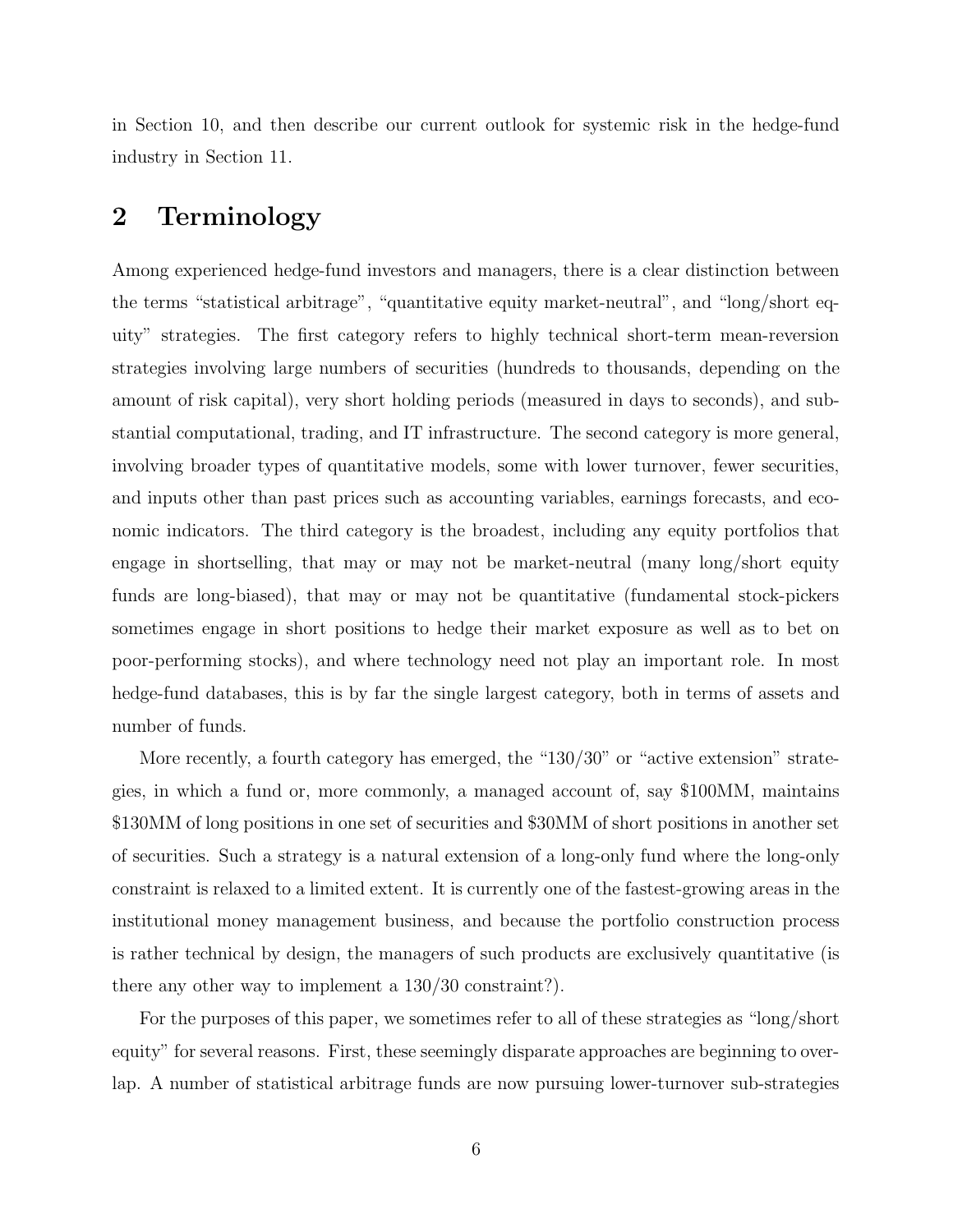to increase their funds' capacities, while many long/short equity funds have turned to higherturnover sub-strategies as they develop more trading infrastructure and seek more consistent returns. This natural business progression has blurred the distinction between the long/short equity sub-specialties. Second, as long/short equity managers have grown in size, technology has naturally begun to play a more important role, even among fundamental stockpickers who find that they cannot expand their business unless they make more efficient use of their time and skills. Such managers have begun to rely on stock-screening software and portfolio-construction tools that allow them to leverage their qualitative stock-selection skills, and automated trading platforms that allow them to execute their stock picks more cost-effectively. These new tools have made quants out of many fundamental stock-pickers. Indeed, even among the long-only equity managers, 130/30 strategies are transforming the multi-trillion-dollar equity enhanced-index business into a quantitative endeavor. We argue that all four investment categories were impacted by the events of August 6–10, 2007, largely because their growth has pushed them into each other's domains. Accordingly, in the event of a rapid unwind of any equity portfolio, all four types of strategies are likely to be impacted in one way or another.

Therefore, throughout the remainder of this paper, we shall use the broader term "long/ short equity" to refer generically to all of these distinct activities, making finer distinctions when appropriate.

#### 3 Anatomy of a Long/Short Equity Strategy

To gauge the impact of the events of August 6–10, 2007 on long/short equity portfolios, we consider a specific strategy—first proposed by Lehmann (1990) and Lo and MacKinlay (1990)—that we can analyze directly using individual U.S. equities returns. Given a collection of N securities, consider a long/short market-neutral equity strategy consisting of an equal dollar amount of long and short positions, where at each rebalancing interval, the long positions are made up of "losers" (underperforming stocks, relative to some market average) and the short positions are made up of "winners" (outperforming stocks, relative to the same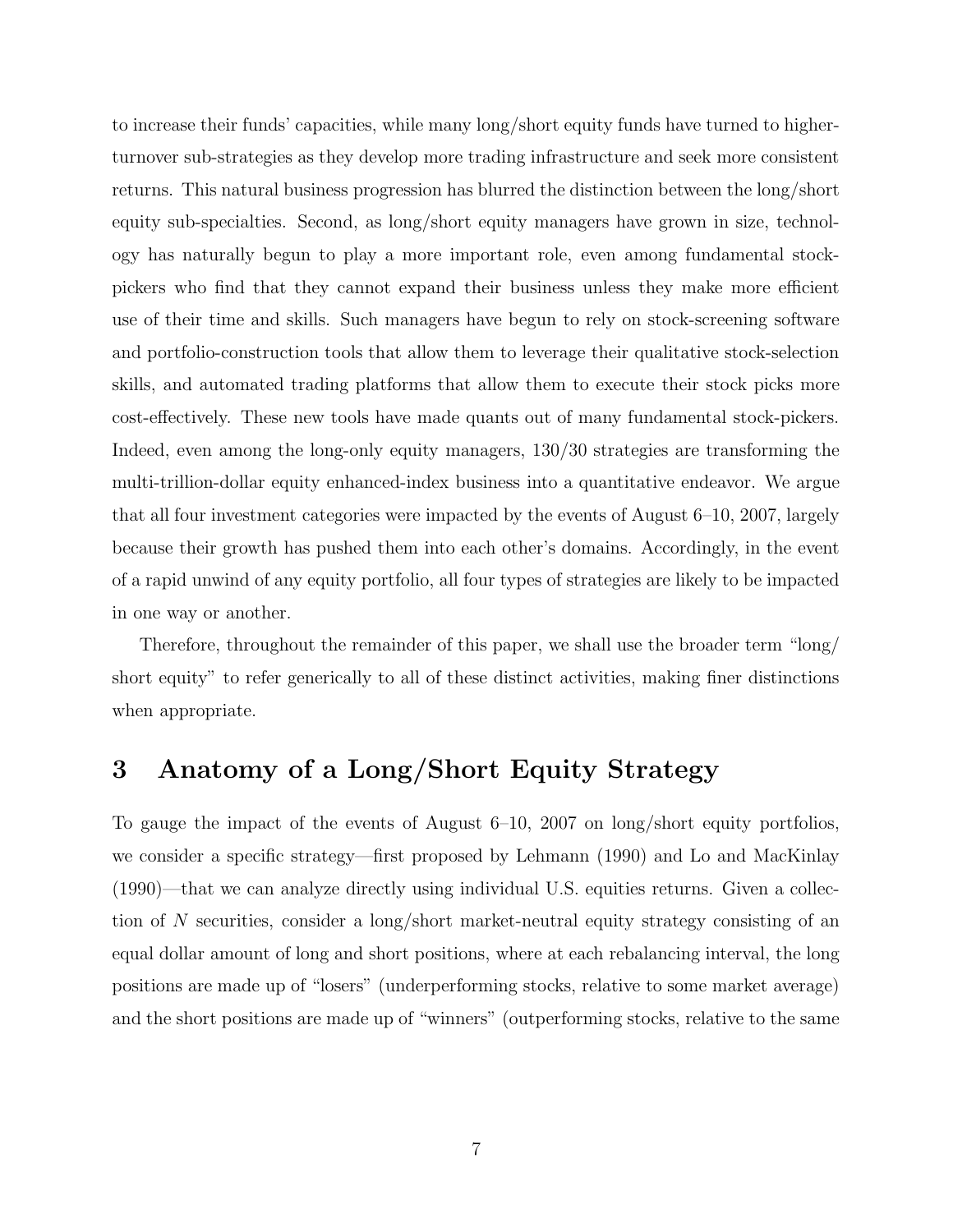market average). Specifically, if  $\omega_{it}$  is the portfolio weight of security i at date t, then

$$
\omega_{it} = -\frac{1}{N}(R_{it-k} - R_{mt-k}) \, , \, R_{mt-k} \equiv \frac{1}{N} \sum_{i=1}^{N} R_{it-k} \tag{1}
$$

for some  $k>0$ .

Note that the portfolio weights are the negative of the degree of outperformance  $k$  periods ago, so each value of k yields a somewhat different strategy. For our purposes, we set  $k = 1$ day. By buying yesterday's losers and selling yesterday's winners at each date, such a strategy actively bets on mean reversion across all N stocks, profiting from reversals that occur within the rebalancing interval. For this reason, (1) has been called a "contrarian" trading strategy that benefits from market overreaction, i.e., when underperformance is followed by positive returns and vice-versa for outperformance (see Appendix A.1 for further details).

However, another source of profitability of contrarian trading strategies is the fact that they provide liquidity to the marketplace. By definition, losers are stocks that have underperformed relative to some market average, implying a supply/demand imbalance, i.e., an excess supply that caused the prices of those securities to drop, and vice-versa for winners. By buying losers and selling winners, contrarians are increasing the demand for losers and increasing the supply of winners, thereby stabilizing supply/demand imbalances. Traditionally, designated marketmakers such as the NYSE/AMEX specialists and NASDAQ dealers have played this role, for which they are compensated through the bid/offer spread. But over the last decade, hedge funds and proprietary trading desks have begun to compete with traditional marketmakers, adding enormous amounts of liquidity to U.S. stock markets and earning attractive returns for themselves and their investors in the process.

Note that the weights (1) have the property that they sum to 0, hence (1) is an example of an "arbitrage" or "market-neutral" portfolio where the long positions are exactly offset by the short positions.<sup>2</sup> As a result, the portfolio "return" cannot be computed in the standard way because there is no net investment. In practice, however, the return of such a strategy

<sup>2</sup>Such a strategy is more accurately described as a "dollar-neutral" portfolio since dollar-neutral does not necessarily imply that a strategy is also market-neutral. For example, if a portfolio is long \$100MM of highbeta stocks and short \$100MM of low-beta stocks, it will be dollar-neutral but will have positive market-beta exposure. In practice, most dollar-neutral equity portfolios are also constructed to be market-neutral, hence the two terms are used almost interchangeably, which is sloppy terminology but usually correct.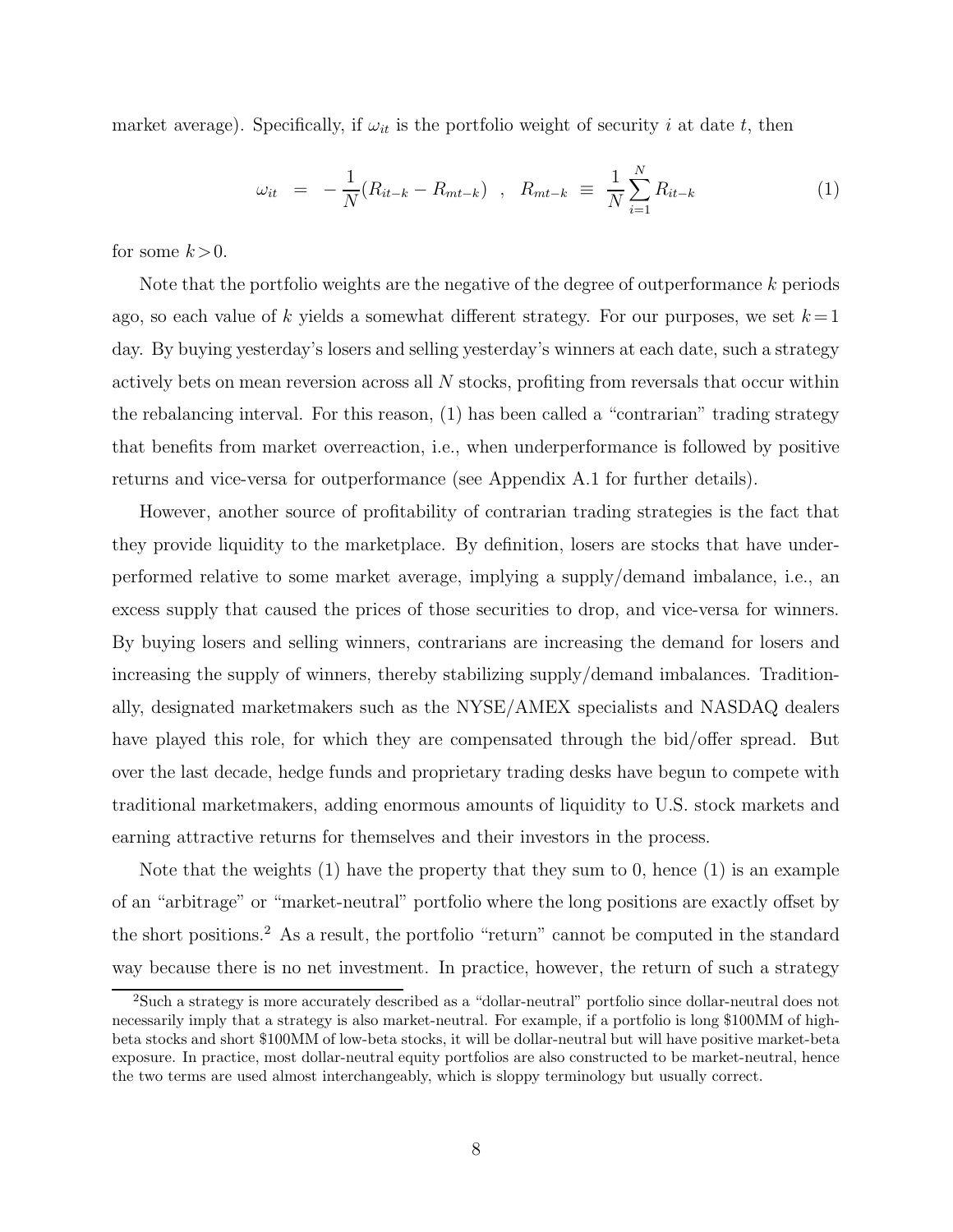over any finite interval is easily calculated as the profit-and-loss of that strategy's positions over the interval divided by the initial capital required to support those positions. For example, suppose that a portfolio consisting of \$100MM of long positions and \$100MM of short positions generated profits of \$2MM over a one-day interval. The return of this strategy is simply \$2MM divided by the required amount of capital to support the \$100MM long/short positions. Under Regulation T, the minimum amount of capital required is \$100MM (often stated as  $2:1$  leverage, or a  $50\%$  margin requirement), hence the return to the strategy is 2%. If, however, the portfolio manager is a broker/dealer, then Regulation T does not apply, and higher levels of leverage may be employed. For example, in some cases, it is possible to support a \$100MM long/short portfolio with only \$25MM of capital—leverage ratio of 8:1—which implies a portfolio return of  $2/\$25=8\%$ .<sup>3</sup> Accordingly, the gross dollar investment  $I_t$  of the portfolio (1) and its unleveraged (Reg T) portfolio return  $R_{pt}$  are given by:

$$
I_t \equiv \frac{1}{2} \sum_{i=1}^{N} |\omega_{it}| \quad , \quad R_{pt} \equiv \frac{\sum_{i=1}^{N} \omega_{it} R_{it}}{I_t} \; . \tag{2}
$$

To construct leveraged portfolio returns  $L_{pt}(\theta)$  using a regulatory leverage factor of  $\theta$ :1, we simply multiply (2) by  $\theta/2$ :<sup>4</sup>

$$
L_{pt}(\theta) \equiv \frac{(\theta/2) \sum_{i=1}^{N} \omega_{it} R_{it}}{I_t} \,. \tag{3}
$$

Lo and MacKinlay (1990) provide a detailed analysis of the unleveraged returns (2) of the contrarian trading strategy, tracing its profitability to mean reversion in individual stock returns as well as positive lead/lag effects and cross-autocorrelations across stocks and across time. However, for our purposes, such decompositions are of less relevance than simply using

$$
\frac{|\$100| + |-\$100|}{\$25} = 8.
$$

 $3$ The technical definition of leverage—and the one used by the U.S. Federal Reserve, which is responsible for setting leverage constraints for broker/dealers—is given by the sum of the absolute values of the long and short positions divided by the capital, so:

<sup>&</sup>lt;sup>4</sup>Note that Reg-T leverage is, in fact, considered 2:1 which is exactly (2), hence  $\theta$ :1 leverage is equivalent to a multiple of  $\theta/2$ .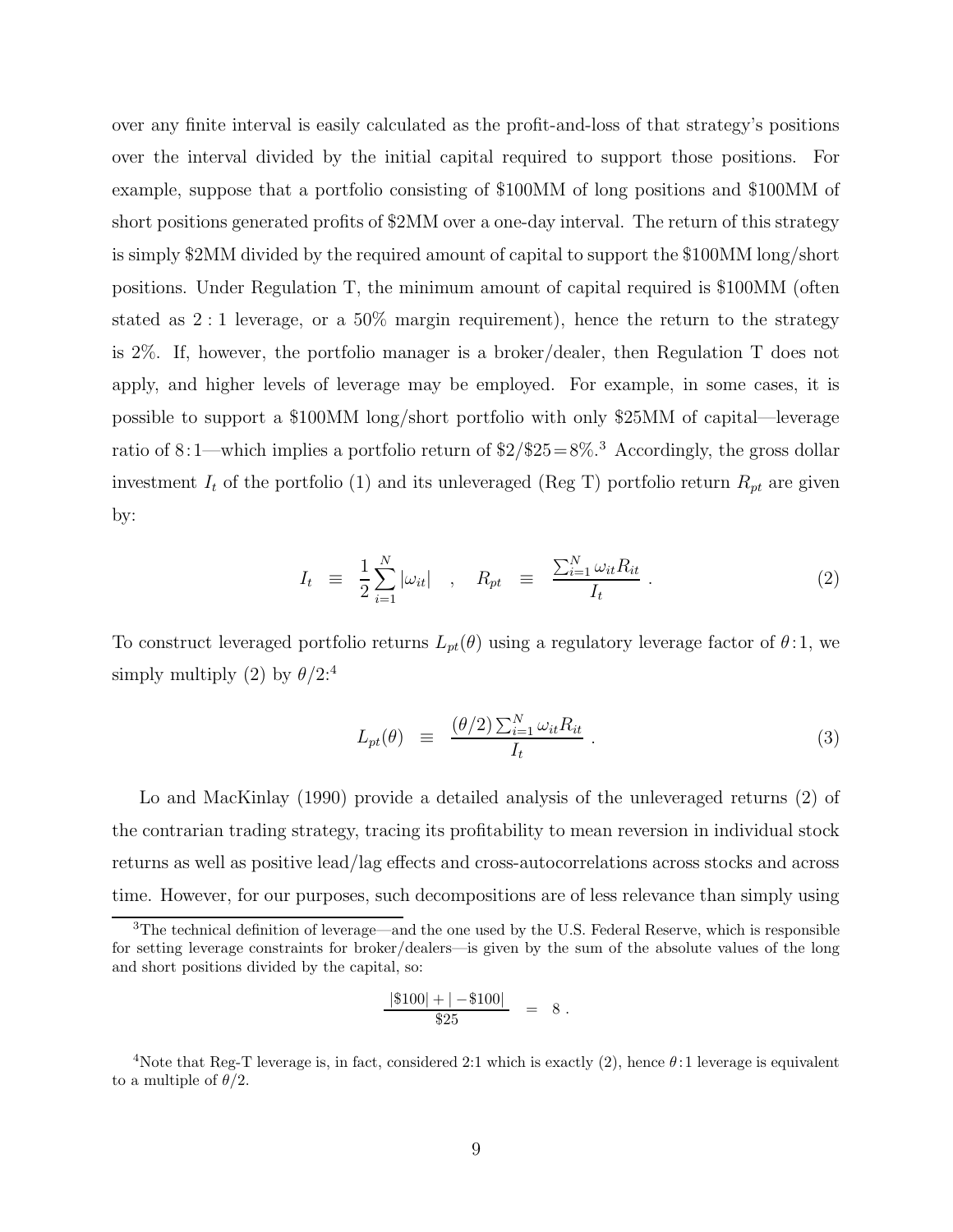(1) as an instrument to study the impact of market events on long/short equity strategies during the second week of August 2007. To that end, we apply this strategy to the daily returns of all stocks in the University of Chicago's CRSP Database, and to stocks within 10 market-cap deciles, from January 3, 1995 to August 31, 2007.<sup>5</sup> Table 1 provides year-by-year average market capitalizations and share prices of stocks in each decile from 1995 to 2007.<sup>6</sup>

Before turning to the performance of the contrarian strategy in August 2007, we summarize the strategy's historical performance to develop some intuition for its properties. Table 2 reports the year-by-year average daily return of (1) when applied to stocks within marketcap deciles, as well as for all stocks in our sample, and the results are impressive. In the first year of our sample, 1995, the strategy produced an average daily return of 1.38% per day, or 345% per year assuming a 250-day year! Of course, this return is unrealistic because it ignores a number of market frictions such as transactions costs, price impact, shortsales constraints, and other institutional limitations. In particular, a daily rebalancing interval would imply extraordinarily high turnover across the set of 4,781 individual stocks, which was simply not feasible in 1995. However, we intend to use this strategy to gauge the impact of market movements in August 2007 relative to its typical performance, hence we are not as concerned about whether the results are achievable in practice.

The high turnover and the large number of stocks involved also highlight the importance that technology plays in strategies like (1), and why funds that employ such strategies are exclusively quantitative. It is nearly impossible for human portfolio managers and traders to

<sup>&</sup>lt;sup>5</sup>Specifically, we use only U.S. common stocks (CRSP share code 10 and 11), which eliminates REIT's, ADR's, and other types of securities, and we drop stocks with share prices below \$5 and above \$2,000. To reduce unnecessary turnover in our market-cap deciles, we form these deciles only twice a year (the first trading days of January and July). Since the CRSP data are available only through December 29, 2006, decile memberships for 2007 were based on market capitalizations as of December 29, 2006. For 2007, we constructed daily close-to-close returns for the stocks in our CRSP universe as of December 29, 2006 using adjusted closing prices from finance.yahoo.com. We were unable to find prices for 135 stocks in our CRSP universe, potentially due to ticker symbol changes or mismatches between CRSP and Yahoo. To avoid any conflict, we also dropped 34 other securities that are mapped to more than one CRSP PERMNO identifier as of December, 29, 2006. The remaining 3,724 stocks where then placed in deciles and used for the analysis in 2007. Also, Yahoo's adjusted prices do not incorporate dividends, hence our 2007 daily returns are price returns, not total returns. This difference is unlikely to have much impact on our analysis.

<sup>6</sup>The market capitalizations reported in Table 1 for the year 2007 are based on shares outstanding as of December, 29, 2006 and should be interpreted as estimates for the average market cap in these deciles. The 'All Count' column is the daily average number of stocks in our universe in each year. As stocks go bankrupt, delist, change from CRSP share code 10 or 11 to any other share code (prior to 2007), or fall outside of the \$5-to-\$2,000 price range, they are taken out of our universe.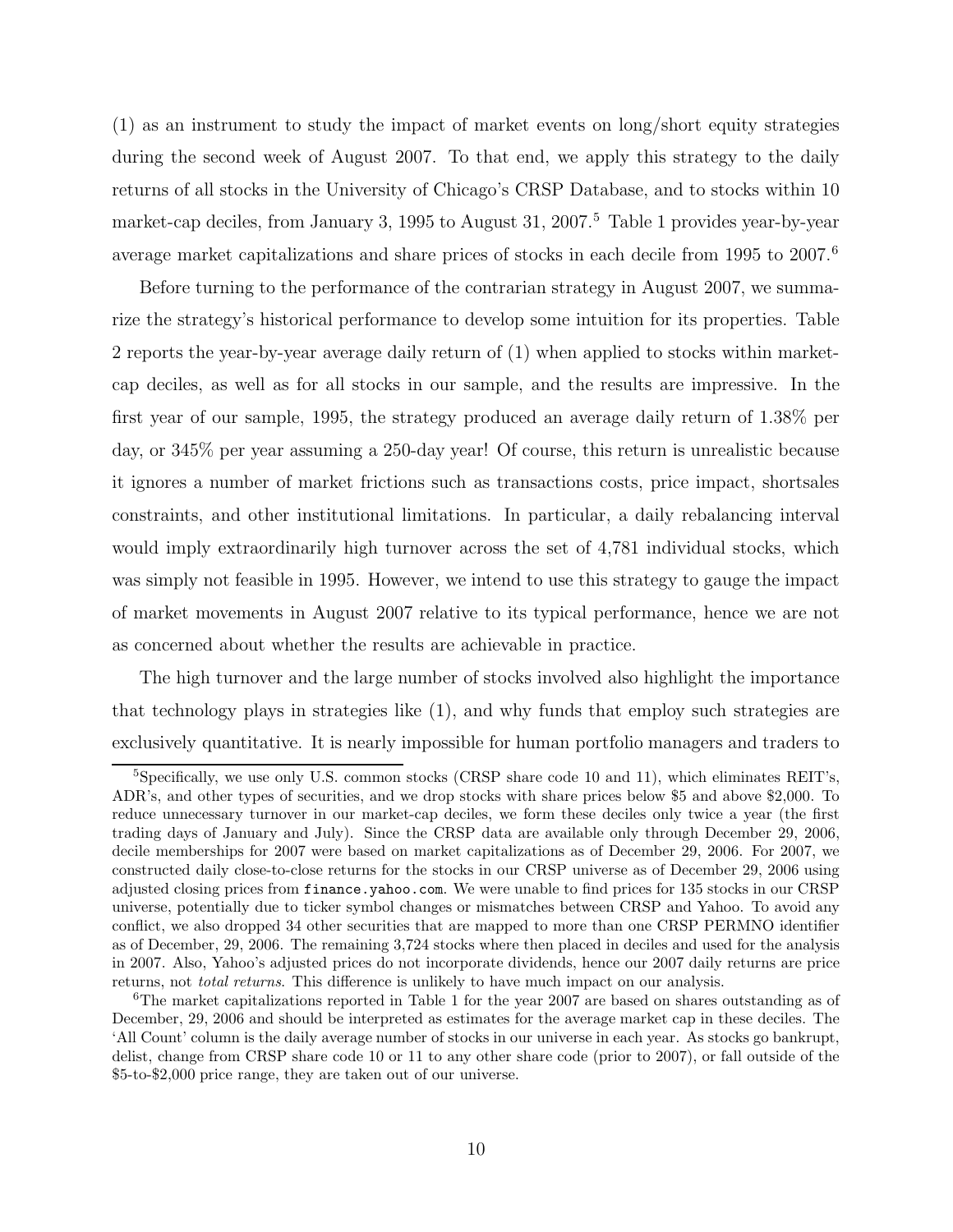| Year |                                           |                        |          |          | <b>Deciles by Market Capitalization</b>       |                             |                     |          |          |         | All   | All   |
|------|-------------------------------------------|------------------------|----------|----------|-----------------------------------------------|-----------------------------|---------------------|----------|----------|---------|-------|-------|
|      | <b>Smallest</b>                           | Decile 2               | Decile 3 | Decile 4 | Decile 5                                      | Decile 6                    | Decile <sub>7</sub> | Decile 8 | Decile 9 | Largest |       | Count |
|      |                                           |                        |          |          | Panel A: Average Market Capitalization (\$MM) |                             |                     |          |          |         |       |       |
| 1995 | 17                                        | 34                     | 57       | 86       | 127                                           | 190                         | 305                 | 556      | 1.269    | 8.250   | 1.121 | 4.781 |
| 1996 | 18                                        | 38                     | 61       | 92       | 140                                           | 210                         | 334                 | 591      | 1.349    | 9.599   | 1.293 | 5,273 |
| 1997 | 22                                        | 47                     | 74       | 109      | 164                                           | 248                         | 407                 | 708      | 1,539    | 12.401  | 1,628 | 5,393 |
| 1998 | 24                                        | 78<br>49<br>115<br>172 |          |          |                                               | 274                         | 444                 | 773      | 1.735    | 16.011  | 2,088 | 5,195 |
| 1999 | 23                                        | 50                     | 83       | 126      | 200                                           | 310                         | 507                 | 905      | 2.086    | 22.002  | 2.764 | 4.736 |
| 2000 | 22                                        | 53                     | 92       | 148      | 249                                           | 398                         | 647                 | 1,145    | 2,545    | 26,050  | 3,361 | 4,566 |
| 2001 | 25                                        | 60                     | 106      | 181      | 288                                           | 440                         | 723                 | 1,268    | 2,863    | 26,007  | 3,348 | 3,782 |
| 2002 | 27                                        | 64                     | 111      | 188      | 289                                           | 450                         | 711                 | 1,235    | 2,696    | 23,463  | 3,082 | 3,486 |
| 2003 | 31                                        | 73                     | 130      | 213      | 327                                           | 498                         | 795                 | 1,371    | 2,951    | 24,185  | 3,146 | 3,376 |
| 2004 | 37                                        | 86                     | 149      | 244      | 363                                           | 569<br>651                  | 875                 | 1,554    | 3,268    | 26,093  | 3,425 | 3,741 |
| 2005 | 40                                        | 97                     | 171      | 266      | 408                                           |                             | 1.026               | 1.772    | 3,811    | 28,164  | 3,741 | 3,721 |
| 2006 | 44                                        | 105                    | 187      | 298      | 452                                           | 717                         | 1,145               | 1.907    | 4,073    | 30,154  | 3,988 | 3,764 |
| 2007 | 47                                        | 109                    | 195      | 313      | 472                                           | 739                         | 1,188               | 2,120    | 4,387    | 33,152  | 4,363 | 3,623 |
|      |                                           |                        |          |          |                                               | Panel B: Average Price (\$) |                     |          |          |         |       |       |
| 1995 | 11.07                                     | 11.55                  | 13.37    | 14.84    | 16.96                                         | 18.90                       | 22.54               | 26.49    | 32.45    | 45.14   | 21.55 | 4.781 |
| 1996 | 11.30                                     | 11.92                  | 13.06    | 14.36    | 17.11                                         | 20.12                       | 23.47               | 28.29    | 33.02    | 47.95   | 22.40 | 5,273 |
| 1997 | 12.39                                     | 13.33                  | 14.42    | 15.88    | 18.52                                         | 22.21                       | 26.20               | 31.07    | 36.52    | 52.16   | 24.56 | 5,393 |
| 1998 | 11.37                                     | 13.15                  | 14.34    | 15.55    | 17.94                                         | 21.76                       | 25.40               | 29.97    | 36.55    | 54.06   | 24.53 | 5,195 |
| 1999 | 10.31                                     | 11.79                  | 12.87    | 14.14    | 16.58                                         | 21.01                       | 24.13               | 31.62    | 36.99    | 54.04   | 23.80 | 4,736 |
| 2000 | 9.74                                      | 11.59                  | 12.31    | 13.85    | 17.86                                         | 21.85                       | 25.89               | 34.03    | 40.49    | 60.25   | 25.39 | 4,566 |
| 2001 | 11.34                                     | 13.10                  | 13.66    | 15.47    | 18.47                                         | 20.70                       | 25.37               | 31.47    | 34.96    | 42.71   | 23.04 | 3,782 |
| 2002 | 12.15                                     | 14.20                  | 15.02    | 16.16    | 18.88                                         | 21.38                       | 25.35               | 28.43    | 33.18    | 39.52   | 22.73 | 3,486 |
| 2003 | 13.65                                     | 15.56                  | 16.55    | 17.15    | 19.89                                         | 21.25                       | 26.12               | 28.53    | 33.86    | 41.83   | 23.61 | 3,376 |
| 2004 | 13.81                                     | 16.33                  | 16.88    | 17.84    | 20.33                                         | 24.37                       | 28.21               | 32.54    | 38.68    | 46.92   | 25.84 | 3,741 |
| 2005 | 13.48                                     | 16.40                  | 16.34    | 18.01    | 20.84                                         | 25.01                       | 29.25               | 38.51    | 42.50    | 51.14   | 27.42 | 3,721 |
| 2006 | 13.06                                     | 16.08                  | 16.28    | 19.33    | 21.56                                         | 25.95                       | 30.44               | 40.08    | 45.42    | 51.94   | 28.24 | 3,764 |
| 2007 | 12.61<br>15.18<br>16.75<br>18.30<br>22.32 |                        |          | 27.32    | 30.30                                         | 38.70                       | 48.70               | 56.56    | 28.94    | 3,623   |       |       |
|      |                                           |                        |          |          |                                               |                             |                     |          |          |         |       |       |

Table 1: Year-by-year average market capitalizations and share prices of U.S. common stocks (CRSP share codes 10 and 11) with share prices above \$5 and below \$2,000 within marketcapitalization deciles from January 3, 1995 to August 31, 2007.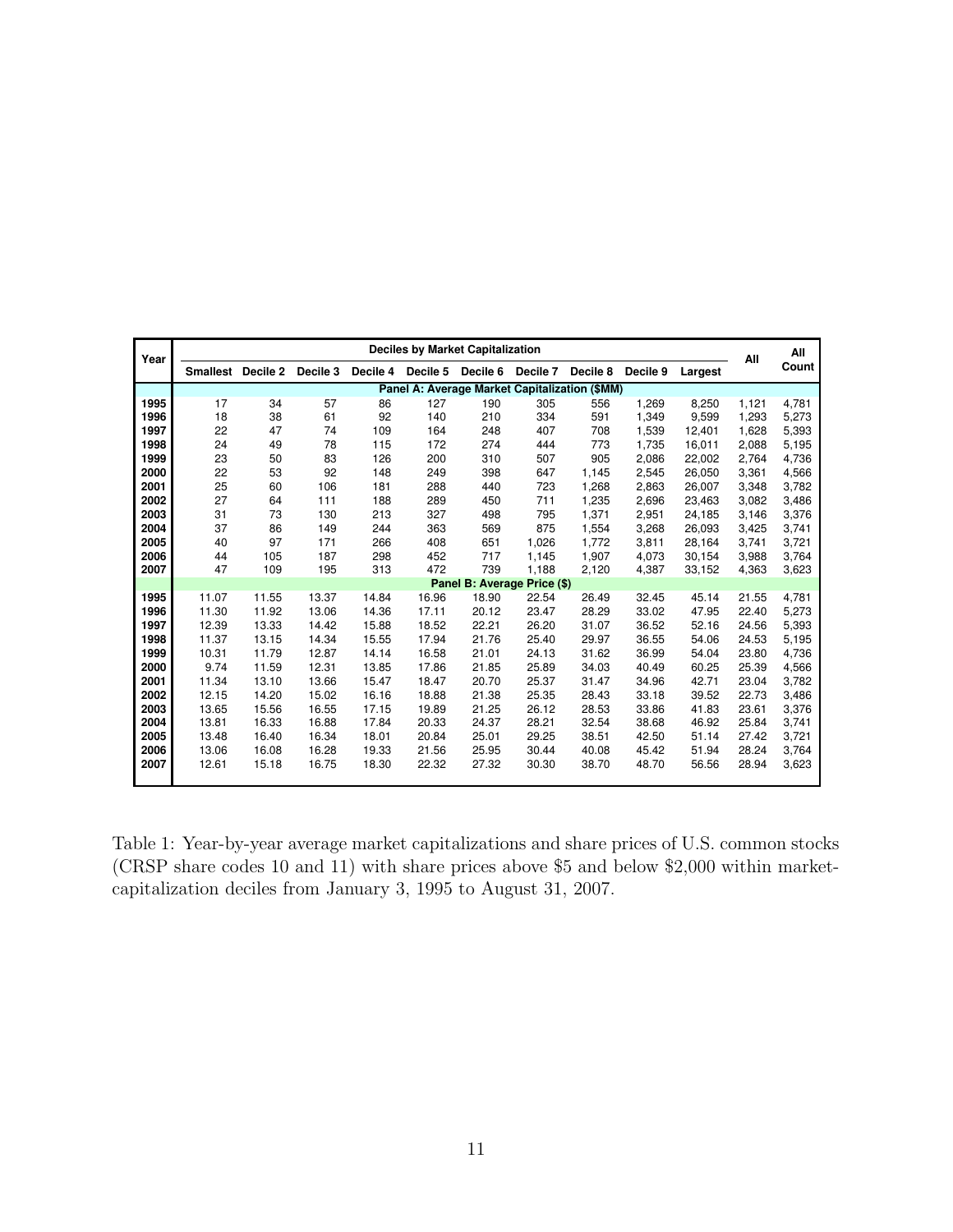implement a strategy involving so many securities and trading so frequently without making substantial use of quantitative methods and technological tools such as automated trading platforms, electronic communications networks, and mathematical optimization algorithms. Indeed, part of the liquidity that such strategies seem to enjoy—the short holding periods, the rapid-fire implementation of trading signals, and the diversification of profitability across such a large number of instruments—is directly related to technological advances in trading, portfolio construction, and risk management. It is no wonder that the most successful funds in this discipline have been founded by computer scientists, mathematicians, and engineers, not by economists or fundamental stock-pickers.

Table 2 confirms a pattern long recognized by long/short equity managers—the relation between profitability and market capitalization. Smaller-cap stocks generally exhibit more significant inefficiencies, hence the profitability of the contrarian strategy in the smaller deciles is considerably higher than in the larger-cap portfolios. For example, the average daily return of the strategy in the smallest decile in 1995 is 3.57% in contrast to 0.04% for the largest decile. Of course, smaller-cap stocks typically have much higher transactions costs and price impact, hence they may not be as attractive as the data might suggest. The trade-off between apparent profitability and transactions costs implies that the intermediate deciles may be the most opportune from a practical perspective, a conjecture that we shall revisit below.

Table 2 also exhibits a strong secular trend of declining average daily returns, a feature that many long/short equity managers and investors have observed. In 1995, the average daily return of the contrarian strategy for all stocks in our sample is 1.38%, but by 2000, the average daily return drops to 0.44% and the year-to-date figure for 2007 (up to August 31) is 0.13%. Figure 1 illustrates the near-monotonic decline of the expected returns of this strategy, no doubt a reflection of increased competition, changes in market structure, improvements in trading technology and electronic connectivity, the growth in assets devoted to this type of strategy, and the corresponding decline in U.S. equity-market volatility over the last decade.<sup>7</sup> This secular decline in profitability has significant implications for the use

<sup>7</sup>Equity market-making profits are usually positively correlated with the level of volatility, and most quantitative equity market-neutral strategies have a significant market-making component to their returns, especially at higher trading frequencies.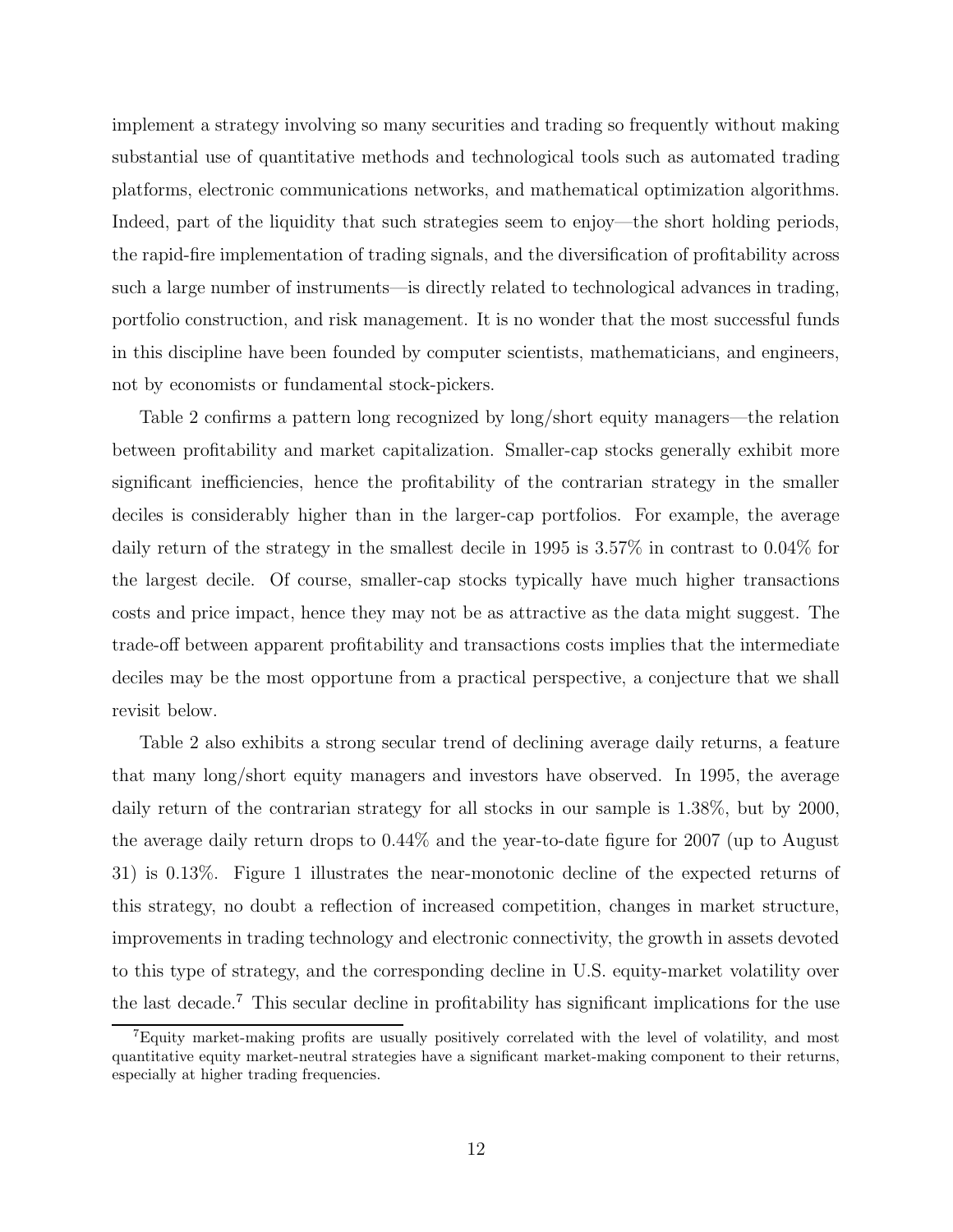| Year |                                            |                     |           |          | <b>Market Capitalization Deciles</b>              |                     |                     |          |           |           | All   |  |  |
|------|--------------------------------------------|---------------------|-----------|----------|---------------------------------------------------|---------------------|---------------------|----------|-----------|-----------|-------|--|--|
|      | <b>Smallest</b>                            | Decile <sub>2</sub> | Decile 3  | Decile 4 | Decile 5                                          | Decile <sub>6</sub> | Decile <sub>7</sub> | Decile 8 | Decile 9  | Largest   |       |  |  |
|      |                                            |                     |           |          | <b>Average Daily Returns</b>                      |                     |                     |          |           |           |       |  |  |
| 1995 | 3.57%                                      | 2.75%               | 1.94%     | 1.62%    | 1.07%                                             | 0.61%               | 0.21%               | $-0.01%$ | $-0.02%$  | 0.04%     | 1.38% |  |  |
| 1996 | 3.58%                                      | 2.47%               | 1.82%     | 1.34%    | 0.84%                                             | 0.52%               | 0.19%               | $-0.11%$ | $-0.04%$  | 0.02%     | 1.17% |  |  |
| 1997 | 2.83%                                      | 1.94%               | 1.34%     | 1.02%    | 0.62%                                             | 0.28%               | 0.04%               | $-0.12%$ | 0.06%     | 0.14%     | 0.88% |  |  |
| 1998 | 2.38%                                      | 1.45%               | 1.11%     | 0.62%    | 0.29%                                             | 0.03%               | $-0.04%$            | $-0.12%$ | 0.03%     | 0.10%     | 0.57% |  |  |
| 1999 | 2.56%                                      | 1.41%               | 0.82%     | 0.38%    | $-0.01%$                                          | $-0.11%$            | $-0.21%$            | $-0.35%$ | $-0.01%$  | 0.06%     | 0.44% |  |  |
| 2000 | 2.58%                                      | 1.59%               | 0.92%     | 0.14%    | 0.03%                                             | $-0.02%$            | $-0.14%$            | 0.16%    | 0.00%     | 0.03%     | 0.44% |  |  |
| 2001 | 2.15%                                      | 1.25%               | 0.57%     | 0.24%    | $-0.01%$                                          | 0.06%               | 0.13%               | $-0.10%$ | $-0.11\%$ | $-0.11\%$ | 0.31% |  |  |
| 2002 | 1.67%                                      | 0.85%               | 0.53%     | 0.29%    | 0.28%                                             | 0.26%               | 0.28%               | 0.20%    | 0.11%     | 0.09%     | 0.45% |  |  |
| 2003 | 1.00%                                      | 0.26%               | $-0.07\%$ | 0.04%    | 0.11%                                             | 0.20%               | 0.18%               | 0.15%    | 0.04%     | 0.05%     | 0.21% |  |  |
| 2004 | 1.17%                                      | 0.48%               | 0.31%     | 0.38%    | 0.25%                                             | 0.29%               | 0.22%               | 0.15%    | 0.05%     | $-0.01%$  | 0.37% |  |  |
| 2005 | 1.05%                                      | 0.39%               | 0.13%     | 0.11%    | 0.09%                                             | 0.11%               | 0.05%               | 0.08%    | 0.01%     | 0.02%     | 0.26% |  |  |
| 2006 | 0.86%                                      | 0.26%               | 0.11%     | 0.06%    | 0.05%                                             | $-0.02%$            | $-0.02%$            | 0.05%    | 0.06%     | 0.00%     | 0.15% |  |  |
| 2007 | 0.57%                                      | 0.09%               | 0.08%     | 0.18%    | 0.16%                                             | $-0.08%$            | 0.04%               | $-0.04%$ | $0.00\%$  | $-0.04%$  | 0.13% |  |  |
|      | <b>Standard Deviation of Daily Returns</b> |                     |           |          |                                                   |                     |                     |          |           |           |       |  |  |
| 1995 | 0.92%                                      | 0.88%               | 0.81%     | 0.82%    | 0.78%                                             | 0.77%               | 0.73%               | 0.67%    | 0.63%     | 0.65%     | 0.40% |  |  |
| 1996 | 1.07%                                      | 1.00%               | 0.79%     | 0.81%    | 0.88%                                             | 0.84%               | 0.90%               | 0.90%    | 0.83%     | 0.73%     | 0.48% |  |  |
| 1997 | 1.04%                                      | 0.98%               | 0.96%     | 0.96%    | 1.12%                                             | 1.00%               | 0.91%               | 0.99%    | 0.98%     | 0.77%     | 0.68% |  |  |
| 1998 | 1.59%                                      | 1.67%               | 1.23%     | 1.22%    | 1.57%                                             | 1.25%               | 1.29%               | 1.43%    | 1.08%     | 1.00%     | 0.84% |  |  |
| 1999 | 1.66%                                      | 1.82%               | 1.44%     | 1.44%    | 1.79%                                             | 1.57%               | 1.71%               | 1.70%    | 1.57%     | 1.07%     | 1.02% |  |  |
| 2000 | 1.57%                                      | 1.69%               | 2.06%     | 1.89%    | 1.76%                                             | 2.15%               | 2.18%               | 2.29%    | 2.44%     | 2.56%     | 1.68% |  |  |
| 2001 | 1.33%                                      | 1.26%               | 1.46%     | 1.62%    | 1.65%                                             | 1.64%               | 1.83%               | 1.91%    | 2.28%     | 2.29%     | 1.43% |  |  |
| 2002 | 1.17%                                      | 0.89%               | 1.14%     | 1.07%    | 1.25%                                             | 1.11%               | 1.30%               | 1.42%    | 1.50%     | 1.50%     | 0.98% |  |  |
| 2003 | 1.11%                                      | 0.81%               | 0.95%     | 0.89%    | 0.86%                                             | 0.81%               | 0.77%               | 0.76%    | 0.75%     | 0.56%     | 0.54% |  |  |
| 2004 | 1.35%                                      | 1.01%               | 0.87%     | 0.76%    | 0.76%                                             | 0.78%               | 0.80%               | 0.74%    | 0.69%     | 0.57%     | 0.53% |  |  |
| 2005 | 1.35%                                      | 0.80%               | 0.89%     | 0.70%    | 0.77%                                             | 0.77%               | 0.65%               | 0.73%    | 0.57%     | 0.56%     | 0.46% |  |  |
| 2006 | 1.07%                                      | 0.90%               | 0.83%     | 0.84%    | 0.70%                                             | 1.07%               | 0.68%               | 0.68%    | 0.64%     | 0.61%     | 0.52% |  |  |
| 2007 | 0.96%                                      | 1.02%               | 1.00%     | 0.99%    | 1.06%                                             | 1.44%               | 1.00%               | 0.87%    | 0.67%     | 0.56%     | 0.72% |  |  |
|      |                                            |                     |           |          | <b>Annualized Sharpe Ratio (0% Riskfree Rate)</b> |                     |                     |          |           |           |       |  |  |
| 1995 | 61.27                                      | 49.20               | 37.79     | 31.26    | 21.49                                             | 12.68               | 4.62                | $-0.22$  | $-0.54$   | 0.87      | 53.87 |  |  |
| 1996 | 53.08                                      | 39.12               | 36.27     | 26.10    | 15.17                                             | 9.85                | 3.38                | $-1.89$  | $-0.69$   | 0.36      | 38.26 |  |  |
| 1997 | 43.15                                      | 31.19               | 22.00     | 16.66    | 8.67                                              | 4.45                | 0.74                | $-1.88$  | 0.95      | 2.79      | 20.46 |  |  |
| 1998 | 23.61                                      | 13.78               | 14.22     | 8.09     | 2.92                                              | 0.39                | $-0.54$             | $-1.32$  | 0.43      | 1.58      | 10.62 |  |  |
| 1999 | 24.32                                      | 12.25               | 9.05      | 4.22     | $-0.11$                                           | $-1.08$             | $-1.93$             | $-3.23$  | $-0.09$   | 0.82      | 6.81  |  |  |
| 2000 | 25.96                                      | 14.91               | 7.04      | 1.18     | 0.31                                              | $-0.18$             | $-1.04$             | 1.14     | 0.01      | 0.21      | 4.17  |  |  |
| 2001 | 25.56                                      | 15.68               | 6.15      | 2.30     | $-0.05$                                           | 0.57                | 1.09                | $-0.79$  | $-0.79$   | $-0.73$   | 3.46  |  |  |
| 2002 | 22.54                                      | 15.10               | 7.30      | 4.28     | 3.57                                              | 3.68                | 3.38                | 2.24     | 1.13      | 0.98      | 7.25  |  |  |
| 2003 | 14.32                                      | 5.19                | $-1.11$   | 0.63     | 1.94                                              | 3.91                | 3.64                | 3.09     | 0.89      | 1.33      | 5.96  |  |  |
| 2004 | 13.76                                      | 7.55                | 5.60      | 7.96     | 5.11                                              | 5.90                | 4.27                | 3.20     | 1.12      | $-0.33$   | 11.07 |  |  |
| 2005 | 12.33                                      | 7.72                | 2.26      | 2.42     | 1.95                                              | 2.29                | 1.31                | 1.74     | 0.36      | 0.62      | 8.85  |  |  |
| 2006 | 12.72<br>4.49<br>1.18<br>2.08              |                     |           | 1.14     | $-0.26$                                           | $-0.56$             | 1.08                | 1.60     | $-0.03$   | 4.47      |       |  |  |
| 2007 | 9.40                                       | 1.45                | 1.33      | 2.93     | 2.40                                              | $-0.84$             | 0.69                | $-0.74$  | $-0.05$   | $-1.03$   | 2.79  |  |  |

Table 2: Year-by-year average daily returns, standard deviations of daily returns, and annualized Sharpe ratios  $(\sqrt{250} \times (\text{average daily return/standard deviation}))$  of Lo and MacKinlay's (1990) contrarian trading strategy applied to all U.S. common stocks (CRSP share codes 10 and 11) with share prices above \$5 and less than \$2,000, and market-capitalization deciles, from January 3, 1995 to August 31, 2007.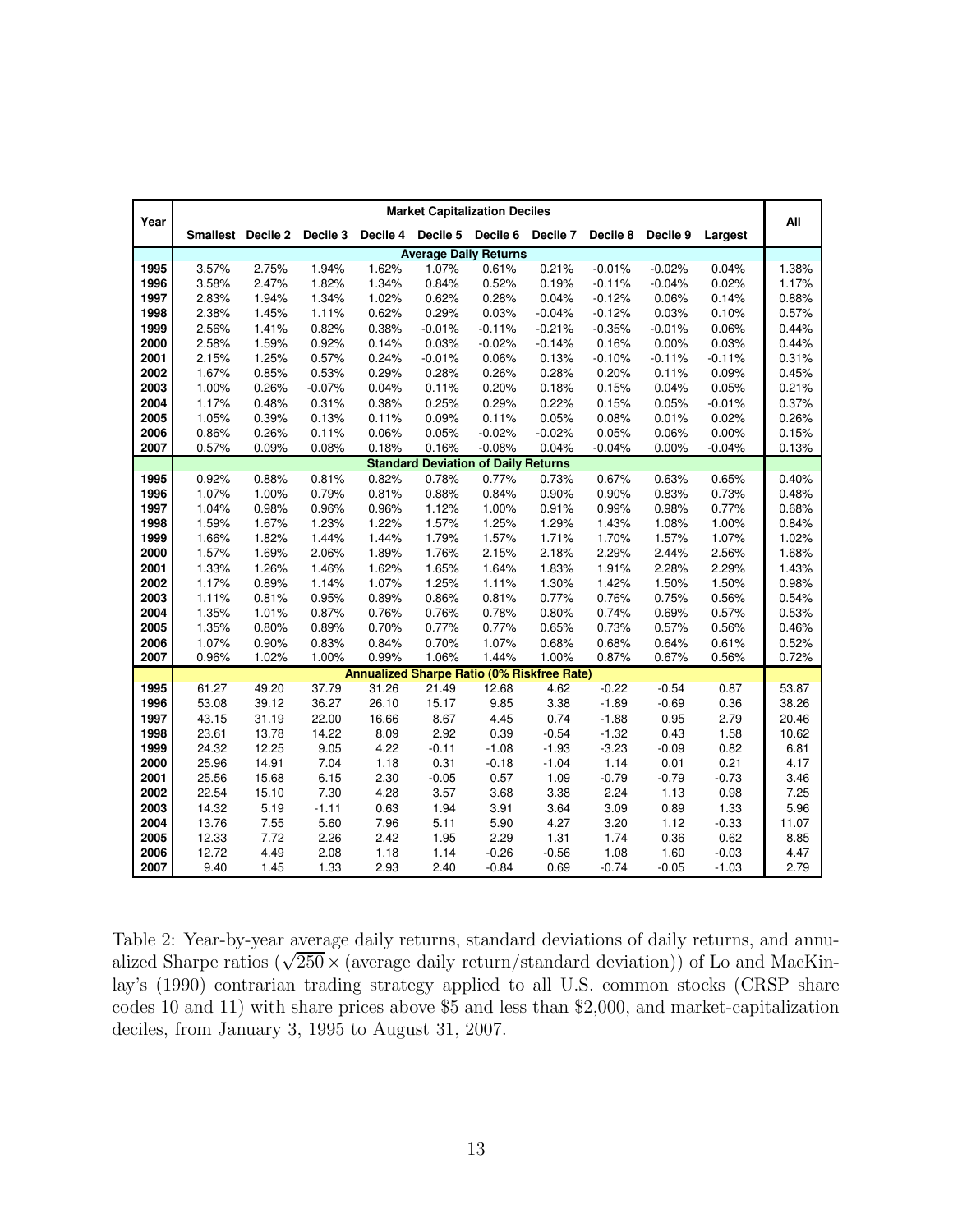of leverage, which we will explore in Section 6.



**Average Daily Returns of Contrarian Trading Strategy By Year and Market-Capitalization Deciles, 1995 to 2007**

Figure 1: Year-by-year average daily returns of Lo and MacKinlay's (1990) contrarian trading strategy applied to all U.S. common stocks (CRSP share codes 10 and 11) with share prices above \$5 and less than \$2,000, and market-capitalization deciles, from January 3, 1995 to August 31, 2007.

The third panel of Table 2 reports the annualized ratio of the contrarian strategy's daily mean return to its daily standard deviation, where the annualization is performed by multiplying the ratio by  $\sqrt{250}$ . This is the Sharpe ratio relative to a 0% riskfree rate, and is one simple measure of the strategy's expected return per unit risk. Although a Sharpe ratio of 53.87 in 1995 may seem absurdly high, it should be kept in mind that in 1995, this strategy calls for the daily rebalancing of a portfolio with 4,781 stocks on average (see Table 1). The transactions costs involved in such rebalancing would have been formidable, but if one had the ability or technology to engage in such broad-based market-making, extraordinary Sharpe ratios may not be so unrealistic.<sup>8</sup> Indeed, we expect the Sharpe ratios

<sup>8</sup> In particular, in 1995 the minimum price-variation on most stock exchanges was 12.5 cents per share, and while this may seem like a very high hurdle for any high-turnover strategy to overcome, recall that the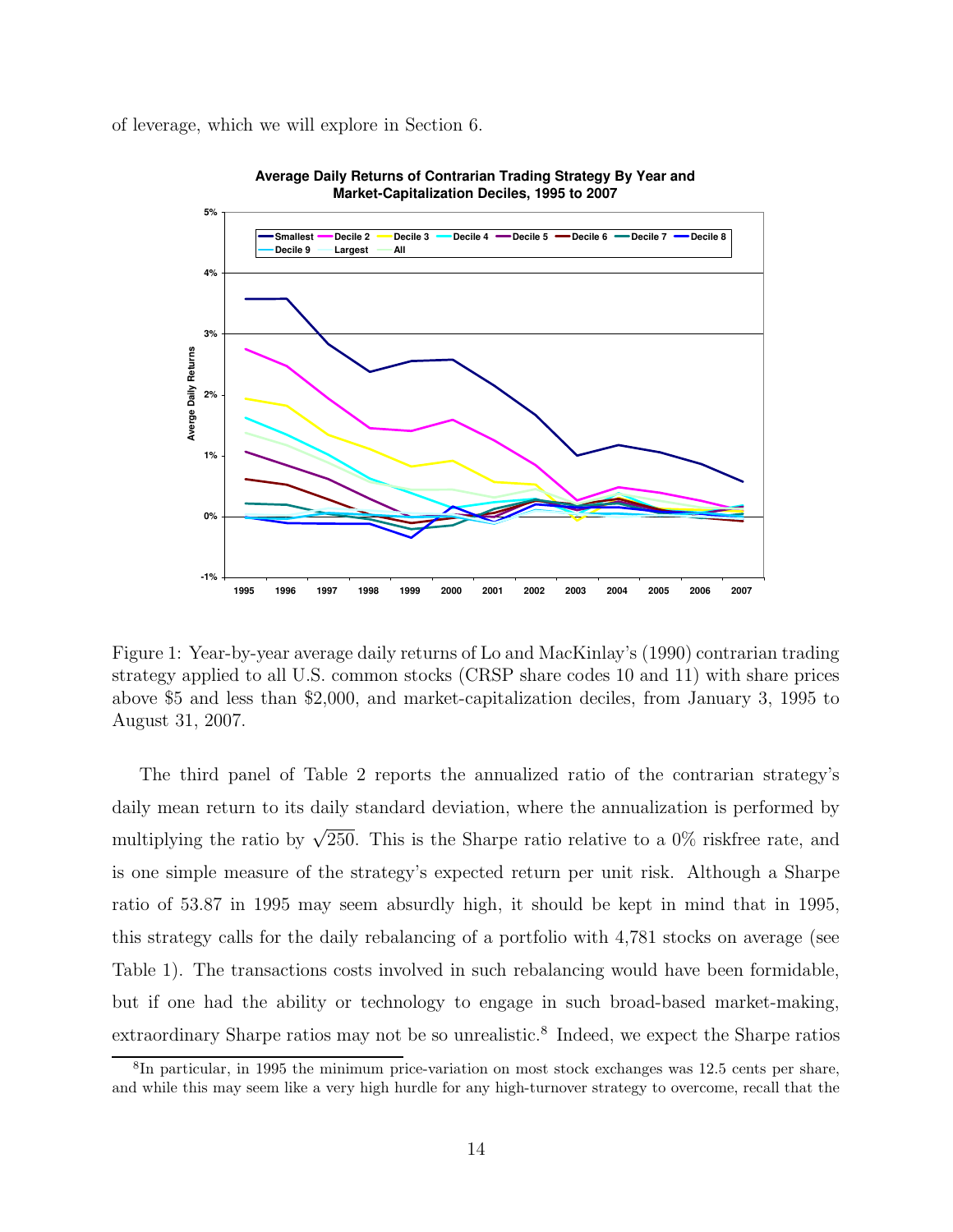of more formal market-making activities such as specialist profits on the New York Stock Exchange to be quite high given the economics of price discovery. Therefore, the Sharpe ratios in Table 2 may be somewhat inflated because we have not incorporated transactions costs, but they are probably not off by an order of magnitude, and their attractive levels provide one explanation for the popularity of statistical arbitrage strategies among investors and hedge-fund managers.

#### 4 What Happened In August 2007?

Table 3 presents the unleveraged daily returns of the contrarian strategy over the five-week period from Monday, July 30 to Friday, August 31, 2007 for the entire universe of stocks and for market-cap deciles. The three days in the second week—August 7th, 8th, and 9th—are the outliers, with losses of  $-1.16\%, -2.83\%, \text{ and } -2.86\%, \text{ respectively, yielding a cumulative}$ three-day loss of  $-6.85\%$ .<sup>9</sup> Although this three-day return may not seem that significant especially in the hedge-fund world where volatility is a fact of life—note from Table 2 that the contrarian strategy's 2006 daily standard deviation is  $0.52\%$ , so a  $-6.85\%$  cumulative return represents a loss of 12 daily standard deviations!<sup>10</sup> Moreover, many long/short equity managers were employing leverage (see Section 6 for further discussion), hence their realized returns were magnified several-fold.

Curiously, a significant fraction of the losses was reversed on Friday, August 10th, when the contrarian strategy yielded a return of 5.92%, which was another extreme outlier of 11.4 daily standard deviations. In fact, the strategy's cumulative return for the entire week of August 6th was −0.43%, not an unusual weekly return in any respect. This reversal is a tell-tale sign of a liquidity trade, and we shall return to this interpretation in Section 7.

The decile returns in Table 3 show that the losses on August 7–9 were even more procontrarian strategy tends to be a *supplier* of liquidity, hence it will be earning the spread on average, not

paying it. <sup>9</sup>For simplicity, we use arithmetic compounding to arrive at the three-day cumulative return, which is a reasonable approximation to geometrically compounded returns when the return values are relatively small in magnitude, and is also consistent with the typical way that long/short equity market-neutral portfolios are implemented in practice.

<sup>&</sup>lt;sup>10</sup>We use the strategy's standard deviation in 2006 instead of 2007 as the unit of comparison to provide a cleaner comparison between 2007 and previous years. In particular, if 2007 is viewed as "unusual" because of the phenomena we are studying in this paper, it is presumably unusual relative to some benchmark other than its 2007 performance.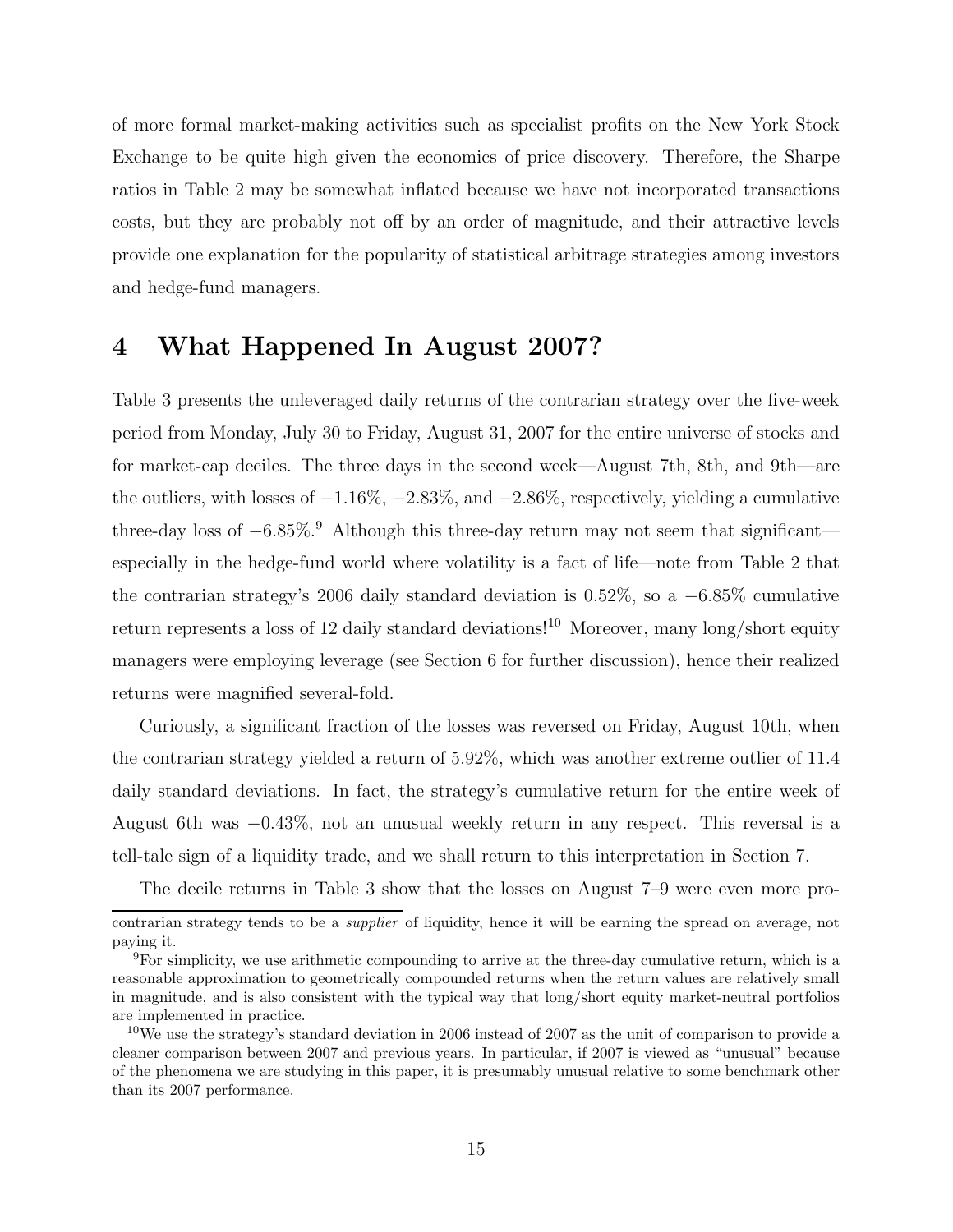|           |                 |          |          |          | <b>Deciles by Market Capitalization</b> |                     |                     |          |          |          |          |
|-----------|-----------------|----------|----------|----------|-----------------------------------------|---------------------|---------------------|----------|----------|----------|----------|
| Date      | <b>Smallest</b> | Decile 2 | Decile 3 | Decile 4 | Decile 5                                | Decile <sub>6</sub> | Decile <sub>7</sub> | Decile 8 | Decile 9 | Largest  | All      |
|           |                 |          |          |          |                                         |                     |                     |          |          |          |          |
| 7/30/2007 | $-0.07%$        | 0.02%    | 1.96%    | $-0.36%$ | 0.07%                                   | 0.23%               | 0.26%               | 0.38%    | 0.51%    | 0.18%    | 0.44%    |
| 7/31/2007 | 0.19%           | 1.10%    | 0.28%    | 0.55%    | $-0.63%$                                | 0.02%               | $-0.80%$            | 0.49%    | $-0.31%$ | 0.06%    | 0.36%    |
| 8/1/2007  | 1.53%           | 0.45%    | $-1.39%$ | 0.35%    | 0.95%                                   | $-0.88%$            | $-0.71%$            | $-0.63%$ | $-2.02%$ | $-0.22%$ | 0.11%    |
| 8/2/2007  | 0.88%           | $-0.76%$ | $-0.12%$ | $-0.67%$ | $-0.94%$                                | $-2.70%$            | 2.16%               | 1.53%    | $-0.74%$ | $-0.19%$ | $-0.30%$ |
| 8/3/2007  | $-0.95%$        | $-0.62%$ | $-0.78%$ | 0.06%    | 0.88%                                   | 0.01%               | $-0.62%$            | $-1.09%$ | $-0.57%$ | $-0.68%$ | $-0.02%$ |
| 8/6/2007  | $-0.83%$        | $-1.77%$ | $-0.39%$ | $-1.03%$ | 1.37%                                   | $-1.37%$            | $-1.19%$            | $-0.72%$ | 0.27%    | 0.77%    | 0.50%    |
| 8/7/2007  | 0.75%           | 0.26%    | $-1.64%$ | $-2.91%$ | $-1.50%$                                | $-0.70%$            | 0.36%               | $-1.02%$ | $-1.72%$ | $-0.67%$ | $-1.16%$ |
| 8/8/2007  | 0.88%           | $-1.33%$ | $-2.59%$ | $-3.65%$ | $-4.27%$                                | $-2.16%$            | $-2.23%$            | $-3.46%$ | $-1.26%$ | $-1.48%$ | $-2.83%$ |
| 8/9/2007  | 0.91%           | $-1.86%$ | $-3.87%$ | $-2.77%$ | $-3.18%$                                | $-3.95%$            | $-3.27%$            | $-4.33%$ | $-2.58%$ | $-1.31%$ | $-2.86%$ |
| 8/10/2007 | $-0.33%$        | 3.65%    | 6.08%    | 7.90%    | 8.77%                                   | 7.67%               | 7.52%               | 6.70%    | 4.68%    | 2.39%    | 5.92%    |
| 8/13/2007 | 1.36%           | $-0.31%$ | $-0.63%$ | $-1.07%$ | $-1.55%$                                | $-0.22%$            | $-1.29%$            | $-2.01%$ | $-2.14%$ | $-1.25%$ | $-0.76%$ |
| 8/14/2007 | 1.16%           | 0.91%    | $-0.26%$ | 0.34%    | 0.56%                                   | $-0.28%$            | 0.69%               | $-0.29%$ | 0.16%    | 0.17%    | 0.08%    |
| 8/15/2007 | 0.88%           | 1.19%    | $-0.61%$ | $-0.58%$ | $-0.17%$                                | $-0.97%$            | $-0.24%$            | $-1.34%$ | $-0.57%$ | $-1.18%$ | $-0.38%$ |
| 8/16/2007 | $-1.26%$        | $-0.54%$ | 0.15%    | $-0.59%$ | $-0.60%$                                | $-0.99%$            | $-1.73%$            | $-1.27%$ | 0.27%    | $-1.83%$ | $-0.81%$ |
| 8/17/2007 | 3.57%           | 2.49%    | 0.10%    | 1.26%    | 1.33%                                   | $-0.52%$            | 0.12%               | $-0.39%$ | 0.31%    | 0.11%    | 0.38%    |
| 8/20/2007 | 3.75%           | 1.75%    | 0.35%    | 1.35%    | 0.51%                                   | 0.44%               | 1.22%               | 0.56%    | 0.39%    | 1.17%    | 1.14%    |
| 8/21/2007 | 1.24%           | 0.11%    | 0.01%    | $-0.45%$ | 0.02%                                   | $-0.63%$            | $-0.08%$            | $-0.05%$ | 0.19%    | 0.11%    | 0.06%    |
| 8/22/2007 | $-0.85%$        | $-0.31%$ | $-0.52%$ | $-0.51%$ | $-0.17%$                                | $-0.83%$            | $-0.18%$            | $-0.56%$ | 0.39%    | 0.09%    | $-0.38%$ |
| 8/23/2007 | $-0.03%$        | 0.70%    | 0.70%    | $-0.16%$ | 0.38%                                   | 1.04%               | 0.26%               | $-0.33%$ | 0.32%    | 0.31%    | 0.33%    |
| 8/24/2007 | 0.62%           | $-0.28%$ | $-0.07%$ | 0.23%    | 0.92%                                   | $-0.06%$            | $-0.07%$            | 0.09%    | $-0.35%$ | 0.61%    | 0.43%    |
| 8/27/2007 | 1.10%           | 0.70%    | 0.11%    | 0.20%    | 1.25%                                   | $-0.16%$            | 0.39%               | 0.71%    | 0.71%    | 0.03%    | 0.75%    |
| 8/28/2007 | 0.41%           | 0.32%    | 0.08%    | $-0.61%$ | $-0.64%$                                | $-0.50%$            | $-0.33%$            | $-0.44%$ | $-0.47%$ | 0.25%    | $-0.76%$ |
| 8/29/2007 | 1.45%           | 0.08%    | 1.27%    | 2.08%    | 1.94%                                   | $-0.53%$            | 1.42%               | 1.60%    | 0.91%    | 0.98%    | 1.76%    |
| 8/30/2007 | 1.07%           | 0.04%    | 0.62%    | 0.40%    | 0.89%                                   | 0.10%               | $-0.03%$            | $-0.04%$ | 0.12%    | $-0.05%$ | 0.50%    |
| 8/31/2007 | 1.69%           | 0.97%    | 0.95%    | $-0.55%$ | 0.05%                                   | 0.52%               | $-0.08%$            | $-0.67%$ | 0.01%    | 0.14%    | 0.36%    |
|           |                 |          |          |          |                                         |                     |                     |          |          |          |          |

Table 3: Daily returns of Lo and MacKinlay's (1990) contrarian trading strategy applied to all U.S. common stocks (CRSP share codes 10 and 11) with share prices above \$5 and less than \$2,000, and market-capitalization deciles, from Monday July 30, 2007 to Friday August 31, 2007.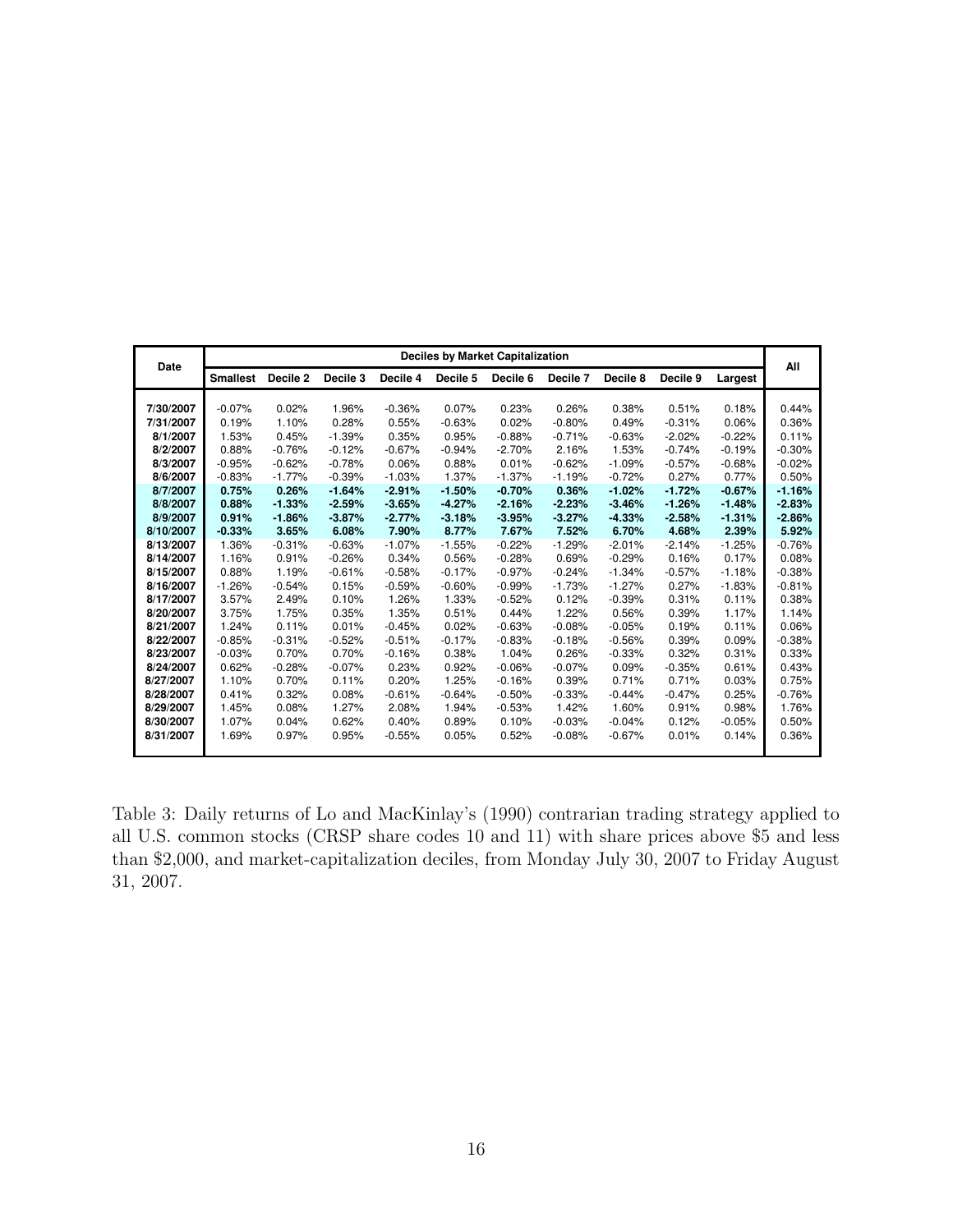nounced in some of the intermediate deciles, with cumulative three-day returns of −8.09% in decile 3, −9.33% in decile 4, −8.95% in decile 5, and −8.81% in decile 8. But as in the main strategy, these decile portfolios experienced sharp increases on Friday, August 10th, in most cases erasing the majority of the losses. We shall return to this empirical fact in Section 7 when we consider various interpretations for the pattern of losses on August 7–9.

What makes this pattern of loss and gain so puzzling is the fact that there were virtually no signs of market turmoil outside the world of quants on August 7th and 8th. For example, Table 4 reports the daily returns of 9 major market indexes spanning a broad array of asset classes (stocks, bonds, currencies, commodities, and volatility) from July 30 to August 31, 2007, and nothing remarkable occurred on August 7th and 8th when the contrarian strategy first began to suffer extreme losses. On August 9th, the S&P 500 did lose 2.95% and the VIX jumped by 5.03, significant one-day moves for both indexes. But these changes cannot explain the losses earlier in the week, nor can they explain the outsized losses of many genuinely market-neutral equity hedge funds, i.e., funds that had virtually no beta exposure to the S&P 500 and positive exposure to volatility.

#### 5 Comparing August 2007 with August 1998

The behavior of the contrarian strategy during the second week of August 2007 becomes even more significant when compared to the performance of the same strategy during August 1998, around the time of the Long Term Capital Management (LTCM) debacle. On August 17, 1998 Russia defaulted on its GKO government bonds, causing a global flight to quality that widened credit spreads which, in turn, generated extreme losses in the days that followed for LTCM and other hedge funds and proprietary trading desks engaged in similar fixedincome arbitrage strategies. The specific mechanism that caused these losses—widening credit spreads that generated margin calls, which caused the unwinding of illiquid portfolios, causing further losses and additional margin calls, leading ultimately to a fund's collapse—is virtually identical to the sub-prime mortgage problems that affected Bear Stearns and other credit-sensitive hedge funds in 2007.

However, there is one significant difference between August 1998 and August 2007. Table 5 reports the daily returns of the contrarian strategy (1) during the months of August and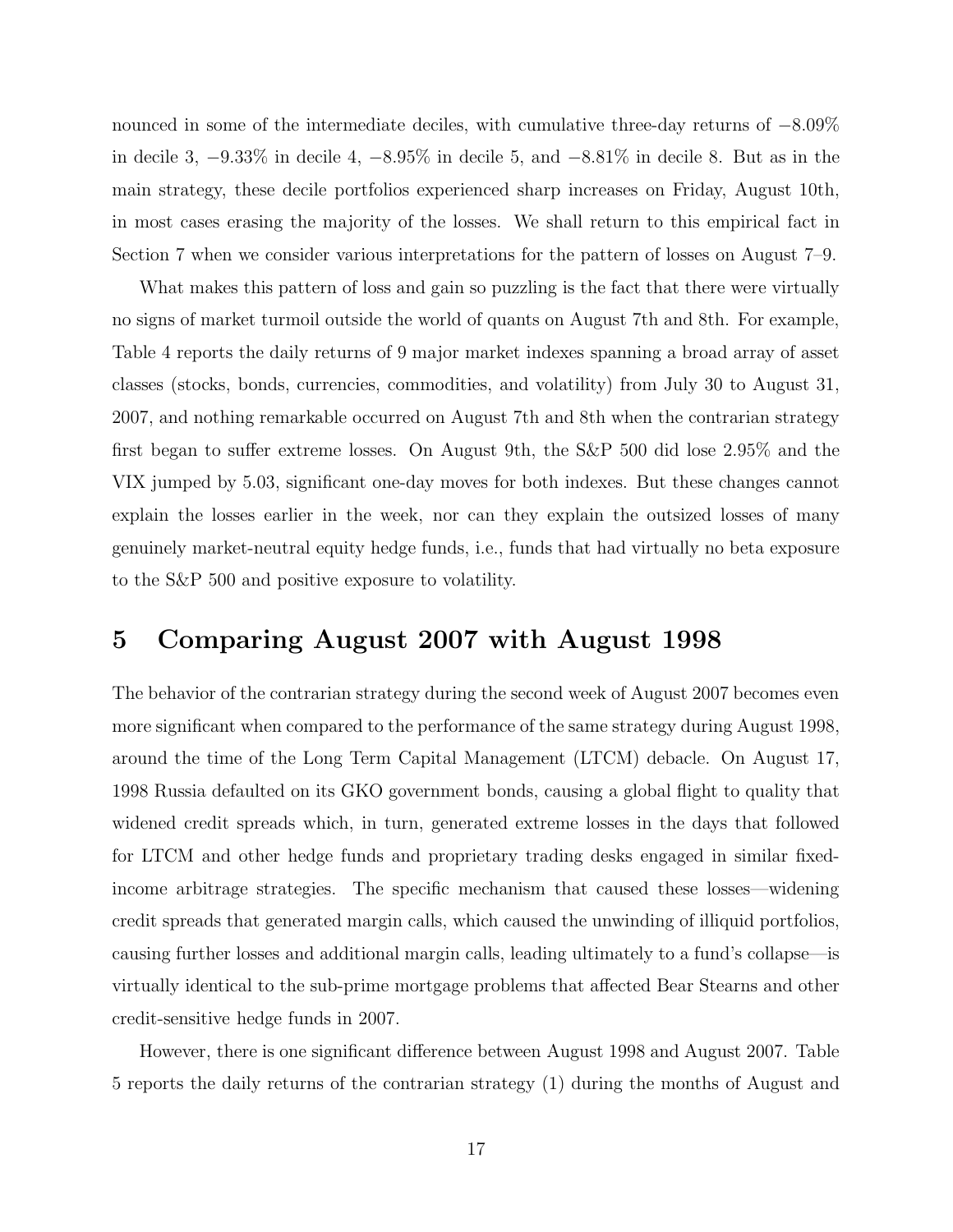| Date      | <b>S&amp;P 500</b> | <b>S&amp;P Small</b><br><b>Cap 600</b> | <b>MSCI</b><br><b>Emerging</b><br><b>Markets</b> | <b>MSCI</b><br>World ex.<br>US | Lehman<br>Aggregate<br>US Gov.<br>Index | Lehman US<br>Universal<br><b>Yield Index</b> | Goldman<br><b>Sachs</b><br>Corp. High- Commodity<br>Index | Trade<br>Weighted<br><b>USD Index</b> | <b>CBOE</b><br><b>Volatility</b><br>Index (VIX)<br>Change |
|-----------|--------------------|----------------------------------------|--------------------------------------------------|--------------------------------|-----------------------------------------|----------------------------------------------|-----------------------------------------------------------|---------------------------------------|-----------------------------------------------------------|
| 7/30/2007 | 1.03%              | 0.94%                                  | 0.87%                                            | 0.14%                          | $-0.04%$                                | 0.18%                                        | 0.11%                                                     | $-0.12%$                              | $-3.30$                                                   |
| 7/31/2007 | $-1.26%$           | $-0.88%$                               | 1.67%                                            | 1.36%                          | 0.17%                                   | 0.61%                                        | 1.18%                                                     | $-0.10%$                              | 2.65                                                      |
| 8/1/2007  | 0.73%              | 0.19%                                  | $-3.42%$                                         | $-1.70%$                       | 0.04%                                   | $-0.15%$                                     | $-1.34%$                                                  | 0.13%                                 | 0.15                                                      |
| 8/2/2007  | 0.46%              | 0.98%                                  | 0.61%                                            | 0.62%                          | 0.04%                                   | 0.53%                                        | $0.00\%$                                                  | $-0.20%$                              | $-2.45$                                                   |
| 8/3/2007  | $-2.65%$           | $-3.48%$                               | $-0.05%$                                         | $-0.37%$                       | 0.29%                                   | 0.08%                                        | $-1.10%$                                                  | $-0.66%$                              | 3.94                                                      |
| 8/6/2007  | 2.42%              | 1.35%                                  | $-1.99%$                                         | $-0.57%$                       | $-0.14%$                                | $-0.29%$                                     | $-2.76%$                                                  | 0.10%                                 | $-2.56$                                                   |
| 8/7/2007  | 0.62%              | 0.71%                                  | 0.45%                                            | 0.56%                          | $-0.04%$                                | 0.38%                                        | 0.34%                                                     | 0.28%                                 | $-1.04$                                                   |
| 8/8/2007  | 1.44%              | 1.52%                                  | 2.83%                                            | 1.88%                          | $-0.48%$                                | 0.84%                                        | $-0.20%$                                                  | $-0.17%$                              | $-0.11$                                                   |
| 8/9/2007  | $-2.95%$           | $-1.38%$                               | $-1.28%$                                         | $-1.52%$                       | 0.31%                                   | $-0.07%$                                     | $-0.37%$                                                  | 0.54%                                 | 5.03                                                      |
| 8/10/2007 | 0.04%              | 1.01%                                  | $-3.30%$                                         | $-2.85%$                       | 0.07%                                   | $-0.29%$                                     | $-0.03%$                                                  | $-0.12%$                              | 1.82                                                      |
| 8/13/2007 | $-0.03%$           | $-0.84%$                               | 1.01%                                            | 1.08%                          | 0.04%                                   | 0.34%                                        | 0.27%                                                     | 0.46%                                 | $-1.73$                                                   |
| 8/14/2007 | $-1.81%$           | $-1.87%$                               | $-1.42%$                                         | $-1.10%$                       | 0.23%                                   | $-0.10%$                                     | 0.35%                                                     | 0.54%                                 | 1.11                                                      |
| 8/15/2007 | $-1.36%$           | $-1.45%$                               | $-2.39%$                                         | $-1.52%$                       | 0.15%                                   | $-0.56%$                                     | 0.80%                                                     | 0.41%                                 | 2.99                                                      |
| 8/16/2007 | 0.33%              | 1.70%                                  | $-5.63%$                                         | $-2.91%$                       | 0.58%                                   | $-0.59%$                                     | $-3.01%$                                                  | $-0.11%$                              | 0.16                                                      |
| 8/17/2007 | 2.46%              | 2.30%                                  | 0.12%                                            | 0.96%                          | $-0.28%$                                | 0.24%                                        | 1.49%                                                     | $-0.37%$                              | $-0.84$                                                   |
| 8/20/2007 | $-0.03%$           | 0.30%                                  | 3.78%                                            | 1.23%                          | 0.23%                                   | 0.24%                                        | $-1.65%$                                                  | $-0.03%$                              | $-3.66$                                                   |
| 8/21/2007 | 0.11%              | 0.21%                                  | $-0.18%$                                         | 0.61%                          | 0.24%                                   | 0.19%                                        | $-1.14%$                                                  | 0.11%                                 | $-1.08$                                                   |
| 8/22/2007 | 1.18%              | 1.19%                                  | 2.58%                                            | 1.27%                          | $-0.16%$                                | 0.37%                                        | 0.04%                                                     | $-0.30%$                              | $-2.36$                                                   |
| 8/23/2007 | $-0.11%$           | $-1.16%$                               | 1.76%                                            | 1.16%                          | $-0.01%$                                | 0.22%                                        | 0.96%                                                     | $-0.13%$                              | $-0.27$                                                   |
| 8/24/2007 | 1.16%              | 1.44%                                  | 0.44%                                            | 0.51%                          | $-0.10%$                                | 0.04%                                        | 1.10%                                                     | $-0.59%$                              | $-1.90$                                                   |
| 8/27/2007 | $-0.85%$           | $-1.07%$                               | 1.90%                                            | 0.29%                          | 0.23%                                   | 0.17%                                        | 0.28%                                                     | 0.09%                                 | 2.00                                                      |
| 8/28/2007 | $-2.34%$           | $-2.70%$                               | $-0.85%$                                         | $-1.26%$                       | 0.34%                                   | $-0.07%$                                     | $-0.17%$                                                  | 0.02%                                 | 3.58                                                      |
| 8/29/2007 | 2.22%              | 2.28%                                  | $-0.23%$                                         | 0.04%                          | $-0.09%$                                | $-0.06%$                                     | 1.40%                                                     | $-0.07%$                              | $-2.49$                                                   |
| 8/30/2007 | $-0.41%$           | $-0.38%$                               | 1.31%                                            | 0.80%                          | 0.29%                                   | 0.06%                                        | 0.15%                                                     | 0.12%                                 | 1.25                                                      |
| 8/31/2007 | 1.12%              | 1.28%                                  | 2.39%                                            | 1.58%                          | $-0.16%$                                | 0.01%                                        | 0.48%                                                     | 0.00%                                 | $-1.68$                                                   |
|           |                    |                                        |                                                  |                                |                                         |                                              |                                                           |                                       |                                                           |

Table 4: Daily returns of various market indexes from Monday July 30, 2007 to Friday August 31, 2007. With the exception of the Goldman Sachs Commodities Index and the Trade Weighted USD Index, which are obtained from the Global Financial Database, all other data series are obtained from Datastream. In all cases the total returns index is used, which capture the effects of any coupons and/or dividends that would accrue to an investor in the underlying assets of these indexes.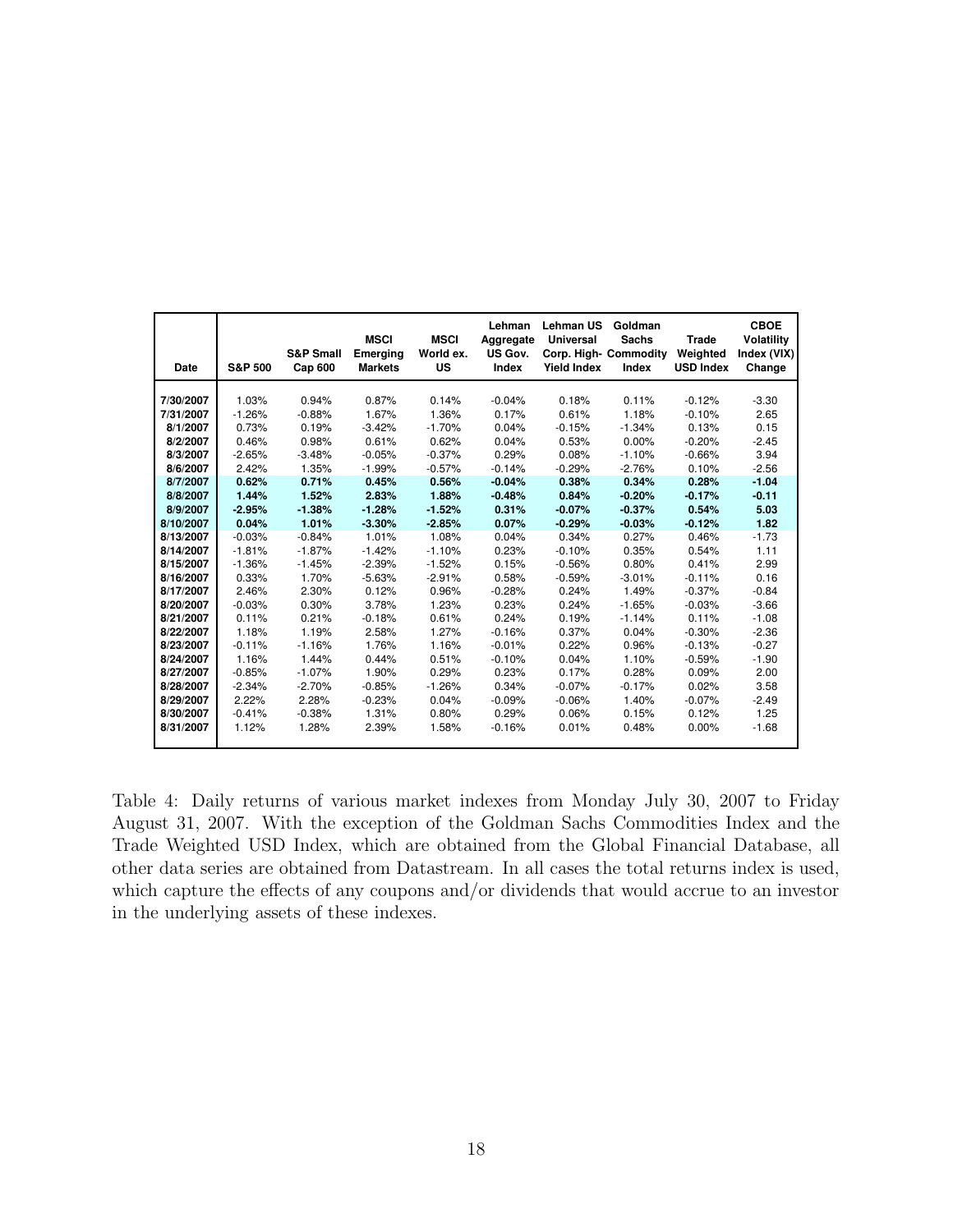| Date                   |                 |                |                     |                |                   | <b>Deciles by Market Capitalization</b> |                      |                      |                   |                   | All               |
|------------------------|-----------------|----------------|---------------------|----------------|-------------------|-----------------------------------------|----------------------|----------------------|-------------------|-------------------|-------------------|
|                        | <b>Smallest</b> | Decile 2       | Decile <sub>3</sub> | Decile 4       | Decile 5          | Decile <sub>6</sub>                     | Decile <sub>7</sub>  | Decile 8             | Decile 9          | Largest           |                   |
| 8/3/1998               | 3.35%           | 1.75%          | 1.68%               | 0.15%          | 3.25%             | $-0.33%$                                | 0.40%                | 0.06%                | 0.62%             | 0.16%             | 1.01%             |
| 8/4/1998               | $-0.29%$        | 2.16%          | 1.64%               | $-1.35%$       | $-1.18%$          | $-0.51%$                                | $-0.82%$             | $-0.07%$             | $-1.22%$          | $-0.16%$          | $-0.18%$          |
| 8/5/1998               | 2.75%           | 1.93%          | 0.68%               | 2.60%          | 2.04%             | 0.93%                                   | $-0.57%$             | 0.38%                | $-0.59%$          | 2.56%             | 1.27%             |
| 8/6/1998               | 2.25%           | 1.68%          | 2.01%               | 0.36%          | 0.17%             | $-0.33%$                                | $-1.35%$             | 0.15%                | 0.85%             | 1.34%             | 0.66%             |
| 8/7/1998               | 3.05%           | 2.99%          | 0.79%               | 0.26%          | $-0.23%$          | 0.03%                                   | 0.12%                | 0.39%                | 2.93%             | $-0.10%$          | 0.67%             |
| 8/10/1998              | 3.48%           | 1.69%          | 1.53%               | 0.91%          | 0.48%             | 2.23%                                   | 1.03%                | $-0.23%$             | 0.68%             | 0.27%             | 1.27%             |
| 8/11/1998              | 2.34%           | 1.72%          | 0.81%               | $-0.24%$       | 0.60%             | 1.18%                                   | $-0.36%$             | 0.79%                | $-0.29%$          | $-0.14%$          | 0.59%             |
| 8/12/1998              | 4.83%           | 2.88%          | 2.71%               | 1.31%          | 0.96%             | 0.58%                                   | 2.01%                | 0.93%                | 1.00%             | 0.68%             | 2.04%             |
| 8/13/1998              | 3.74%           | 2.24%          | 0.88%               | 2.72%          | 0.37%             | 0.39%                                   | 1.03%                | 0.48%                | $-0.11%$          | 0.04%             | 1.33%             |
| 8/14/1998              | 2.25%           | 1.64%          | 3.57%               | 1.42%          | $-0.46%$          | $-0.05%$                                | 0.66%                | $-0.07%$             | 0.77%             | $-0.42%$          | 0.94%             |
| 8/17/1998              | 2.46%           | 2.48%          | 1.81%               | 0.11%          | $-0.32%$          | 1.66%                                   | $-0.01%$             | $-0.80%$             | 0.11%             | 0.49%             | 0.96%             |
| 8/18/1998              | 4.31%           | 1.85%          | 1.75%               | 3.86%          | 0.35%             | $-0.16%$                                | $-2.12%$             | 0.03%                | 0.29%             | 0.12%             | 0.87%             |
| 8/19/1998              | 2.60%           | 2.15%          | 1.16%               | 0.45%          | $-0.65%$          | $-0.36%$                                | 0.34%                | $-0.80%$             | 0.06%             | $-0.13%$          | 0.63%             |
| 8/20/1998              | 1.60%           | 3.04%          | 1.49%               | 0.42%          | $-0.64%$          | 0.55%                                   | 0.87%                | $-0.61%$             | $-0.55%$          | $-1.47%$          | 0.46%             |
| 8/21/1998<br>8/24/1998 | 2.26%<br>5.35%  | 4.06%<br>1.84% | 2.18%<br>4.13%      | 1.79%<br>0.63% | 1.03%<br>$-0.83%$ | $-0.06%$<br>0.13%                       | $-0.28%$<br>$-1.57%$ | $-0.51%$<br>$-1.02%$ | 0.06%<br>$-0.68%$ | $-0.36%$<br>0.73% | 1.04%<br>0.90%    |
| 8/25/1998              | 2.05%           | 2.19%          | 1.76%               | 0.85%          | $-0.45%$          | $-0.34%$                                | 0.91%                | $-1.46%$             | $-0.48%$          | $-0.56%$          | 0.36%             |
| 8/26/1998              | 4.02%           | 1.39%          | 1.78%               | 0.81%          | $-0.31%$          | 0.06%                                   | $-0.43%$             | 1.03%                | $-0.65%$          | $-0.26%$          | 0.61%             |
| 8/27/1998              | 1.69%           | 1.15%          | 0.24%               | $-1.16%$       | $-2.02%$          | $-0.47%$                                | $-1.54%$             | $-1.91%$             | $-0.63%$          | $-2.20%$          | $-0.78%$          |
| 8/28/1998              | 2.52%           | 2.29%          | 1.33%               | 1.35%          | 0.11%             | 1.12%                                   | $-1.29%$             | $-1.32%$             | $-1.18%$          | $-0.36%$          | 0.39%             |
| 8/31/1998              | 3.31%           | 1.79%          | 0.51%               | $-0.36%$       | $-3.44%$          | $-1.97%$                                | $-3.08%$             | $-4.47%$             | $-2.73%$          | $-2.82%$          | $-1.62%$          |
| 9/1/1998               | 4.96%           | 4.42%          | 6.04%               | 4.67%          | 9.06%             | 6.68%                                   | 6.71%                | 6.67%                | 4.90%             | 6.10%             | 6.59%             |
| 9/2/1998               | 4.43%           | 2.74%          | 1.90%               | 0.82%          | $-1.33%$          | 0.25%                                   | 0.86%                | $-0.39%$             | 0.45%             | 0.33%             | 0.63%             |
| 9/3/1998               | 3.89%           | 3.78%          | 2.08%               | 2.09%          | 0.23%             | $-0.03%$                                | 0.79%                | 0.15%                | 0.51%             | 0.76%             | 1.41%             |
| 9/4/1998               | 5.10%           | 3.95%          | 2.09%               | 0.75%          | $-0.33%$          | $-0.84%$                                | $-1.33%$             | $-1.61%$             | $-1.15%$          | $-3.68%$          | 0.26%             |
| 9/8/1998               | 3.53%           | 3.40%          | 3.82%               | 0.57%          | 0.60%             | 0.82%                                   | 1.35%                | 1.05%                | 0.97%             | 3.73%             | 2.08%             |
| 9/9/1998               | 1.99%           | 3.62%          | 1.38%               | 1.15%          | 1.12%             | 1.66%                                   | 1.70%                | 2.10%                | 2.32%             | 2.92%             | 2.42%             |
| 9/10/1998              | 4.26%           | 2.68%          | 0.08%               | 2.05%          | 0.96%             | $-0.27%$                                | 0.64%                | $-0.86%$             | $-0.67%$          | $-2.16%$          | 0.29%             |
| 9/11/1998              | 3.34%           | 3.17%          | 2.15%               | 0.77%          | 0.20%             | 0.50%                                   | $-0.95%$             | 1.28%                | $-0.18%$          | 0.15%             | 1.24%             |
| 9/14/1998              | 3.53%           | 3.58%          | 1.54%               | 0.83%          | $-0.20%$          | $-0.42%$                                | $-0.47%$             | $-0.50%$             | 0.02%             | $-0.23%$          | 0.33%             |
| 9/15/1998              | 3.62%           | 2.36%          | 1.34%               | 0.77%          | $-0.17%$          | $-0.98%$                                | $-0.52%$             | $-1.15%$             | $-0.95%$          | $-0.63%$          | 0.14%             |
| 9/16/1998              | 2.71%           | 3.33%          | 0.89%               | 1.48%          | 0.58%             | 0.83%                                   | 0.00%                | 0.05%                | 1.53%             | $-0.04%$          | 1.01%             |
| 9/17/1998              | 3.70%           | 2.24%          | 1.54%               | 1.56%          | $-0.95%$          | 0.23%                                   | 1.10%                | $-0.40%$             | $-0.86%$          | 0.38%             | 0.79%             |
| 9/18/1998              | 4.01%           | 3.94%          | 2.67%               | 1.27%          | 2.55%             | 1.20%                                   | $-1.17%$             | $-1.41%$             | $-0.51%$          | $-0.45%$          | 1.07%             |
| 9/21/1998              | 3.22%           | 1.28%          | 1.86%               | $-0.61%$       | $-0.87%$          | $-0.09%$                                | $-2.22%$             | 1.08%                | $-0.47%$          | $-0.32%$          | 0.19%             |
| 9/22/1998              | 3.26%           | 2.15%          | 1.68%               | 1.76%          | $-0.21%$          | $-0.16%$                                | $-0.62%$             | $-2.06%$             | $-1.46%$          | 0.16%             | 0.42%             |
| 9/23/1998              | 4.24%<br>2.54%  | 2.16%<br>1.47% | 0.78%               | $-1.66%$       | $-0.34%$<br>0.63% | $-2.33%$<br>$-0.38%$                    | $-3.08%$<br>$-0.06%$ | $-3.27%$<br>$-0.27%$ | $-0.60%$<br>0.59% | $-0.42%$<br>1.63% | $-0.71%$<br>1.21% |
| 9/24/1998<br>9/25/1998 | 2.28%           | 3.27%          | 3.13%<br>0.16%      | 1.60%<br>0.86% | 0.28%             | $-0.90%$                                | $-0.66%$             | 0.67%                | 1.16%             | 0.36%             | 0.61%             |
| 9/28/1998              | 4.24%           | 1.24%          | 1.81%               | 2.64%          | 0.52%             | $-1.30%$                                | 0.47%                | $-1.58%$             | $-0.59%$          | 0.16%             | 0.60%             |
| 9/29/1998              | 2.75%           | 1.48%          | $-0.07%$            | 0.81%          | $-0.83%$          | $-1.61%$                                | $-1.58%$             | $-0.83%$             | $-1.19%$          | $-0.83%$          | $-0.29%$          |
| 9/30/1998              | 2.98%           | 0.41%          | 0.33%               | $-0.96%$       | 0.01%             | $-1.00%$                                | $-1.78%$             | $-0.41%$             | $-0.10%$          | $-0.74%$          | $-0.33%$          |
|                        |                 |                |                     |                |                   |                                         |                      |                      |                   |                   |                   |

Table 5: Daily returns of Lo and MacKinlay's (1990) contrarian trading strategy applied to all U.S. common stocks (CRSP share codes 10 and 11) with share prices above \$5 and less than \$2,000, and market-capitalization deciles, from Monday August 3, 1998 to Friday September 30, 1998. Highlighted dates are: August 17 (default of Russian GKO bonds), August 21 (LTCM loses \$550MM in one day), September 3 (first LTCM letter to investors regarding their losses), and September 24 (news about the bailout by the consortium).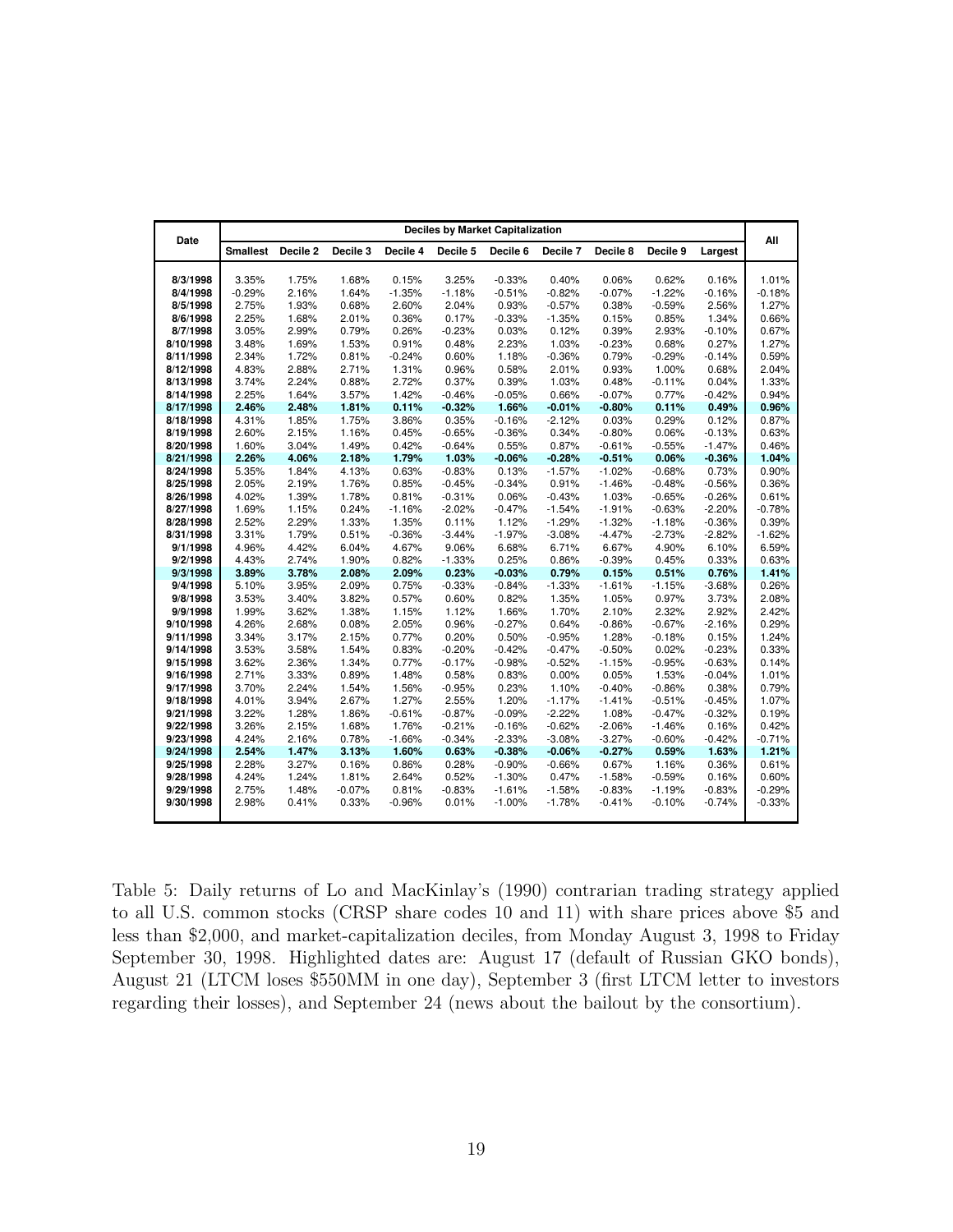September 1998, which show that the turmoil in fixed-income markets had little or no effect on the profitability of our long/short equity strategy. In contrast to August 2007 where an apparent demand for liquidity caused a firesale liquidation that is easily observed in the contrarian strategy's daily returns, the well-documented demand for liquidity in the fixedincome arbitrage space of August 1998 had no discernible impact on that strategy. This is a significant difference that signals a greater degree of financial-market integration in 2007 than in 1998. While this may be viewed positively as a sign of progress in financial markets and technology, along with the many benefits of integration is the cost that a financial crisis in one sector can have dramatic repercussions in several others, i.e., contagion.

There are several possible explanations for the difference between August 1998 and August 2007. One interpretation is that in 1998, there were fewer multi-strategy funds and proprietary-trading desks engaged in both fixed-income arbitrage and long/short equity, so the demand for liquidity caused by deteriorating fixed-income arbitrage strategies did not spill over as readily to long/short equity portfolios. Another possible explanation is that the amount of capital engaged in long/short equity strategies, particularly market-neutral statistical arbitrage strategies, was not large enough to cause any significant dislocation even if such strategies were unwound quickly in August 1998. A third possibility is that in 1998, long/short equity funds did not employ as much leverage as they were apparently using in 2007.

We argue in the remaining sections that all three of these interpretations may be correct to some degree.

#### 6 Total Assets, Expected Returns, and Leverage

To see how crowded the long/short equity category has become in recent years, we consider the growth in the number of funds and assets under management (AUM) in the Long/Short Equity Hedge and Equity Market Neutral categories of the TASS hedge-fund database.<sup>11</sup> The TASS database is divided into two parts: "Live" and "Graveyard" funds. Hedge funds are recorded in the Live database if they are considered active as of the date of the snapshot. Once a hedge fund decides not to report its performance, liquidates, closes to new investment,

 $11$ We use the August 20, 2007 snapshot of the TASS database, and consider only those funds reporting their AUM in US dollars.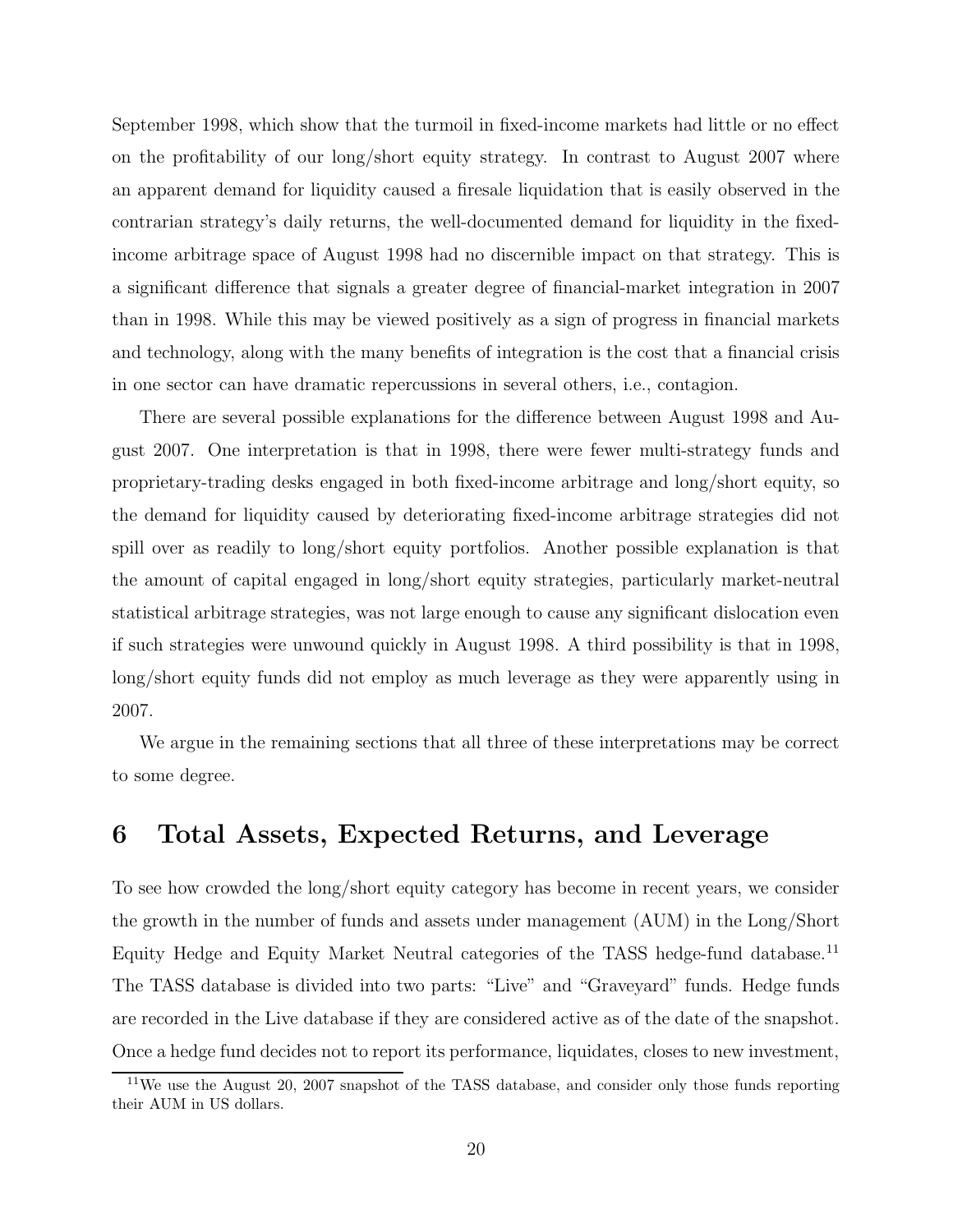restructures, or merges with other hedge funds the fund is transferred into the Graveyard database. A hedge fund can only be listed in the Graveyard database after having been listed in the Live database.



Figure 2: Number of funds in the Long/Short Equity Hedge and Equity Market Neutral categories of the TASS database, and average assets under management per fund, from January 1994 to July 2007.

Figure 2 shows that the Long/Short Equity Hedge funds are the most numerous, with over 600 funds in the Live database during the most recent months.<sup>12</sup> However, the number of Equity Market Neutral funds has clearly grown rapidly over the last two years, with just over 100 live funds in the most recent months. If we combine these two categories and divide the total assets under management by the total number of funds in both Live and Graveyard databases, we see from Figure 2 that the average assets per fund has increased exponentially

<sup>&</sup>lt;sup>12</sup>The fact that the number of funds drops in the most recent month is a common feature of the TASS data that is typically caused by reporting lags, not necessarily a genuine decline in the number of funds in the category, hence the most recent month or two of data should be discounted.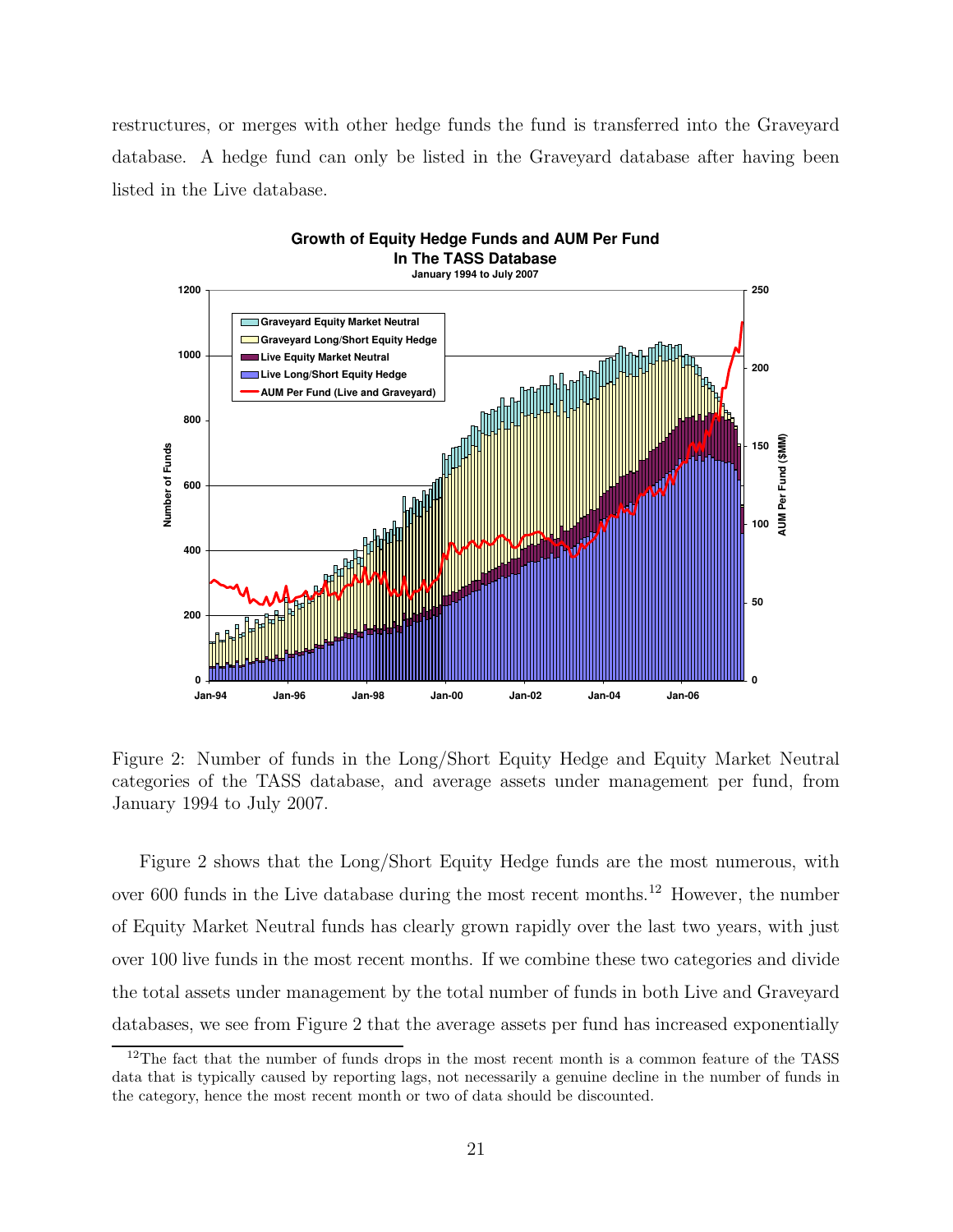

since 1994, starting out at \$62MM in January 1994 and ending at \$229MM in July 2007.

Figure 3: Beginning-of-year assets under management for funds in Long/Short Equity Hedge and Equity Market Neutral categories of the TASS database, from 1995 to 2007, and year-byyear average daily returns of Lo and MacKinlay's (1990) contrarian trading strategy applied to all U.S. common stocks (CRSP share codes 10 and 11) with share prices above \$5 and less than \$2,000, from January 3, 1995 to August 31, 2007.

These assets do not reflect the inflows to active extension strategies such as 130/30 funds, which is one of the fastest growing product areas in the institutional asset management industry. A recently published research report estimates that \$75 billion is currently devoted to such strategies, and in five years this could grow to \$1 trillion (see Merrill Lynch, 2007). Although such strategies are net long by construction, the fact that they hold short positions of up to 30% of their sizable asset base has significant implications for long/short equity hedge funds. One implication is that shorting "hard-to-borrow" securities is now even harder, more securities have become hard-to-borrow, short positions are less liquid, and "short squeezes" are more likely, thanks to the increased shorting needs of 130/30 strategies. Of course, there is the possibility that the securities shorted by 130/30 strategies are held long by other long/short equity hedge funds and vice versa, which would enhance liquidity. But the factors that would lead a 130/30 strategy to short a security (e.g., financial ratios, price patterns, bad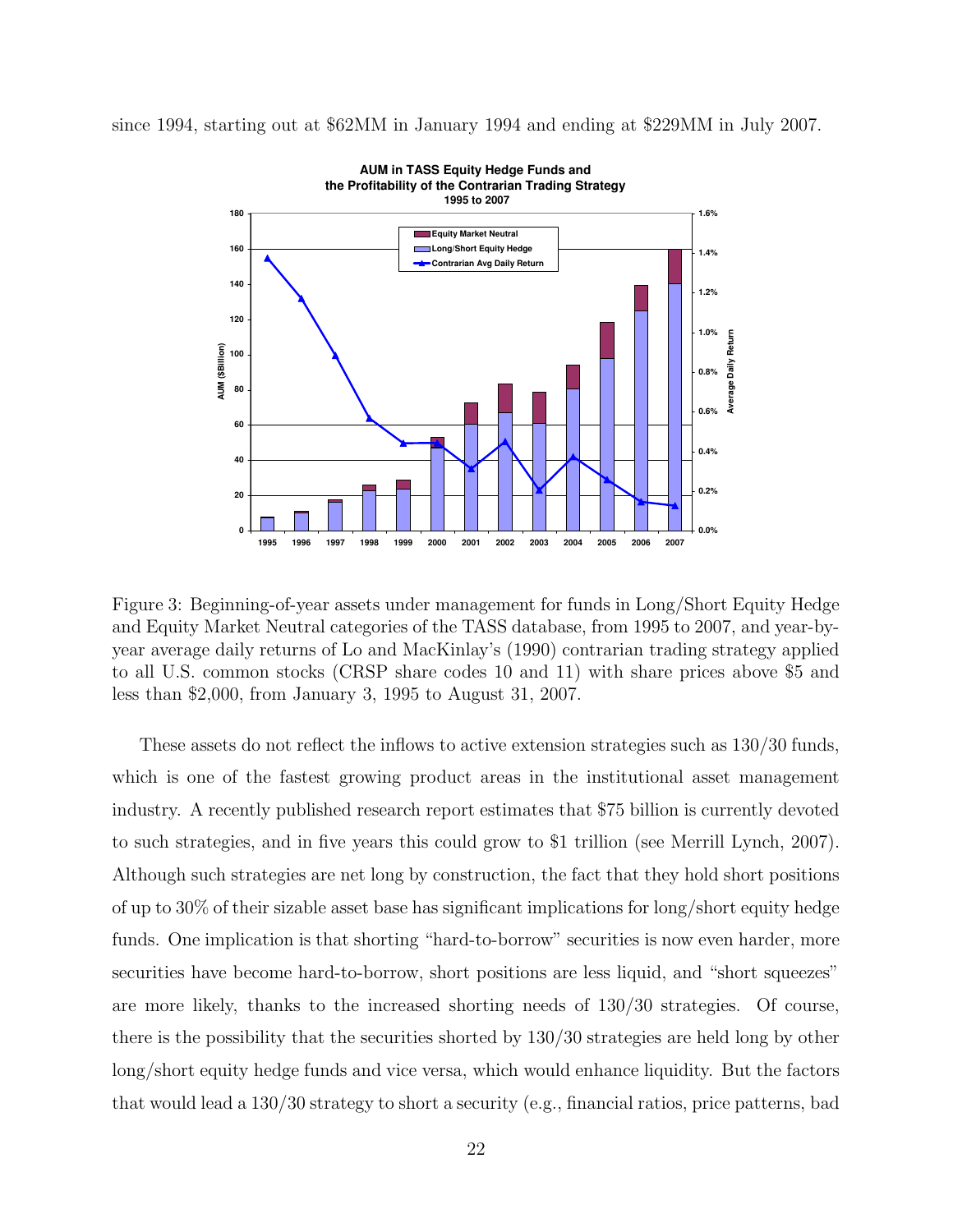news) are the same factors that would cause hedge funds to short that security. Moreover, the necessarily quantitative nature of 130/30 strategies creates an unavoidable commonality between them and quantitative equity market-neutral strategies. Indeed, a \$100MM 130/30 strategy can technically be viewed as a passive \$100MM long-only index portfolio plus an active market-neutral portfolio with a capped long/short exposure of \$30MM, and a number of 130/30 strategies are constructed in just this manner.

The simultaneous increase in the number of long/short equity funds, average assets per fund, and the growth of related strategies like 130/30, imply greater competition and, inevitably, reduced profitability of the strategies employed by such funds. This implication is confirmed in the case of the contrarian trading strategy (1), as Figure 3 illustrates. As the total assets in the Long/Short Equity Hedge and Equity Market Neutral categories grow, the average daily return of the contrarian strategy declines, reaching a low of 0.13% in 2006, and where the total assets in these two categories are at an all-time high of over \$160 billion at the beginning of 2007.

| Year | Average<br>Daily<br>Return | Return<br><b>Multiplier</b> | Required<br>Leverage<br>Ratio |
|------|----------------------------|-----------------------------|-------------------------------|
| 1998 | 0.57%                      | 1.00                        | 2.00                          |
| 1999 | 0.44%                      | 1.28                        | 2.57                          |
| 2000 | 0.44%                      | 1.28                        | 2.56                          |
| 2001 | 0.31%                      | 1.81                        | 3.63                          |
| 2002 | 0.45%                      | 1.26                        | 2.52                          |
| 2003 | 0.21%                      | 2.77                        | 5.53                          |
| 2004 | 0.37%                      | 1.52                        | 3.04                          |
| 2005 | 0.26%                      | 2.20                        | 4.40                          |
| 2006 | 0.15%                      | 3.88                        | 7.76                          |
| 2007 | 0.13%                      | 4.48                        | 8.96                          |

Table 6: Year-by-year average daily returns of Lo and MacKinlay's (1990) contrarian trading strategy applied to all U.S. common stocks (CRSP share codes 10 and 11) with share prices above \$5 and less than \$2,000, from 1998 to 2007, and the return multipliers and leverage factors needed to yield the same average return as in 1998.

It may seem counterintuitive that assets would flow into hedge-fund strategies with declining expected returns. However, recall that the average daily returns reported in Table 2 and plotted in Figure 3 are based on unleveraged returns. As these strategies begin to decay,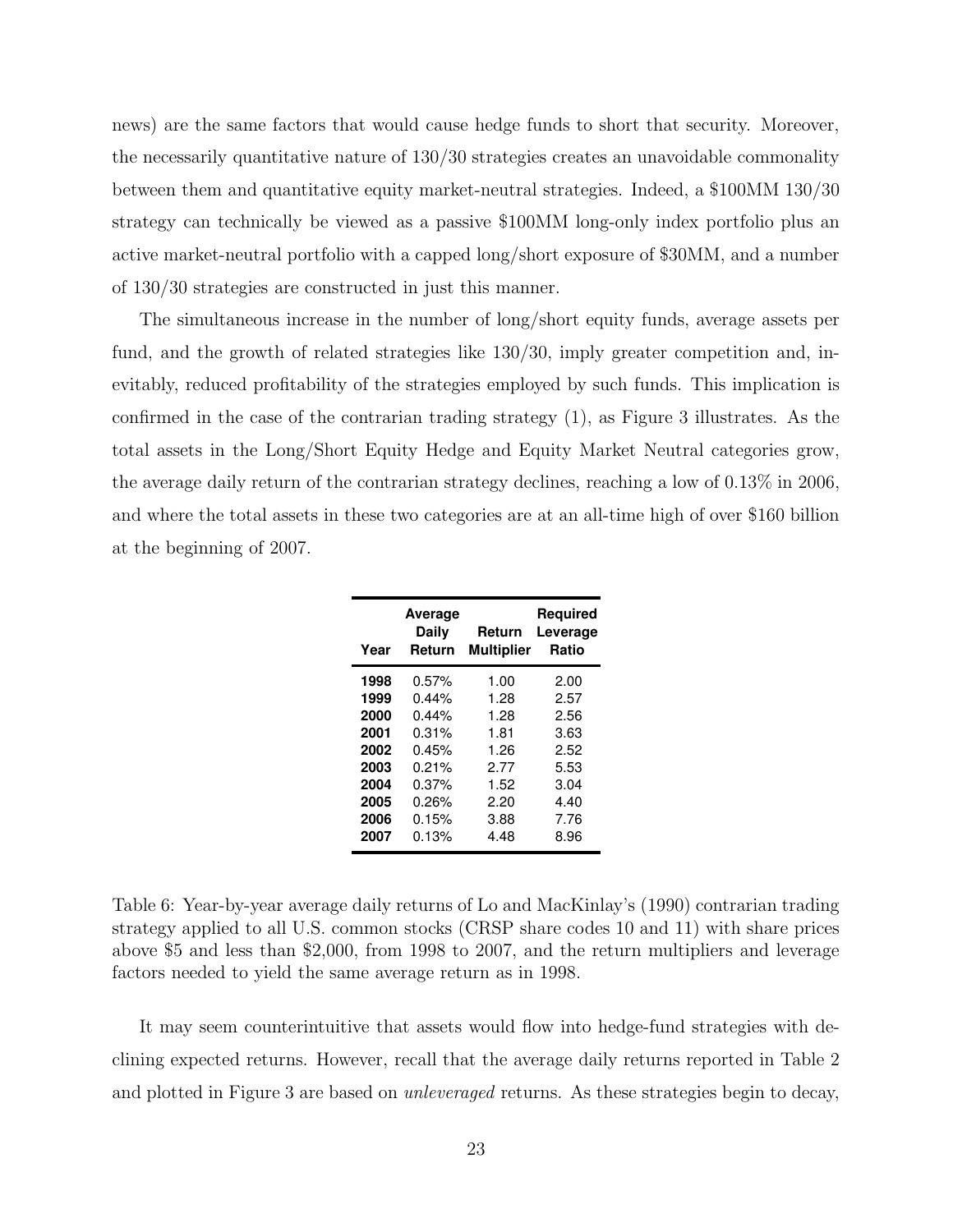hedge-fund managers have typically employed more leverage so as to maintain the level of expected returns that investors have come to expect. And because many hedge funds rely on leverage, the size of the positions are often considerably larger than the amount of collateral posted to support those positions. Leverage has the effect of a magnifying glass, expanding small profit opportunities into larger ones, but also expanding small losses into larger losses. And when adverse changes in market prices reduce the market value of collateral, credit is withdrawn quickly, and the subsequent sudden liquidation of large positions over short periods of time can lead to widespread financial panic, as in the aftermath of the default of Russian government debt in August 1998.

To see how significant an effect this might be in the long/short equity sector, we compute the necessary amount of leverage required in each year after 1998 to yield an expected return for the contrarian strategy that is equal to 1998's level. In other words, we seek values  $\theta^*$ for the leverage ratio such that:

$$
E[L_{pt}] \equiv \frac{\theta^*}{2} E[R_{pt}] = E[R_{p,1998}] \tag{4}
$$

$$
\theta^* = \frac{2 \mathbf{E}[R_{p,1998}]}{\mathbf{E}[R_{pt}]} \quad , \quad t = 1999, \dots, 2007 \tag{5}
$$

where (4) follows from the definition of leveraged returns (3) and the factor of 2 follows from the definition of leverage as the sum of the gross long and short positions (which are equal in the case of market-neutral portfolios) divided by the investment capital. Table 6 shows that there has been significant "alpha decay" of the contrarian strategy between 1998 and 2007, so much so that a leverage ratio of almost 9:1 was needed in 2007 to yield an expected return comparable to 1998 levels!

We can now simulate a more realistic version of the contrarian strategy in August 2007 using the 2006 leverage ratio of approximately 8 : 1 as suggested by Table 6, simply by multiplying the entries in Table 3 by  $8/2=4$ , which we do in Table 7 and Figure 4.<sup>13</sup> These returns illustrate the potential losses that affected long/short equity managers during the week of August 6th. A naive statistical arbitrage strategy like (1), with a leverage ratio

<sup>&</sup>lt;sup>13</sup>We use the leverage ratio of  $8:1$  instead of the 2007 level to capture the expectations of investors at the end of 2006 which, in turn, is taken into account by the portfolio managers. In particular, the average daily return of the strategy in 2007 was not known to either the investors or the managers at the start of 2007.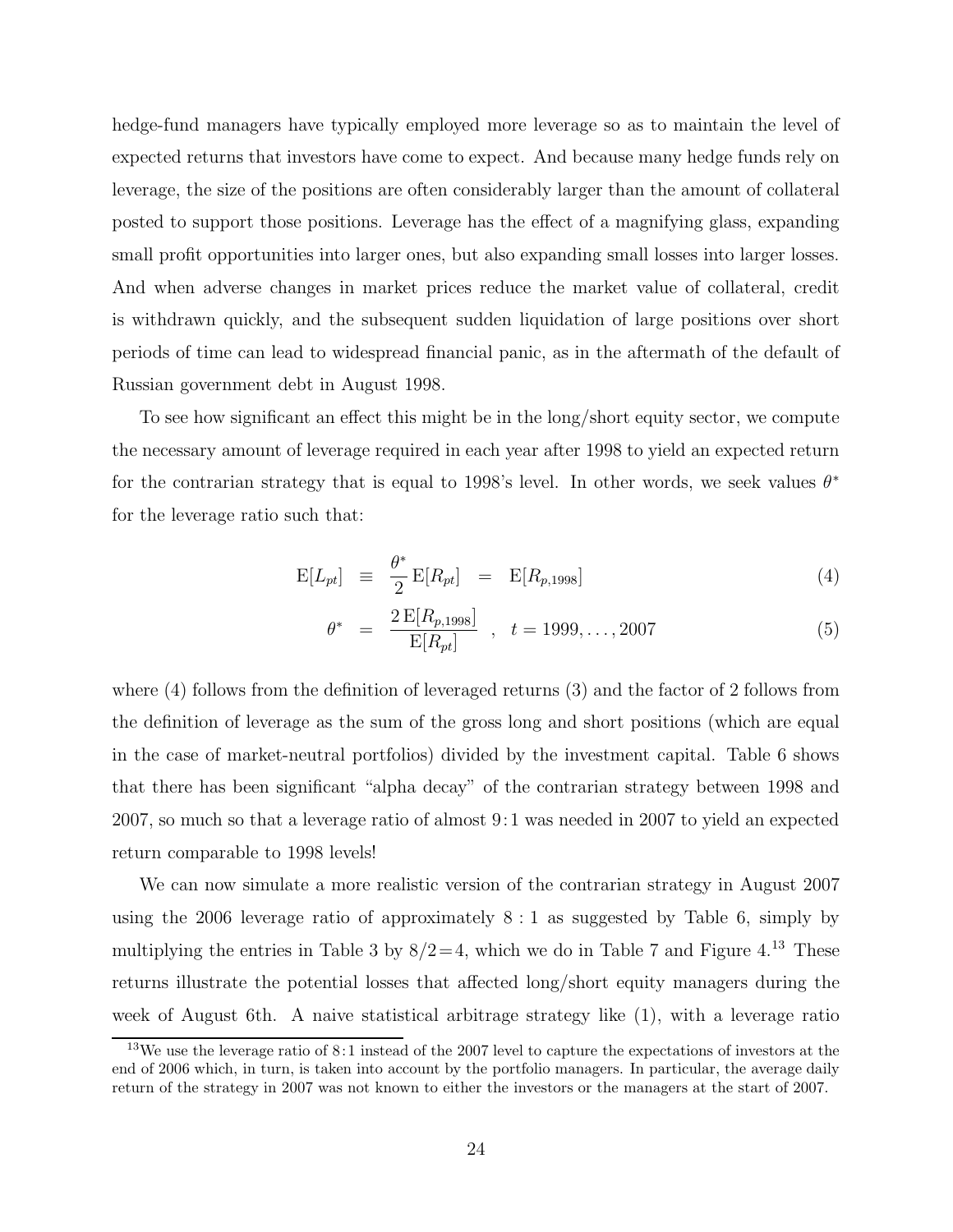of 8 : 1, would have lost −4.64% on August 7th, followed by daily returns of −11.33% and −11.43%, respectively, on August 8th and 9th. By the close of business on August 9th, the leveraged contrarian strategy would have lost a little over a quarter of the assets it started with three days before.

| Date                  | <b>Deciles by Market Capitalization</b> |                     |                      |                       |                   |                     |                     |                      |                      |                   |                |  |
|-----------------------|-----------------------------------------|---------------------|----------------------|-----------------------|-------------------|---------------------|---------------------|----------------------|----------------------|-------------------|----------------|--|
|                       | <b>Smallest</b>                         | Decile <sub>2</sub> | Decile 3             | Decile 4              | Decile 5          | Decile <sub>6</sub> | Decile <sub>7</sub> | Decile 8             | Decile 9             | Largest           | All            |  |
| 7/30/2007             |                                         | 0.08%               | 7.85%                |                       | 0.29%             | 0.91%               |                     | 1.51%                | 2.05%                | 0.71%             | 1.77%          |  |
|                       | $-0.28%$                                |                     |                      | $-1.43%$              |                   |                     | 1.04%               |                      |                      |                   |                |  |
| 7/31/2007<br>8/1/2007 | 0.77%<br>6.10%                          | 4.41%<br>1.78%      | 1.12%<br>$-5.55%$    | 2.20%<br>1.39%        | $-2.53%$<br>3.79% | 0.09%<br>$-3.52%$   | $-3.19%$            | 1.94%<br>$-2.52%$    | $-1.23%$             | 0.22%<br>$-0.90%$ | 1.46%<br>0.43% |  |
| 8/2/2007              | 3.54%                                   | $-3.04%$            | $-0.46%$             | $-2.68%$              | $-3.77%$          | $-10.79%$           | $-2.83%$<br>8.63%   | 6.12%                | $-8.06%$<br>$-2.97%$ | $-0.77%$          | $-1.22%$       |  |
| 8/3/2007              | $-3.79%$                                | $-2.49%$            | $-3.12%$             | 0.24%                 | 3.52%             | 0.05%               | $-2.49%$            | $-4.35%$             | $-2.29%$             | $-2.74%$          | $-0.10%$       |  |
| 8/6/2007              |                                         |                     |                      |                       | 5.47%             | $-5.47%$            |                     |                      |                      |                   | 2.01%          |  |
| 8/7/2007              | $-3.33%$<br>3.00%                       | $-7.06%$<br>1.03%   | $-1.57%$<br>$-6.55%$ | $-4.12%$<br>$-11.65%$ | $-6.01%$          | $-2.79%$            | $-4.75%$<br>1.42%   | $-2.86%$<br>$-4.08%$ | 1.06%<br>$-6.86%$    | 3.08%<br>$-2.67%$ | $-4.64%$       |  |
| 8/8/2007              | 3.52%                                   | $-5.30%$            | $-10.36%$            | $-14.58%$             | $-17.07%$         | $-8.65%$            | $-8.94%$            | $-13.85%$            | $-5.06%$             | $-5.91%$          | $-11.33%$      |  |
| 8/9/2007              | 3.66%                                   | $-7.42%$            | $-15.46%$            | $-11.08%$             | $-12.72%$         | $-15.78%$           | $-13.06%$           | $-17.33%$            | $-10.32%$            | $-5.22%$          | $-11.43%$      |  |
| 8/10/2007             | $-1.32%$                                | 14.62%              | 24.32%               | 31.58%                | 35.08%            | 30.67%              | 30.07%              | 26.79%               | 18.73%               | 9.55%             | 23.67%         |  |
| 8/13/2007             | 5.42%                                   | $-1.24%$            | $-2.53%$             | $-4.26%$              | $-6.20%$          | $-0.88%$            | $-5.15%$            | $-8.04%$             | $-8.58%$             | $-4.99%$          | $-3.05%$       |  |
| 8/14/2007             | 4.65%                                   | 3.64%               | $-1.02%$             | 1.35%                 | 2.23%             | $-1.12%$            | 2.74%               | $-1.16%$             | 0.66%                | 0.67%             | 0.33%          |  |
| 8/15/2007             | 3.52%                                   | 4.74%               | $-2.42%$             | $-2.33%$              | $-0.69%$          | $-3.89%$            | $-0.97%$            | $-5.36%$             | $-2.29%$             | $-4.73%$          | $-1.53%$       |  |
| 8/16/2007             | $-5.03%$                                | $-2.16%$            | 0.59%                | $-2.36%$              | $-2.39%$          | $-3.95%$            | $-6.94%$            | $-5.08%$             | 1.08%                | $-7.31%$          | $-3.24%$       |  |
| 8/17/2007             | 14.30%                                  | 9.94%               | 0.41%                | 5.04%                 | 5.32%             | $-2.07%$            | 0.47%               | $-1.56%$             | 1.24%                | 0.44%             | 1.53%          |  |
| 8/20/2007             | 15.02%                                  | 7.02%               | 1.42%                | 5.40%                 | 2.03%             | 1.74%               | 4.88%               | 2.22%                | 1.57%                | 4.67%             | 4.58%          |  |
| 8/21/2007             | 4.98%                                   | 0.43%               | 0.02%                | $-1.80%$              | 0.09%             | $-2.54%$            | $-0.33%$            | $-0.20%$             | 0.74%                | 0.43%             | 0.24%          |  |
| 8/22/2007             | $-3.39%$                                | $-1.23%$            | $-2.07%$             | $-2.05%$              | $-0.67%$          | $-3.31%$            | $-0.74%$            | $-2.26%$             | 1.57%                | 0.37%             | $-1.51%$       |  |
| 8/23/2007             | $-0.14%$                                | 2.79%               | 2.79%                | $-0.64%$              | 1.51%             | 4.15%               | 1.04%               | $-1.33%$             | 1.28%                | 1.23%             | 1.31%          |  |
| 8/24/2007             | 2.47%                                   | $-1.13%$            | $-0.26%$             | 0.92%                 | 3.70%             | $-0.23%$            | $-0.29%$            | 0.37%                | $-1.42%$             | 2.43%             | 1.73%          |  |
| 8/27/2007             | 4.38%                                   | 2.80%               | 0.46%                | 0.78%                 | 5.01%             | $-0.63%$            | 1.58%               | 2.85%                | 2.84%                | 0.10%             | 2.99%          |  |
| 8/28/2007             | 1.64%                                   | 1.26%               | 0.34%                | $-2.45%$              | $-2.56%$          | $-1.99%$            | $-1.33%$            | $-1.77%$             | $-1.88%$             | 0.99%             | $-3.04%$       |  |
| 8/29/2007             | 5.79%                                   | 0.31%               | 5.07%                | 8.32%                 | 7.75%             | $-2.14%$            | 5.67%               | 6.39%                | 3.63%                | 3.94%             | 7.06%          |  |
| 8/30/2007             | 4.27%                                   | 0.16%               | 2.46%                | 1.61%                 | 3.55%             | 0.41%               | $-0.11%$            | $-0.16%$             | 0.47%                | $-0.19%$          | 2.01%          |  |
| 8/31/2007             | 6.75%                                   | 3.86%               | 3.80%                | $-2.21%$              | 0.21%             | 2.08%               | $-0.32%$            | $-2.68%$             | 0.02%                | 0.58%             | 1.46%          |  |
|                       |                                         |                     |                      |                       |                   |                     |                     |                      |                      |                   |                |  |

Table 7: Leveraged daily returns of Lo and MacKinlay's (1990) contrarian trading strategy applied to all U.S. common stocks (CRSP share codes 10 and 11) with share prices above \$5 and less than \$2,000, and market-capitalization deciles, from Monday July 30, 2007 to Friday August 31, 2007, with 8:1 leverage or a return multiplier of 4.

The fact that the strategy recovered sharply on August 10th with a leveraged return of 23.67% is small comfort for managers and investors who cut their risks on Wednesday and Thursday in response to the unusual size and speed of the losses over those two days. For those with the fortitude (and the credit) to maintain their positions throughout the week, they would have experienced an arithmetically compounded weekly return of  $-1.72\%$ , which is not an unusual return in any respect.<sup>14</sup> However, with cumulative losses of  $-25\%$  between

<sup>14</sup>The corresponding geometrically compounded weekly return is <sup>−</sup>5.52% for the week, which is so different from the arithmetic case because of the magnitude of returns on August 8–10. This is certainly a bad return but not a terrible one under the circumstances. Whether geometric or arithmetic compounding is appropriate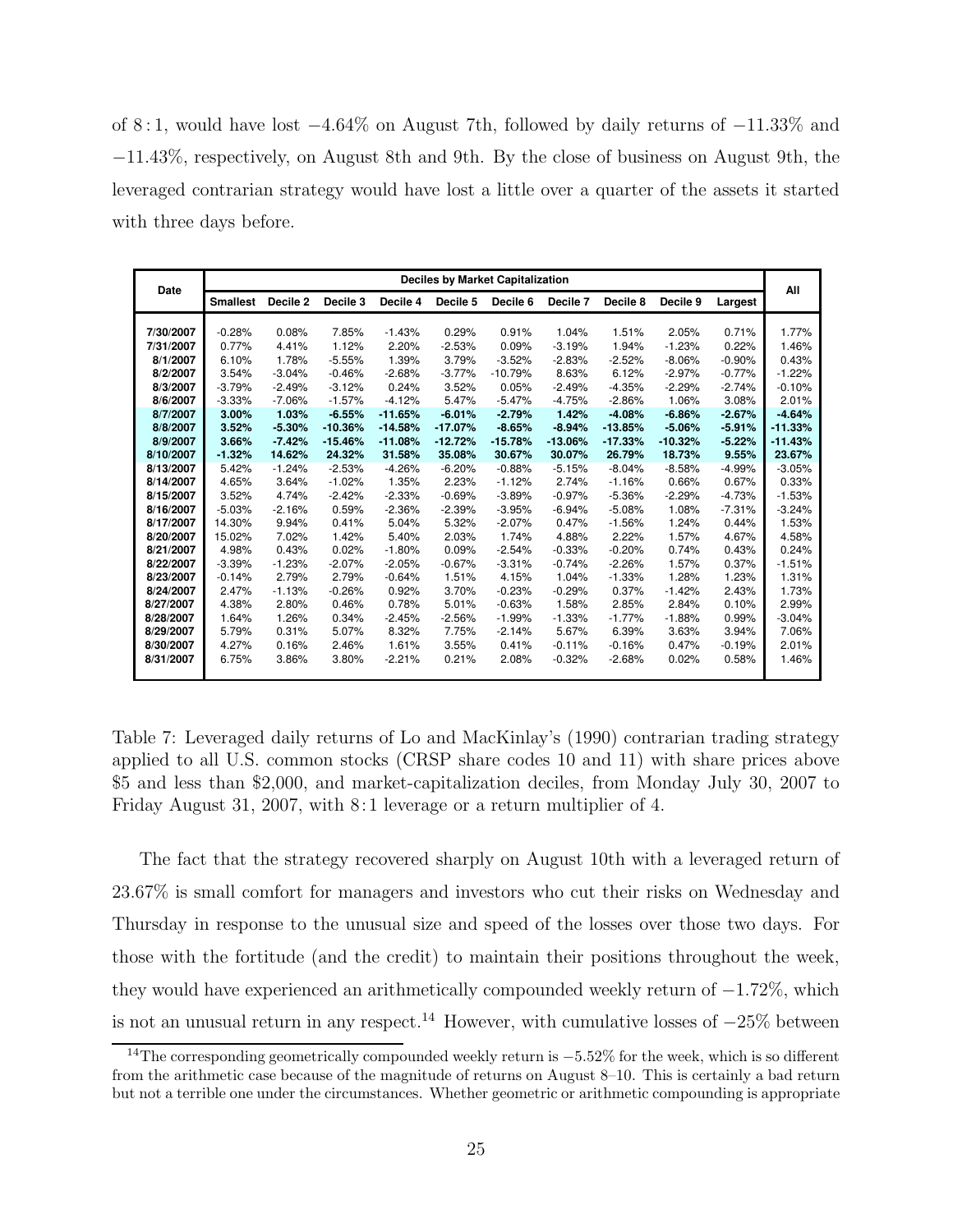the 6th and the 9th, many managers capitulated and were forced to de-leverage prior to Friday's reversal.



**Daily Returns in August 2007 of Leveraged Contrarian Strategy and Miscellaneous Indexes**

Figure 4: Leveraged daily returns of Lo and MacKinlay's (1990) contrarian trading strategy applied to all U.S. common stocks (CRSP share codes 10 and 11) with share prices above \$5 and less than \$2,000, and market-capitalization deciles, and miscellaneous indexes, for the month of August 2007, with 8:1 leverage or a return multiplier of 4.

## 7 The Unwind Hypothesis

With the empirically more plausible results of Table 7 in hand, we are now in a position to develop some additional hypotheses about the events of August 2007, which we shall refer to collectively as the "unwind hypothesis".

The fact that the leveraged contrarian strategy lost −4.64% on Tuesday August 7th, and

depends on how the strategy is implemented—some portfolio managers rebalance their positions each day to a fixed notional long/short exposure within the month, irrespective of daily profits-and-losses, in which case arithmetic compounding is the more appropriate method for aggregating daily returns.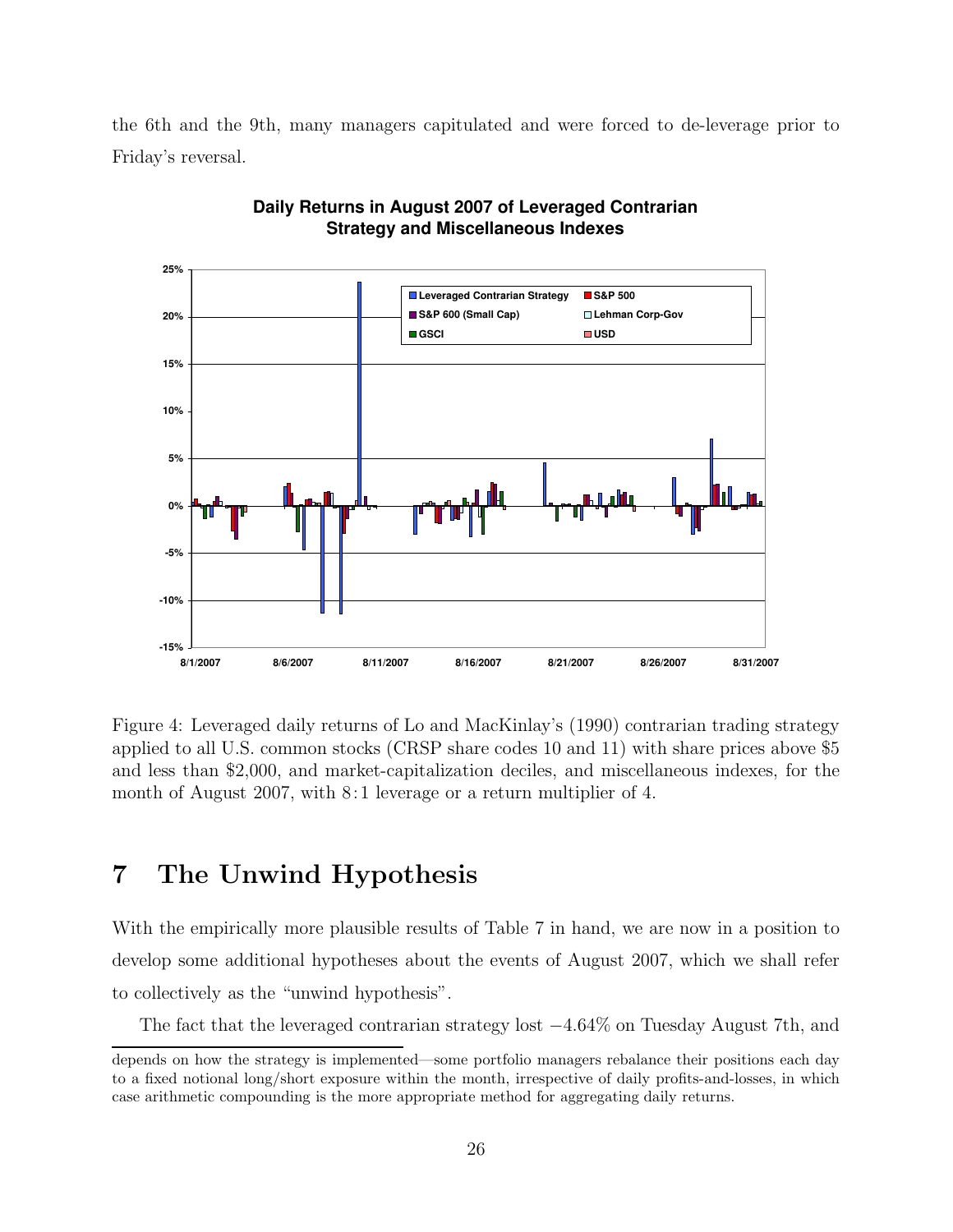continued to lose another −11.33% on the 8th, suggests a sudden liquidation of one or more sizable market-neutral equity portfolios. Only a sudden liquidation would cause the strategy to lose close to −5% in the absence of any other significant market developments. And the logic behind the inference that market-neutral funds were being liquidated is the fact that both the S&P 500 and MSCI-ex-US indexes showed gains on August 7th and 8th, hence it is unlikely that sizable long-biased funds were unwound on these two days.

The large losses on Tuesday and Wednesday—amounting to −15.98% for our leveraged contrarian strategy—would almost surely have spilled over to long/short equity funds as well as to certain quantitative long-only funds. In particular, if our hypothesis is correct that the losses on August 7th and 8th were caused by the unwinding of large equity market-neutral portfolios, then any explicit factors used to construct that portfolio would have generated a loss for other portfolios with the same factor exposures. For example, if the portfolios that were unwound happened to be long low- $P/E$  stocks and short low-dividend-yield stocks, the impact of the unwind will cause  $\text{low-}P/E$  stocks to decline and low-dividend-yield stocks to rise (albeit temporarily, until the unwind is complete). All other portfolios with these same factor exposures will suffer losses during the unwind process as well.

How likely is it that other funds would have the same factor exposures? If they use similar quantitative portfolio construction techniques, then more often than not, they will make the same kind of bets because these techniques are based on the same historical data, which will point to the same empirical anomalies to be exploited, e.g., the value premium, the size premium, the January effect, six-month momentum, one-month mean reversion, earnings surprise, etc. Moreover, the widespread use of standardized factor risk models such as those from MSCI/BARRA or Northfield Information Systems by many quantitative managers will almost certainly create common exposures among those managers to the risk factors contained in such platforms.

But even more significant is the fact that many of these empirical regularities have been incorporated into non-quantitative equity investment processes, including fundamental "bottom-up" valuation approaches like value/growth characteristics, earnings quality, and financial ratio analysis. Therefore, a sudden liquidation of a quantitative equity marketneutral portfolio could have far broader repercussions, depending on that portfolio's specific factor exposures.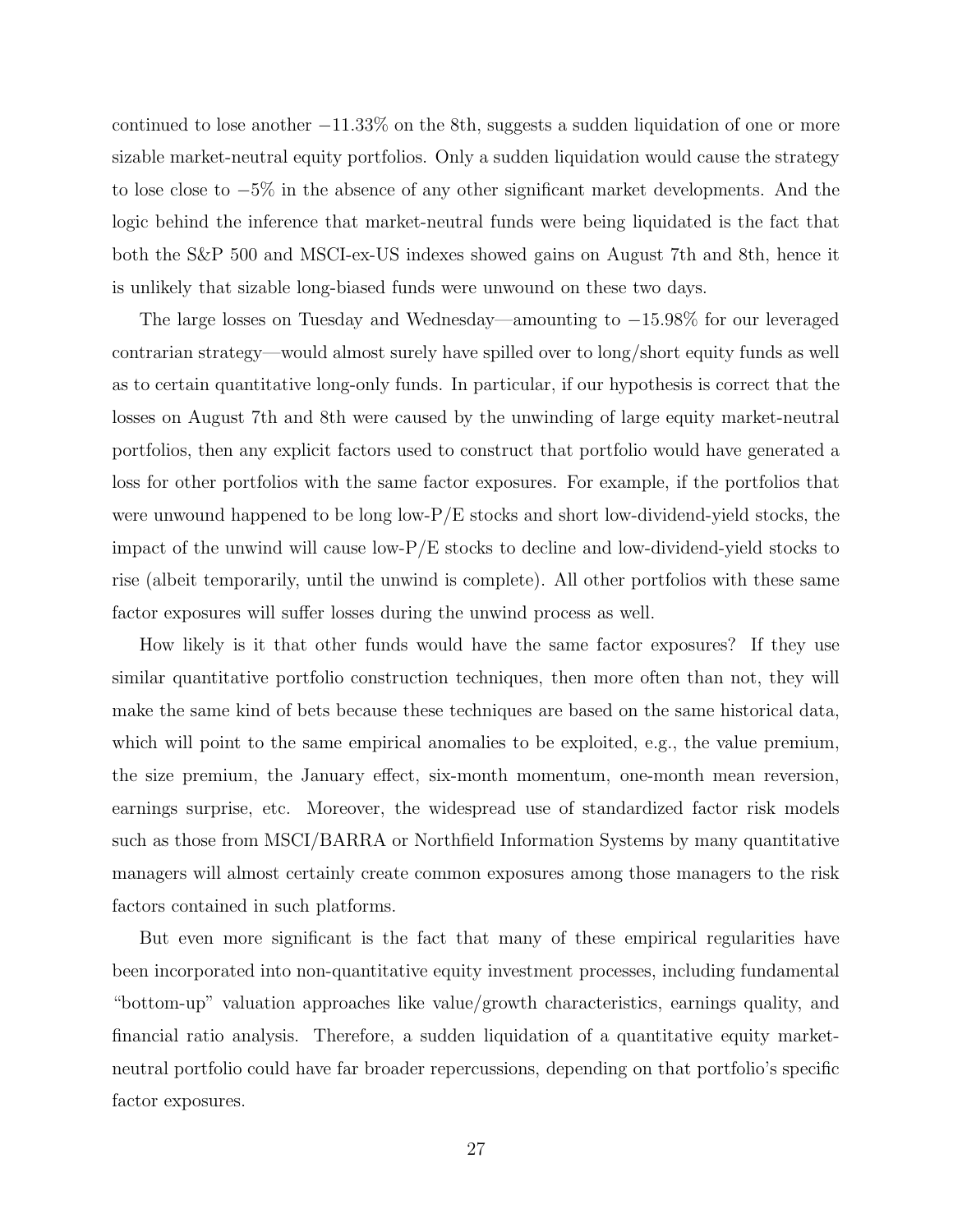Table 7 contains another interesting pattern that is consistent with a statistical arbitrage unwind—the fact that the losses on August 7th and 8th were most severe for some of the intermediate-decile portfolios (deciles 3–5 and 8 each experienced cumulative losses greater than the other deciles and the entire universe of securities). Given the pattern of average daily returns of the contrarian strategy in decile portfolios (see Table 2), it is the intermediatedecile portfolios that should be most attractive to statistical arbitrage funds. Securities in the larger deciles do not exhibit sufficient profitability, and securities in the smaller deciles are too illiquid to trade in large volume, hence they will not be of interest to the larger funds.

In the face of the large losses of August 7–8, most of the affected funds—which includes market-neutral, long/short equity, 130/30, and certain long-only funds—would likely have cut their risk prior to Thursday's open by reducing their exposures or "de-leveraging", either voluntarily or because they exceeded borrowing and risk limits set by their prime brokers and other creditors. This was both prudent and, unfortunately, disastrous. The unintentionally coordinated efforts of so many equity managers to cut their risks simultaneously led to additional losses on Thursday August 9th, −11.43% in the case of our leveraged contrarian strategy. But this time, the S&P 500 was no longer immune, and dropped by −2.95% by Thursday's close, presumably partly a reflection of the risk reduction by long-biased and long-only managers.<sup>15</sup>

By Thursday's close, the economic forces behind the unwind were apparently balanced by countervailing forces—either because the unwind and risk reductions were complete, or because other market participants identified significant mispricings due to the rapid liquidations earlier in the week—and the losses stopped. Friday's massive reversal, which generated a one-day return of 23.67% for the leveraged contrarian strategy, is the final piece of evidence that the losses of the previous three days were due to a sudden liquidation, and not caused by any fundamental change in the equilibrium returns of long/short equity strategies, which would presumably have had a more permanent impact on price levels.

This pattern of short-term temporary price-impact for purely liquidity-motivated trades is a classic consequence of market equilibrium with information asymmetries between buyers

<sup>&</sup>lt;sup>15</sup>On Friday August 10th, the *Wall Street Journal* also cited growing concern about the sub-prime mortgage market, the move by BNP Paribas to suspend redemptions to three of its mortgage-related investment funds, and the injection of cash into money markets by the European and U.S. central banks as major factors in Thursday's market decline. See Zuckerman, Hagerty, and Gauthier-Villars (2007).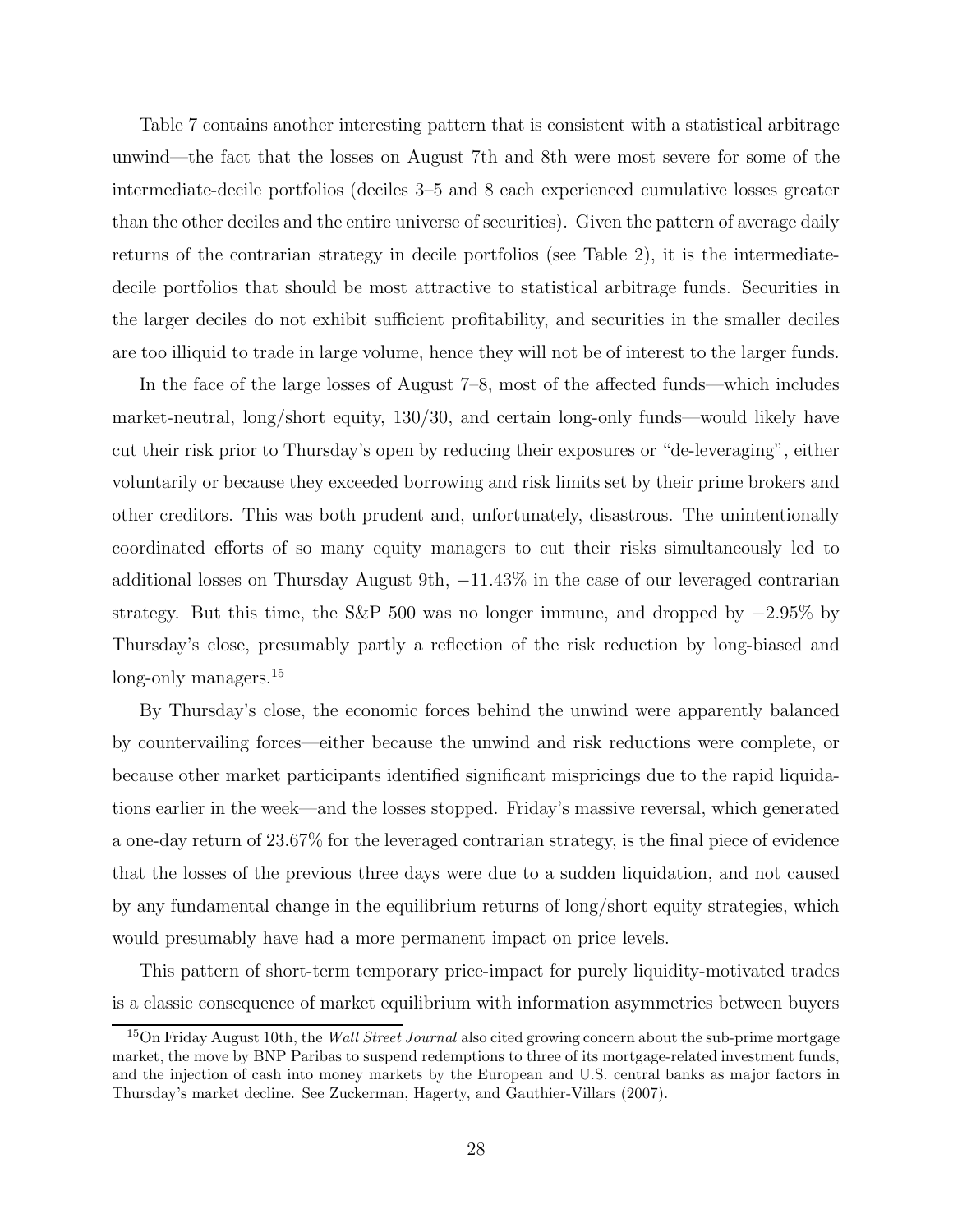and sellers. When large blocks of securities are executed quickly, equilibrium prices will exhibit greater moves to induce the contra-parties to consummate the trades and bear the risk that they are less informed about the securities' true values.<sup>16</sup> If it is subsequently revealed that the trades were not based on information, but merely liquidity trades, prices move back to their pre-block-trade equilibrium levels. And if there is lingering uncertainty as to whether the trades were motivated by information or liquidity, prices may only partially revert back to their pre-block-trade levels. This partial-adjustment property of the price-discovery process is one compelling reason for "sunshine" trades, the practice of pre-announcing a large trade so as to identify oneself as a liquidity trader with no proprietary information, so as to reduce the price impact of the trade (see Admati and Pfleiderer, 1991).

The particular dynamics of the bounce-back on August 10th may have taken several forms. One possibility is that the unwind and subsequent risk reductions were largely achieved by August 9th, and the resulting cumulative price impact of the previous three days would have created even stronger trading signals for those long/short equity strategies that suffered the most significant losses.<sup>17</sup> In the absence of further unwind-motivated price momentum, the natural mean-reverting tendencies of equities that yield positive expected returns for long/short equity strategies during "normal" times would return. Moreover, the price impact of the previous days' unwind and risk-reduction trades would naturally revert to some degree as the fraction of market participants attributing such price movements to liquidity trades increases. However, only a partial reversal should be expected because not everyone would come to the same conclusion, and also because the de-leveraging of August 7–9 leaves a lower amount of capital to be deployed by long/short equity strategies on the 10th.

<sup>16</sup>See, for example, Kyle (1985) and O'Hara (1995, Chapter 6) for the theory of equilibrium price dynamics with asymmetric information, and Barclay and Litzenberger (1988), Barclay and Warner (1993), Chan and Lakonishok (1993, 1995), and Holthausen, Leftwich, and Mayers (1987, 1990) for empirical evidence regarding the price impact of large trades.

<sup>&</sup>lt;sup>17</sup>For example, in the case of the contrarian strategy (1), consider the contribution of security i to the profits at date t,  $\omega_{it}R_{it} = -R_{it}(R_{it-1} - R_{mt-1})/N$ . Suppose this is an unusually large losing position for a given portfolio weight  $\omega_{it}$ , which implies either that  $R_{it-1}$  is larger than  $R_{mt-1}$  and  $R_{it}$  is large and positive, or  $R_{it-1}$  is less than  $R_{mt-1}$  and  $R_{it}$  is large and negative. In either case, the loss is due to persistence or momentum in security i's price—the bigger the loss, the more significant the momentum. This, in turn, implies a much bigger position of the same sign for security i at date  $t+1$  on average since  $\omega_{it+1} = -(R_{it}-R_{mt})/N$  and  $R_{mt}$  has much lower volatility than  $R_{it}$ . Therefore, large losses will, on average, yield bigger bets for the contrarian strategy (1).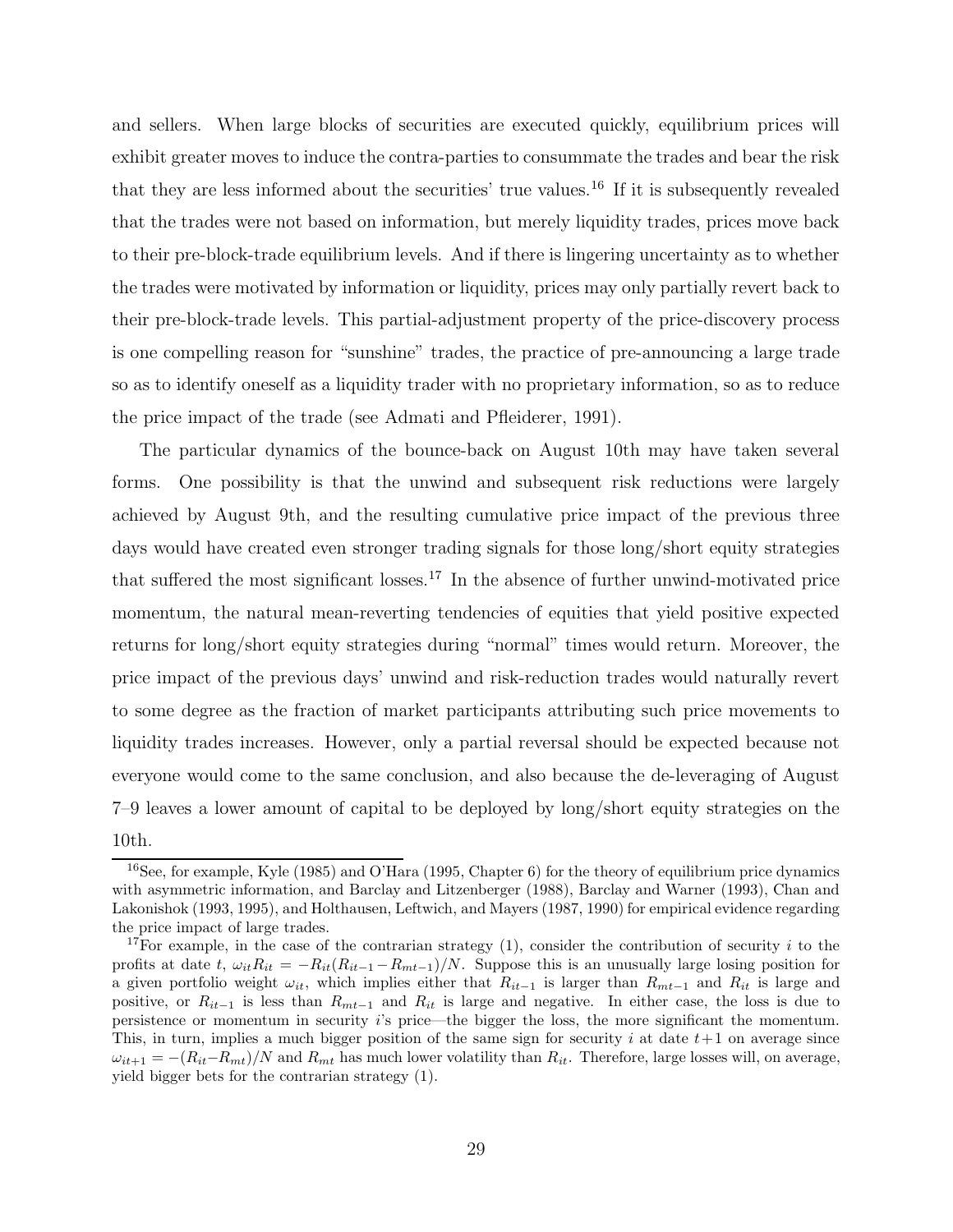Another possibility is that the price impact of August 7–9 was so severe that it drew the attention of new investors who: (1) recognized that the closing prices on August 9th were temporarily out of equilibrium due purely to a liquidity crunch; and (2) had access to significant sources of capital to seize the opportunity to buy (sell) securities at artificially deflated (inflated) prices. This injection of new capital—deployed in the opposite direction of the unwind—turned the tide, and supported the strong reversal on August 10th.

These two possibilities are not mutually exclusive, but they both suggest that long/short equity strategies are not as liquid as we thought. Alternatively, the common factors driving these strategies have now become a significant source of risk, and the "phase-locking" behavior described in Lo (2001) apparently can cause as much dislocation in long/short equity strategies as in other parts of the hedge-fund industry. To verify this possibility, we turn next to specific measures of illiquidity in long/short equity hedge funds in the TASS database.

#### 8 Illiquidity Exposure

The rapid growth in the number of funds and assets per fund, coupled with the likely increase in the amount of leverage each fund now employs (see Section 6), suggest a significant decrease in liquidity of these strategies over the last decade. To explore this possibility, we propose to measure the illiquidity exposure of funds in the Long/Short Equity Hedge and Equity Market Neutral categories of the TASS database using the first-order autocorrelation coefficient of their monthly returns as suggested by Lo (1999) and Getmansky, Lo, and Makarov (2004). Specifically, using the monthly returns of each fund in the TASS database, we compute:

$$
\hat{\rho}_{1i} \equiv \frac{(T-2)^{-1} \sum_{t=2}^{T} (R_{it} - \hat{\mu}_i)(R_{it-1} - \hat{\mu}_i)}{(T-1)^{-1} \sum_{t=1}^{T} (R_{it} - \hat{\mu}_i)^2} , \quad \hat{\mu}_i \equiv T^{-1} \sum_{t=1}^{T} R_{it}
$$
(6)

which is simply the correlation between fund  $i$ 's return and its lagged return from the previous month. Getmansky, Lo, and Makarov (2004) show that funds with large positive values for  $\hat{\rho}_{1i}$  tend to be less liquid,<sup>18</sup> and using a rolling window to estimate these autocorrelation

<sup>&</sup>lt;sup>18</sup>They provide several arguments, both theoretical and empirical, but the basic intuition is straightforward: large positive autocorrelation in asset returns is usually a sign of informational inefficiencies in frictionless markets, but given how efficient hedge-fund strategies tend to be, the only remaining explanation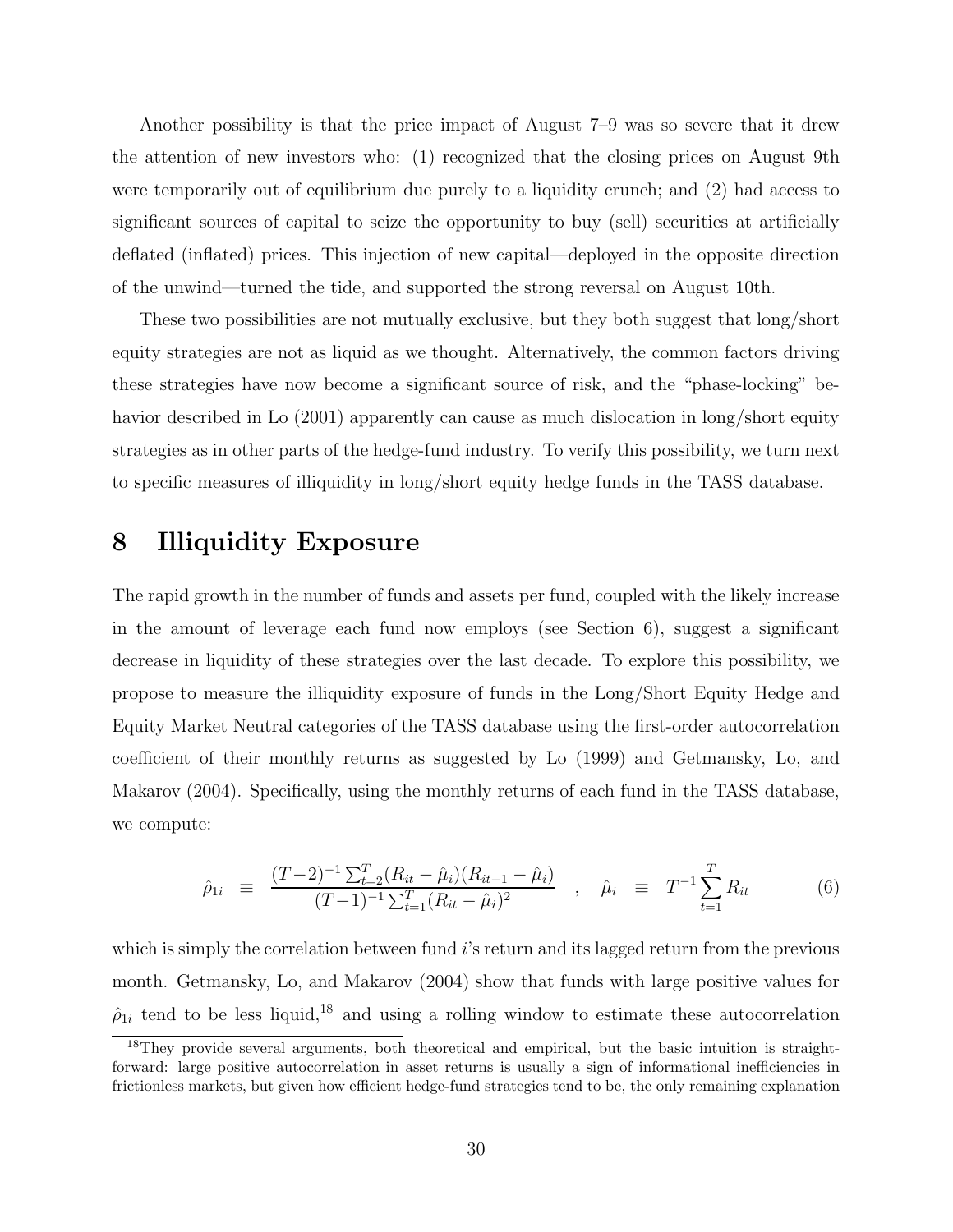coefficients for various asset return series allows us to capture changes in estimated illiquidity risk for those assets.

A striking example of the autocorrelation coefficient as a proxy for illiquidity is given in Figure 5, which plots the 90-day rolling-window autocorrelations of the first-differences of daily spreads between the March and April 2007 natural-gas futures contracts from August 9, 2004 through November 9, 2006. The time series of first-differences of the March/April 2007 spreads is a proxy for the daily returns of one of the largest strategies that Amaranth Advisors was allegedly engaged in, and in which they were alleged to have built up a large and illiquid position prior to their demise in September 2006. Figure 5 shows that the rolling autocorrelations began climbing throughout 2005, nearly breached the 95% confidence interval in September and October 2005, and did breach this threshold on April 18, 2006, staying well above this level until August 2006 when Amaranth and other similarly positioned hedge funds were presumably forced to unwind this spread trade.

Using  $\hat{\rho}_{1i}$  as a measure of the illiquidity of each fund i, we can construct three aggregate measures of the illiquidity exposure of long/short equity funds along the lines of Chan et al. (2006, 2007), i.e., by computing the mean and median of rolling-window  $\hat{\rho}_{1i}$ 's over all funds i in the TASS Long/Short Equity Hedge and Equity Market Neutral categories month by month:

$$
\hat{\rho}_{at} \equiv \frac{1}{n} \sum_{i=1}^{n} \hat{\rho}_{1it} \text{ (equal-weighted mean)} \tag{7a}
$$

$$
\hat{\rho}_{bt} \equiv \sum_{i=1}^{n} \frac{\text{AUM}_{it}}{\sum_{j} \text{AUM}_{jt}} \hat{\rho}_{1it} \text{ (asset-weighted mean)}
$$
\n(7b)

$$
\hat{\rho}_{ct} \equiv \text{Median}(\hat{\rho}_{11t}, \dots, \hat{\rho}_{1nt}) \tag{7c}
$$

for such autocorrelation is significant market frictions, i.e., illiquidity. For example, it is well known that the historical returns of residential real-estate investments are considerably more highly autocorrelated than, say, the returns of the S&P 500 index during the same sample period. Similarly, the returns of S&P 500 futures contracts exhibit less autocorrelation than those of the index itself. In both examples, the more liquid instrument exhibits less autocorrelation than the less liquid, and the economic rationale is a modified version of Samuelson's (1965) argument—predictability in asset returns will be exploited and eliminated only to the extent allowed by market frictions. Despite the fact that the returns to residential real estate are highly predictable, it is impossible to take full advantage of such predictability because of the costs associated with real-estate transactions, the inability to shortsell real properties, and other market realities. These frictions have, in turn, led to the creation of real-estate investment trusts, and the returns to these securities—which are considerably more liquid than the underlying assets on which they are based—exhibit much less autocorrelation.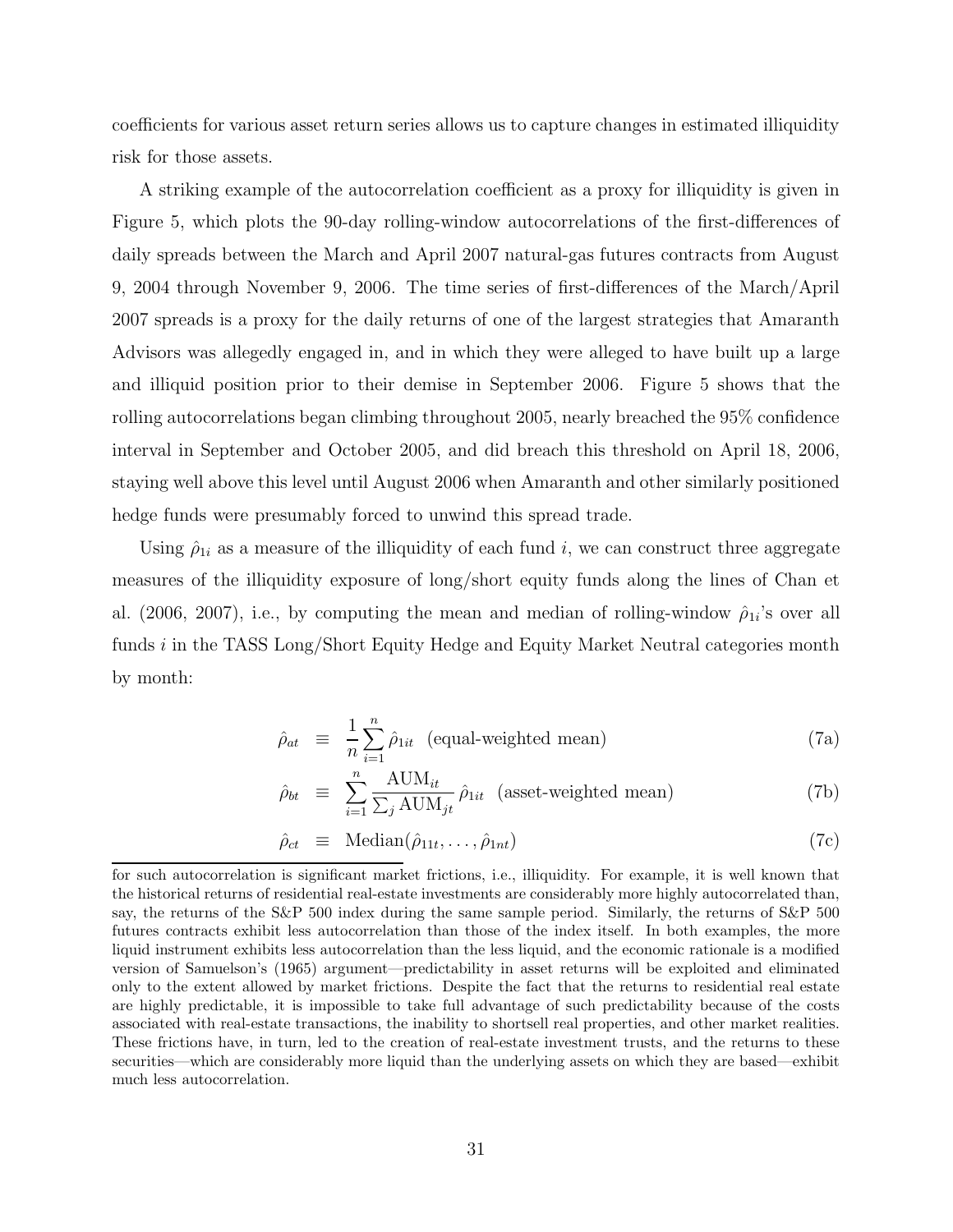

#### **Daily Changes in Spreads of March/April 2007 Natural Gas Futures**

Figure 5: First-differences of March/April 2007 natural-gas futures spreads (dots), and 90 day rolling-window first-order autocorrelations  $\hat{\rho}_1$  (solid line) of those first-differences, from August 9, 2004 to November 9, 2006. Dotted lines indicate the two-standard-deviation confidence band for the rolling-window autocorrelations under the null hypothesis of zero autocorrelation.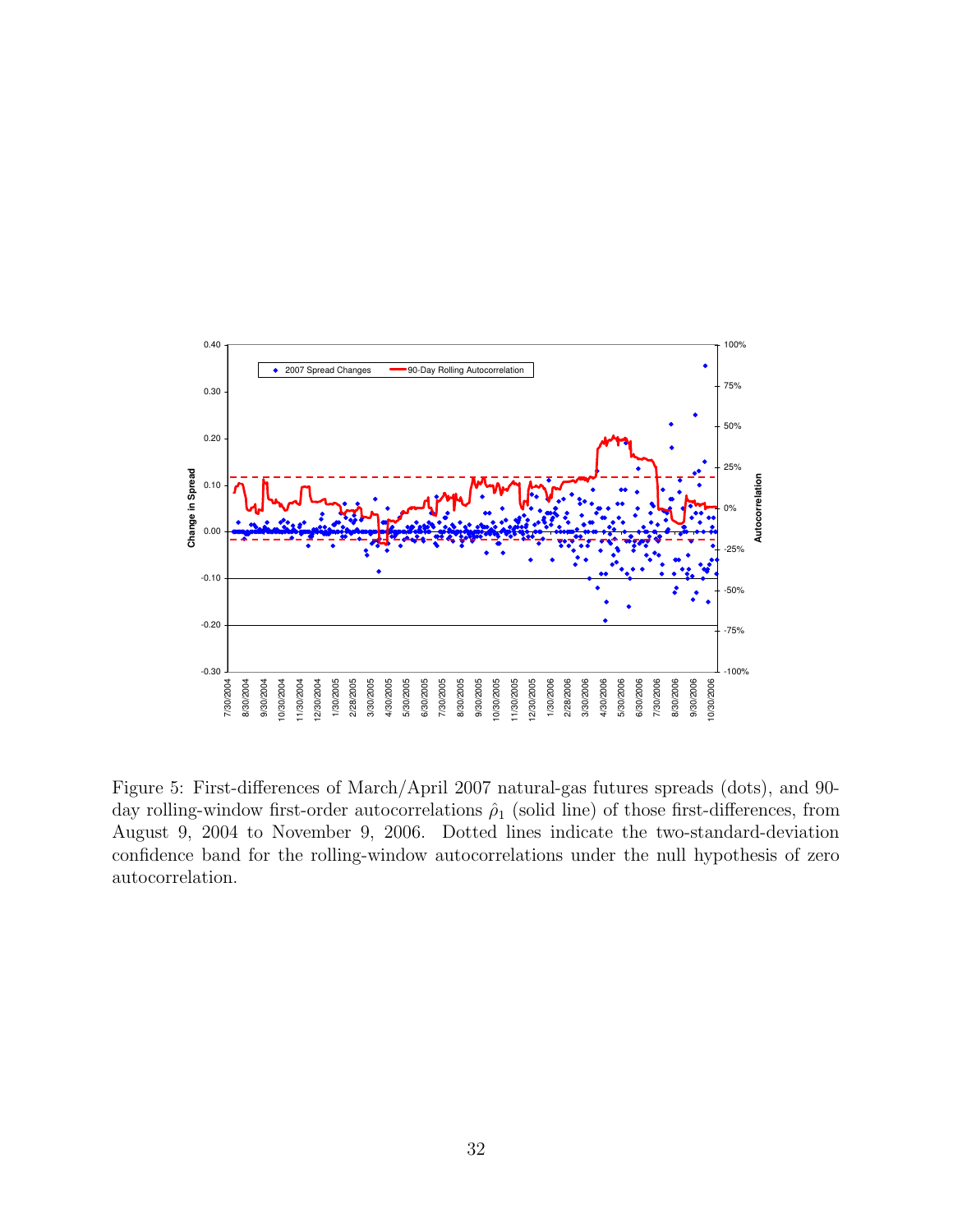In Figure 6, the equal-weighted and asset-weighted means and the median of 60-month rolling-window autocorrelations of individual hedge-fund returns are plotted from December 1994 to June 2007 using all funds in the two equity categories in both Live and Graveyard databases that report assets under management in US dollars, and with at least 60 months of non-missing returns.<sup>19</sup> These three series tell the same story: except for a brief decline in late 2004, the aggregate autocorrelation of Long/Short Equity Hedge and Equity Market Neutral funds has been on the rise since 2000, implying a significant decline in the liquidity of this sector over the past 6 years.<sup>20</sup>

Of course, the absolute level of illiquidity exposure in these two categories is still considerably lower than many other categories, e.g., Convertible Arbitrage or Emerging Markets (see Getmansky, Lo, and Makarov, 2004 and Chan et al., 2006, 2007 for further details). But the fact that the autocorrelations have increased at all in the most populous and, traditionally, among the most liquid of all sectors in the hedge-fund industry, is certainly noteworthy. This is another indication that systemic risk in the hedge-fund industry has increased recently.

## 9 A Network View of the Financial System

A common theme surrounding the "unwind" phenomenon in the hedge-fund industry is credit and liquidity. Although they are separate sources of risk exposures for hedge funds and their investors—one type of risk can exist without the other—nevertheless, credit and liquidity have been inextricably intertwined in the minds of most investors because of the problems encountered by LTCM and many other fixed-income relative-value hedge funds in August 1998. There has been much progress in the recent literature in modeling credit and illiquidity risk,<sup>21</sup> but the complex network of creditor/obligor relationships, revolving credit agreements, and other financial interconnections is still largely unmapped. Perhaps some of the newly developed techniques in the mathematical theory of networks will allow us to construct systemic measures for liquidity and credit exposures and the robustness of

<sup>19</sup>If a fund's AUM is missing in any given month, we use the fund's most recent non-missing AUM instead.

 $^{20}$ In particular, the approximate standard error for the equal-weighted mean of 400 60-month rolling autocorrelations is 0.65% under the assumption of cross-sectionally independently and identically distributed autocorrelations. Therefore, statistical significance of the recent levels of autocorrelation in Figure 6 is quite high. See Appendix A.2 for details.

<sup>&</sup>lt;sup>21</sup>See, for example, Bookstaber (1999, 2000, 2007), Getmansky, Lo, and Makarov (2004), Lo (1999, 2001, 2002), Kao (2002), and their citations.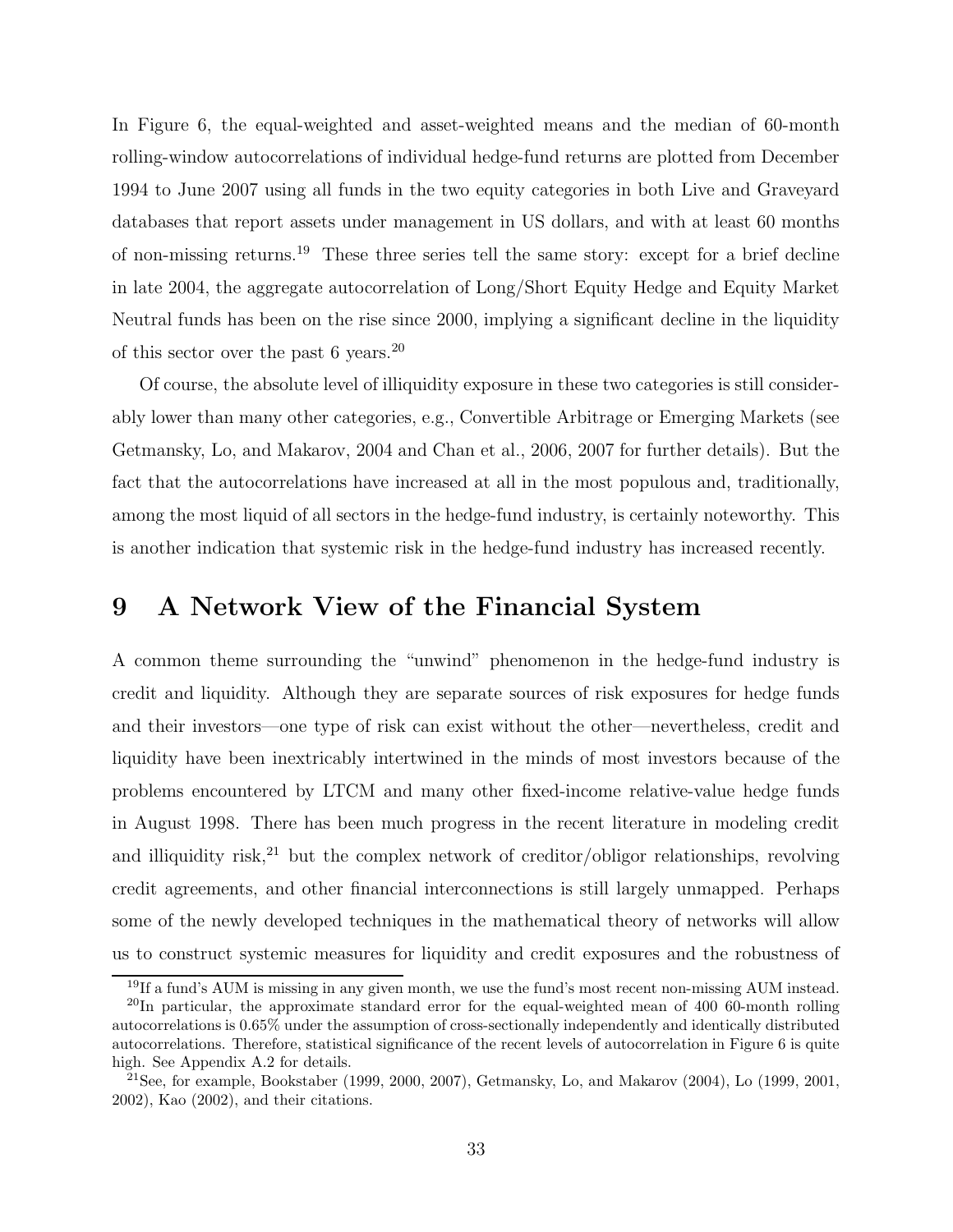

Figure 6: Mean, median, and asset-weighted mean 60-month rolling autocorrelations of funds in the TASS Live and Graveyard database in the Long/Short Equity Hedge and Equity Market Neutral categories, from December 1994 to June 2007.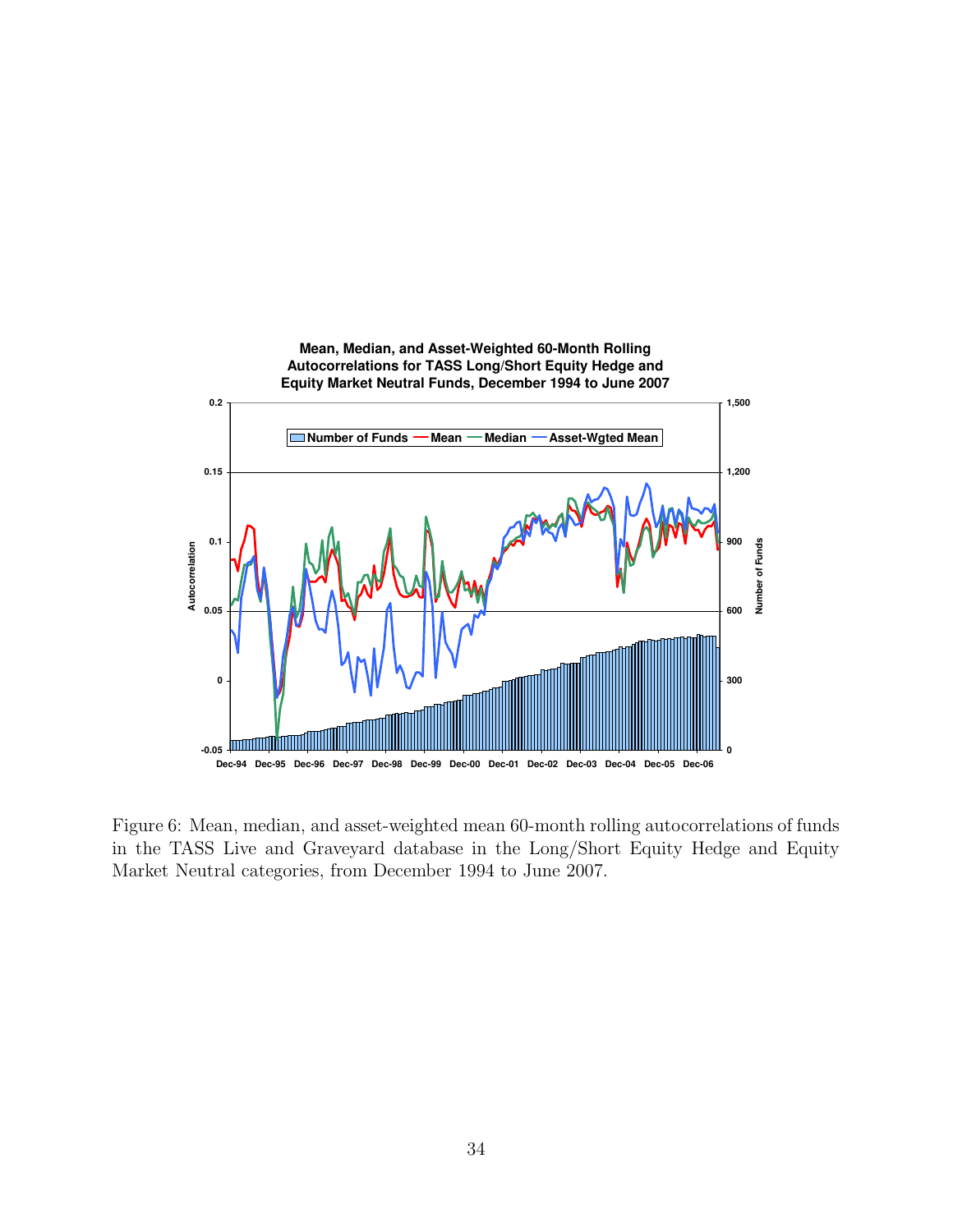the global financial system to idiosyncratic shocks. The "small-world" networks considered by Watts and Strogatz (1998) and Watts (1999) seem to be particularly promising starting points. However, given the lack of transparency in the hedge-fund industry, we have no direct way of gathering the data required to estimate the "network topology" that is the starting point of these techniques.

One indirect and crude measure of the change in the "degree of connectedness" in the hedge-fund industry is to calculate the changes in the absolute values of correlations between hedge-fund indexes over time.<sup>22</sup> Using 13 indexes from April 1994 to June 2007 constructed by  $\text{CS}/\text{Tremont}^{23}$  we compare their estimated pairwise correlations between the first and second half of our total sample period: April 1994 to December 2000 versus January 2001 to June 2007. If, for example, the absolute correlation between Multi-Strategy and Emerging Markets was 7% over the first half of the sample and 52% over the second half, as it was, this might be a symptom of increased connectedness between those two categories.

Figure 7 provides a graphical depiction of this network for the two sub-samples, where we have used thick lines to represent absolute correlations greater than 50%, thinner lines to represent absolute correlations between 25% and 50%, and no lines for absolute correlations are below 25%. For the earlier sub-sample, we estimate correlations with and without August 1998, and the difference is striking. Omitting August 1998 decreases the correlations noticeably, which is no surprise given the ubiquity and magnitude of the LTCM event. But a comparison of the two sub-periods shows a significant increase in the absolute correlations in the more recent sample. The hedge-fund industry has clearly become more closely connected.

Perhaps the most significant indicator of increased connectedness is the fact that the Multi-Strategy category is now more highly correlated with almost every other index, a

<sup>&</sup>lt;sup>22</sup>Because most hedge-fund strategies involve shortselling of one type or another, the correlations between the returns of various hedge funds can be positive or negative and are less constrained than, for example, those of long-only vehicles such as mutual funds. And because in our context, "connectedness" can mean either large positive or large negative correlation, we focus on the absolute values of correlations in this analysis.

<sup>&</sup>lt;sup>23</sup>Specifically, we use CS/Tremont's Convertible Arbitrage, Dedicated Short Bias, Emerging Markets, Equity Market Neutral, Event Driven, Fixed Income Arbitrage, Global Macro, Long/Short Equity, Managed Futures, Event Driven Multi-Strategy, Distressed Index, Risk Arbitrage, and Multi-Strategy indexes. see Appendix A.3 for the definitions of these categories, and www.hedgeindex.com for more detailed information about their construction. All indexes start in January 1994 except Multi-Strategy, which starts in April 1994.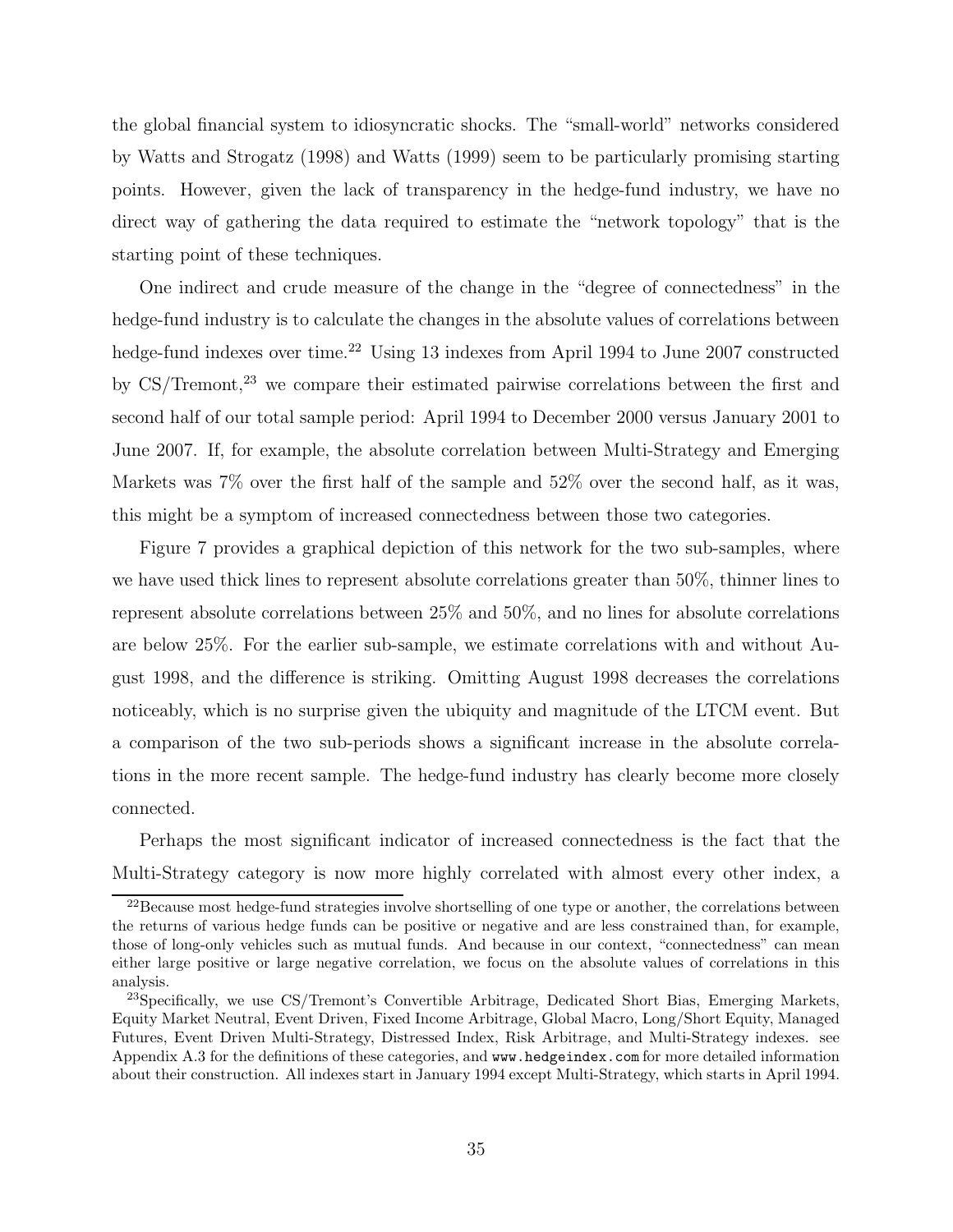

(a) April 1994 to December 2000, with (left) and without (right) August 1998



(b) January 2001 to June 2007

Figure 7: Network diagrams of correlations among 13 CS/Tremont hedge-fund indexes over two sub-periods, April 1994 to December 2000 (with and without August 1998) and January 2001 to June 2007. Thicker lines represent absolute correlations greater than 50%, thinner lines represent absolute correlations between 25% and 50%, and no connecting lines correspond to correlctions less than 25%. CA: Convertible Arbitrage, DSB: Dedicated Short Bias, EM: Emerging Markets, EMN: Equity Market Neutral, ED: Event Driven, FIA: Fixed Income Arbitrage, GM: Global Macro, LSEH: Long/Short Equity Hedge, MF: Managed Futures, EDMS: Event Driven Multi-Strategy, DI: Distressed Index, RA: Risk Arbitrage, and MS: Multi-Strategy.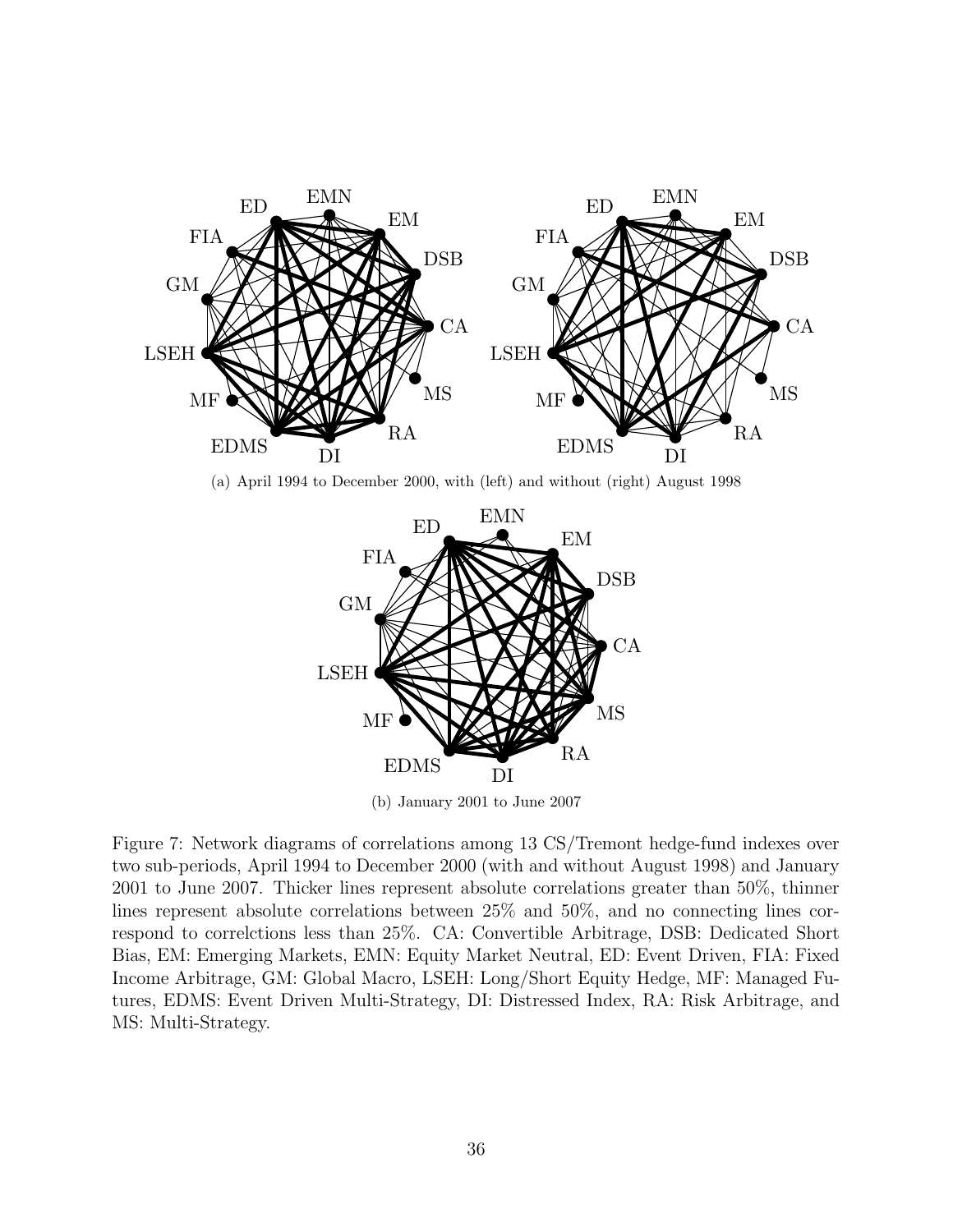|                                    | <b>Convertible Arbitrage</b> | Dedicated Short Bias | Emerging Markets | Equity Market Neutral | <b>Event Driven</b> | <b>Fixed</b><br>Income Arbitrage | Global Macro | Long/Short Equity | Managed Futures | Event Driven Multi-Strategy | Distressed | <b>Risk Arbitrage</b> | Multi-Strategy |
|------------------------------------|------------------------------|----------------------|------------------|-----------------------|---------------------|----------------------------------|--------------|-------------------|-----------------|-----------------------------|------------|-----------------------|----------------|
|                                    |                              |                      |                  |                       |                     | With August 1998 Included        |              |                   |                 |                             |            |                       |                |
| <b>Convertible Arbitrage</b>       |                              | $-1%$                | $-24%$           | $-4%$                 | $-7%$               | $-38%$                           | 11%          | 6%                | $-18%$          | $-14%$                      | 1%         | $-3%$                 | 31%            |
| <b>Dedicated Short Bias</b>        | $-1%$                        |                      | 3%               | $-35%$                | $-6%$               | 2%                               | 4%           | $-12%$            | $-15%$          | 0%                          | $-11%$     | $-5%$                 | 46%            |
| <b>Emerging Markets</b>            | $-24%$                       | 3%                   |                  | $-6%$                 | $-10%$              | $-25%$                           | $-2%$        | 11%               | -9%             | $-11%$                      | $-10%$     | 6%                    | 45%            |
| <b>Equity Market Neutral</b>       | $-4%$                        | $-35%$               | $-6%$            |                       | $-33%$              | 32%                              | 6%           | $-15%$            | $-18%$          | $-25%$                      | $-40%$     | $-7%$                 | 16%            |
| <b>Event Driven</b>                | $-7%$                        | $-6%$                | $-10%$           | $-33%$                |                     | $-18%$                           | $-6%$        | 4%                | $-16%$          | 3%                          | $-3%$      | 0%                    | 69%            |
| <b>Fixed Income Arbitrage</b>      | $-38%$                       | 2%                   | $-25%$           | 32%                   | $-18%$              |                                  | 1%           | $-5%$             | $-1%$           | $-25%$                      | $-9%$      | $-5%$                 | $-3%$          |
| <b>Global Macro</b>                | 11%                          | 4%                   | $-2%$            | 6%                    | $-6%$               | 1%                               |              | $-14%$            | 15%             | $-13%$                      | $-2%$      | 12%                   | 34%            |
| <b>Long/Short Equity</b>           | 6%                           | $-12%$               | 11%              | $-15%$                | 4%                  | $-5%$                            | $-14%$       |                   | 20%             | 10%                         | $-7%$      | 12%                   | 69%            |
| <b>Managed Futures</b>             | $-18%$                       | $-15%$               | $-9%$            | $-18%$                | $-16%$              | $-1%$                            | 15%          | 20%               |                 | $-16%$                      | $-12%$     | $-23%$                | 19%            |
| <b>Event Driven Multi-Strategy</b> | $-14%$                       | 0%                   | $-11%$           | $-25%$                | 3%                  | $-25%$                           | $-13%$       | 10%               | $-16%$          |                             | 1%         | $-2%$                 | 67%            |
| <b>Distressed</b>                  | 1%                           | $-11%$               | $-10%$           | $-40%$                | $-3%$               | $-9%$                            | $-2%$        | $-7%$             | $-12%$          | 1%                          |            | 3%                    | 57%            |
| <b>Risk Arbitrage</b>              | $-3%$                        | $-5%$                | 6%               | $-7%$                 | 0%                  | $-5%$                            | 12%          | 12%               | $-23%$          | $-2%$                       | 3%         |                       | 53%            |
| <b>Multi-Strategy</b>              | 31%                          | 46%                  | 45%              | 16%                   | 69%                 | $-3%$                            | 34%          | 69%               | 19%             | 67%                         | 57%        | 53%                   |                |
|                                    |                              |                      |                  |                       |                     |                                  |              |                   |                 |                             |            |                       |                |
|                                    |                              |                      |                  |                       |                     | <b>Excluding August 1998</b>     |              |                   |                 |                             |            |                       |                |
| <b>Convertible Arbitrage</b>       |                              | 17%                  | $-9%$            | 2%                    | 5%                  | $-37%$                           | 15%          | 21%               | $-8%$           | $-2%$                       | 20%        | 15%                   | 27%            |
| <b>Dedicated Short Bias</b>        | 17%                          |                      | 14%              | $-31%$                | 7%                  | 3%                               | 11%          | $-7%$             | $-2%$           | 19%                         | 3%         | 11%                   | 47%            |
| <b>Emerging Markets</b>            | $-9%$                        | 14%                  |                  | 1%                    | 0%                  | $-20%$                           | 1%           | 20%               | $-3%$           | 0%                          | 5%         | 25%                   | 46%            |
| <b>Equity Market Neutral</b>       | 2%                           | $-31%$               | 1%               |                       | $-33%$              | 34%                              | 9%           | $-10%$            | $-27%$          | $-21%$                      | $-39%$     | 1%                    | 15%            |
| <b>Event Driven</b>                | 5%                           | 7%                   | 0%               | $-33%$                |                     | $-19%$                           | $-8%$        | 10%               | 3%              | 10%                         | 4%         | 23%                   | 63%            |
| <b>Fixed Income Arbitrage</b>      | $-37%$                       | 3%                   | $-20%$           | 34%                   | $-19%$              |                                  | 3%           | 2%                | 4%              | $-26%$                      | $-4%$      | 5%                    | $-4%$          |
| <b>Global Macro</b>                | 15%                          | 11%                  | 1%               | 9%                    | $-8%$               | 3%                               |              | $-11%$            | 8%              | $-14%$                      | 2%         | 21%                   | 34%            |
| Long/Short Equity                  | 21%                          | $-7%$                | 20%              | $-10%$                | 10%                 | 2%                               | $-11%$       |                   | 15%             | 19%                         | 3%         | 27%                   | 67%            |
| <b>Managed Futures</b>             | $-8%$                        | $-2%$                | $-3%$            | $-27%$                | 3%                  | 4%                               | 8%           | 15%               |                 | 3%                          | $-13%$     | $-6%$                 | 18%            |
| <b>Event Driven Multi-Strategy</b> | $-2%$                        | 19%                  | 0%               | $-21%$                | 10%                 | $-26%$                           | $-14%$       | 19%               | 3%              |                             | 25%        | 20%                   | 60%            |
| <b>Distressed</b>                  | 20%                          | 3%                   | 5%               | $-39%$                | 4%                  | $-4%$                            | 2%           | 3%                | $-13%$          | 25%                         |            | 32%                   | 54%            |
| <b>Risk Arbitrage</b>              | 15%                          | 11%                  | 25%              | 1%                    | 23%                 | 5%                               | 21%          | 27%               | $-6%$           | 20%                         | 32%        |                       | 53%            |
| <b>Multi-Strategy</b>              | 27%                          | 47%                  | 46%              | 15%                   | 63%                 | $-4%$                            | 34%          | 67%               | 18%             | 60%                         | 54%        | 53%                   |                |

Table 8: The difference of the absolute correlation matrices of CS/Tremont Hedge-Fund Indexes using recent data (January 2001 to June 2007) and earlier data (April 1994 to December 2000), where the earlier correlation matrix is estimated with and without August 1998.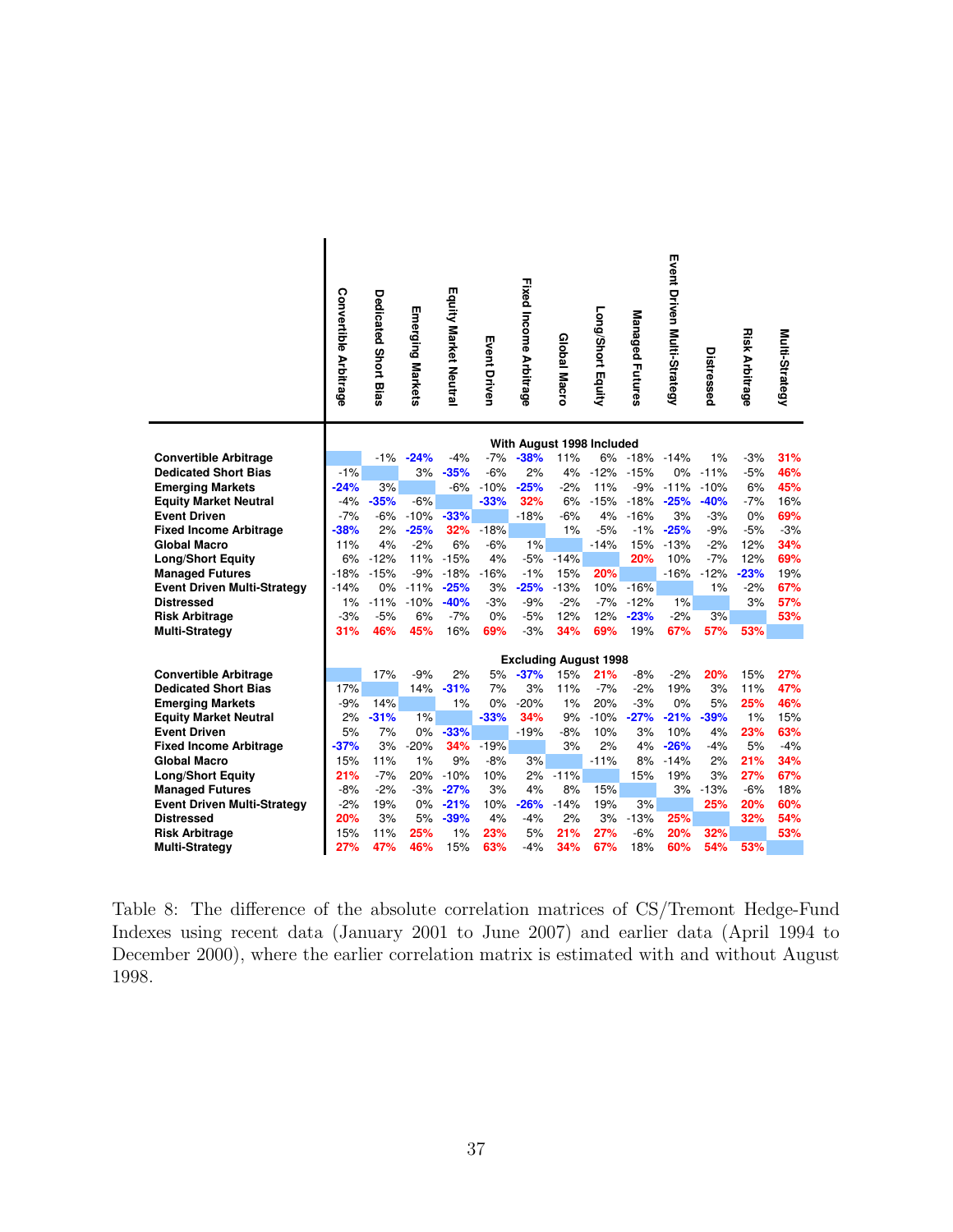symptom of the large influx of assets into the hedge-fund industry. This increased correlation is also consistent with the hypothesis that forces outside the long/short equity sector may have caused an unwind of statistical arbitrage strategies in August 2007. In August 1998, multi-strategy funds were certainly impacted by their deteriorating fixed-income arbitrage positions, and no doubt many of them liquidated their statistical arbitrage portfolios to meet fixed-income margin calls. But because multi-strategy funds were not as significant a market force in 1998 as they evidently are now, their correlations to other strategies were not as large as they are today.

Table 8 contains a more detailed comparison of the two correlation matrices. The absolute correlation matrix from the earlier sample is subtracted from that of the more recent sample, hence a positive entry represents an increase in the absolute correlation in the more recent period, and is highlighted in red if it exceeds 20% (negative entries less than −20% are highlighted in blue). Table 8 confirms the patterns of Figure 7: absolute correlations among the various different hedge-fund categories have indeed increased in the more recent sample, with considerably more positive entries than negative ones.

To capture the dynamics of these changes in correlation structure among the CS/Tremont Indexes, in Figure 8 we plot the means and medians of the absolute values of 36-month rolling-window correlations between the indexes, with and without the month of August 1998.<sup>24</sup> These graphs show that the mean and median absolute correlations among the indexes have been steadily increasing in recent years, especially after 2004. The inordinate amount of influence that August 1998 has on these correlations underscores the potential for system-wide shocks in the hedge-fund industry.

One subtlety in interpreting the time variation in correlations is the possibility that the changes are due to volatility shifts, not to changes in the covariances of returns. This distinction may not be particularly relevant from the perspective of systemic risk exposures because an increased correlation between variables  $X$  and  $Y$  does imply higher co-movement of two variables per unit of  $\sigma_x \sigma_y$ , irrespective of whether that increase has come about from an increase in the numerator or a decrease in the denominator. For example, suppose that the volatility in X declines suddenly, but the covariance between  $X$  and  $Y$  remains unchanged,

 $24$ We use a shorter rolling window in this case because the index returns are less noisy than the individual fund returns used to estimate the rolling autocorrelations in Figure 6.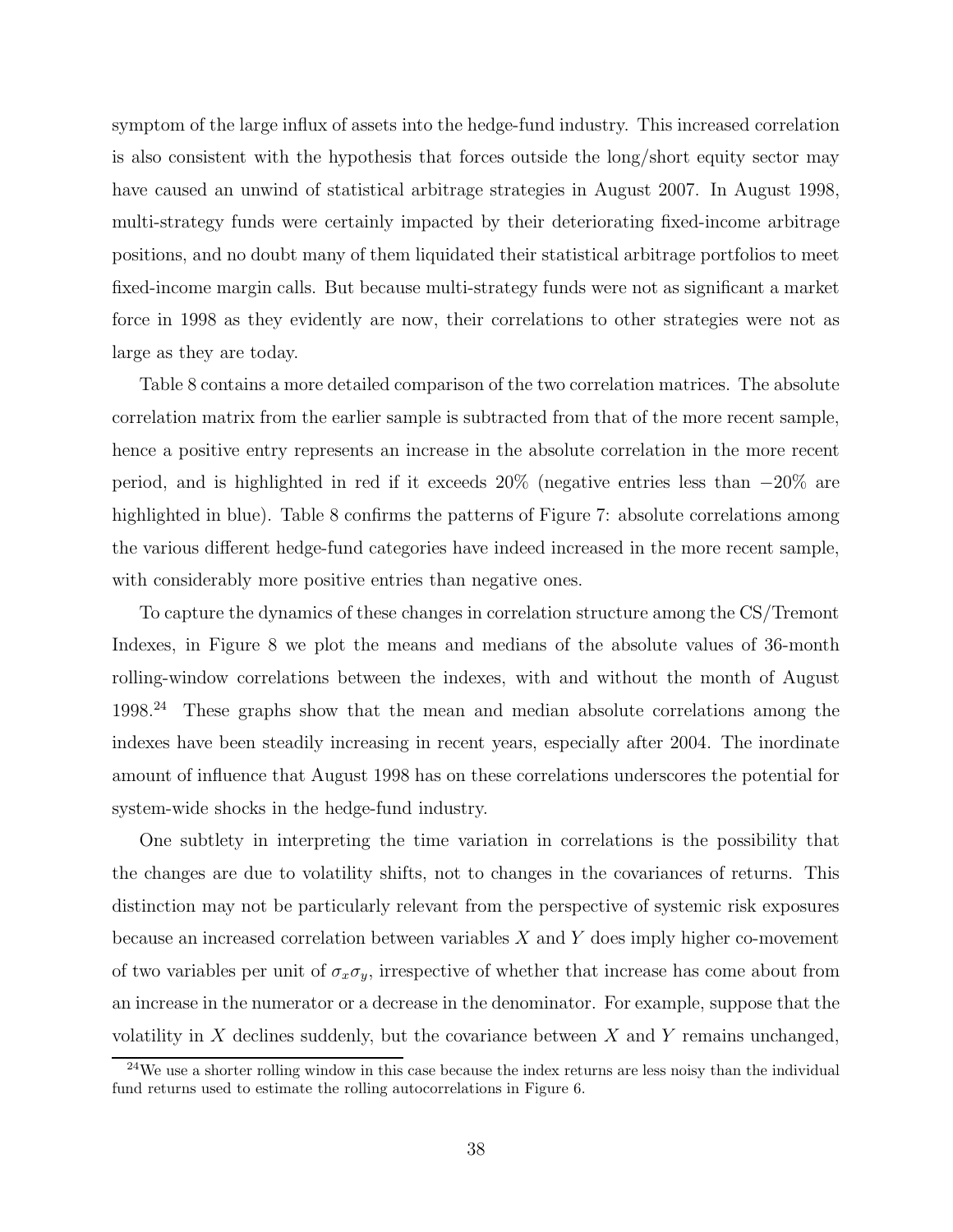

Figure 8: Mean and median absolute 36-month rolling-window correlations among CS/Tremont hedge-fund indexes from March 1997 to June 2007, with and without August 1998.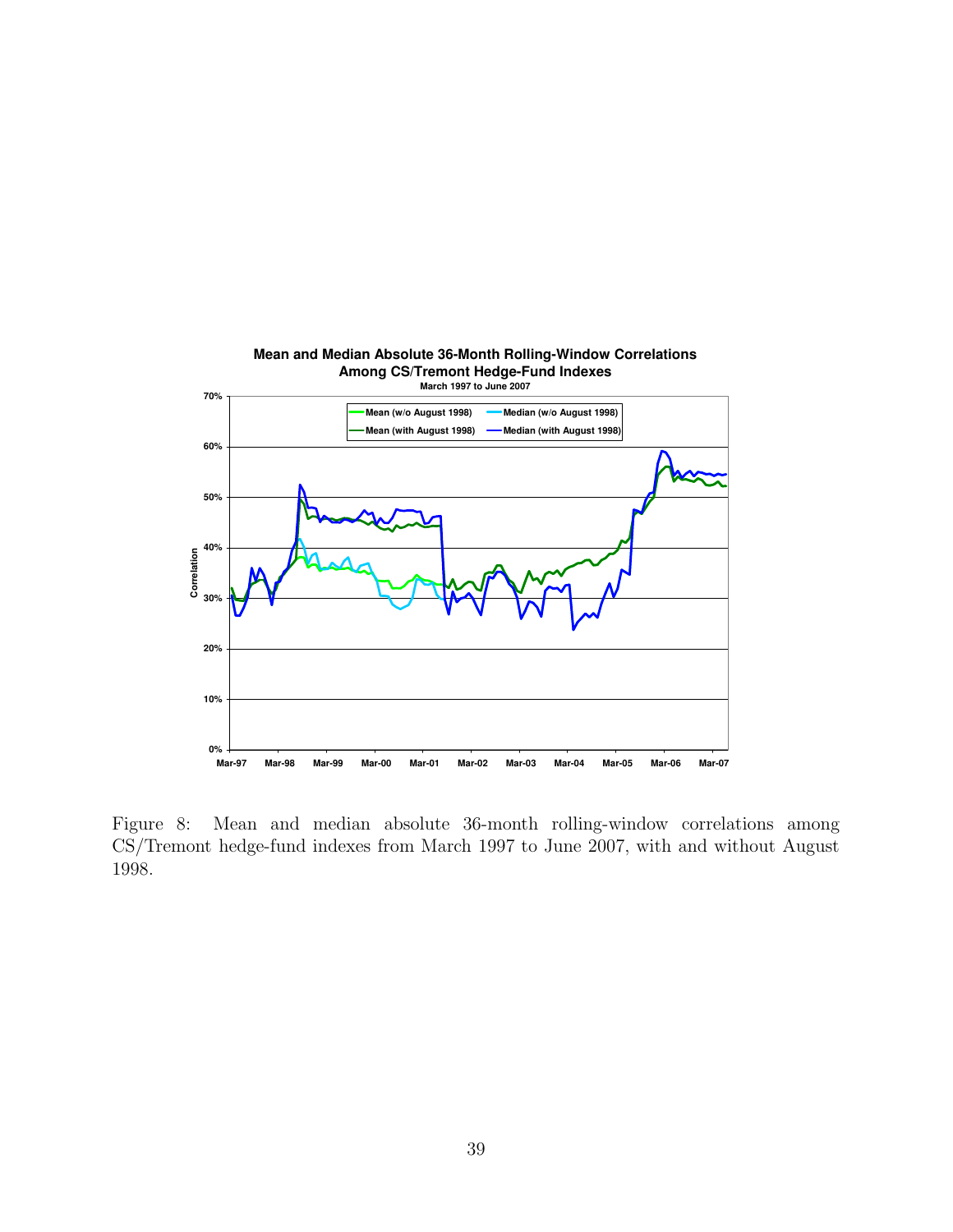yielding an increase in the absolute value of the correlation between  $X$  and  $Y$ . This increased absolute correlation is not spurious, but is the direct result of the volatility of  $X$  declining while the covariance between  $X$  and  $Y$  remained unchanged, and this combination of facts does imply a more "significant" relation between  $X$  and  $Y$ , where significance is measured in units of  $\sigma_x \sigma_y$ <sup>25</sup> Nevertheless, from the portfolio-construction perspective, increases in correlation need not imply increased portfolio risk, simply because the portfolio variance is the weighted sum of all the pairwise covariances of the constituent assets. Specifically, a decrease in the volatilities of all assets while covariances are held constant would imply a lower portfolio volatility, despite the fact that all pairwise correlations have increased in absolute value due to the lower asset-volatility levels.

Figure 9 plots the 36-month rolling-window pairwise covariances between the CS/Tremont Multi-Strategy Index and other CS/Tremont Sector Indexes from December 1996 to June 2007, where the rolling covariances to the Long-Short Equity and Equity Market Neutral Indexes are highlighted using thicker lines. The 36-month window following August 1998 is also marked with dotted lines to highlight the impact this period has on our rolling estimates. These plots show that in 1990's, pairwise covariances between Multi-Strategy and other sectors were quite heterogeneous and noisy, but in the last seven years, the covariances have clustered together, with the exception of Dedicated Short Bias (as expected), and exhibit upward trends.

The fact that Multi-Strategy did not have a reliably negative covariance to Dedicated Short Bias in the 1990's is notable, particularly in light of the strong negative covariance in the last half of the sample. One interpretation of this shift is that Multi-Strategy did not have a significant equity component in the 1990's, but this has changed over the past seven years, and is consistent with the increased covariance between Multi-Strategy and the two equity indexes since 1999.

Of course, volatility in U.S. equity markets has declined over the past seven years, so a significant portion of the increased correlations between Multi-Strategy and the two equity

<sup>25</sup>In particular, recall that the numerator of the correlation coefficient, the covariance, is given by the expectation of the cross product  $(X_t-\mu_x)(Y_t-\mu_y)$ . If  $\sigma_x$  were to decrease merely through a change in units (e.g., raw return instead of percentage return), then  $(X_t - \mu_x)$  would undergo the same decrease, thereby leaving the correlation coefficient unchanged. Therefore, if  $\sigma_x$  were to decrease without a corresponding change in  $(X_t-\mu_x)$ , then it can be argued that there has been a genuine change in the relationship between  $X$  and  $Y$ .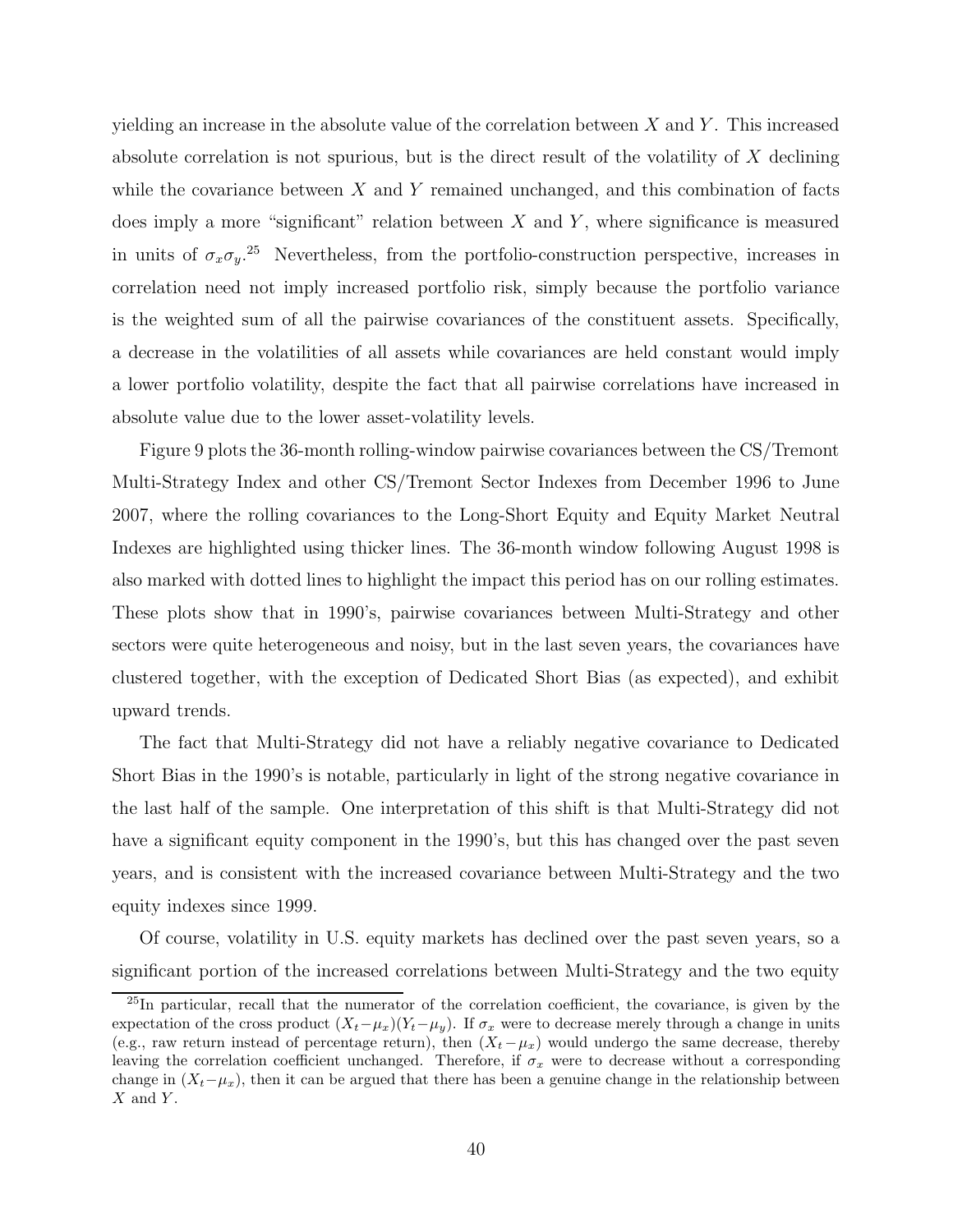indexes is due to smaller denominators, not just increased numerators. But both shifts have important implications for the systemic risk of the hedge-fund industry, and neither should be ignored or dismissed.



**36-Month Rolling Pairwise Covariances Between The CS/Tremont Multi-Strategy Index and Other Category Indexes December 1996 to June 2007**

Figure 9: 36-month rolling-window pairwise covariances between the CS/Tremont Multi-Strategy Index and other CS/Tremont Sector Indexes from December 1996 to June 2007.

Of course, pairwise correlations of indexes are very crude measures of the connectedness of the hedge-fund industry. Moreover, the network map of the global financial system is considerably more complex, involving many different types of organizations (banks, hedge funds, prime brokers, investors, regulators, etc.), and different types of relationships between these organizations. Although a number of recent papers have applied the mathematical theory of networks to financial markets,<sup>26</sup> there is virtually no data with which to calibrate such models. In an industry that protects its intellectual property primarily through trade secrets, it may be impossible to collect the necessary information to map the network topology without additional regulatory oversight.

 $^{26}$ See, for example, Allen and Gale (2000), Freixas, Parigi, and Rochet (2000), Furfine (2003), Boss et al. (2004), Degryse and Nguyen (2004), Upper and Worms (2004), and Leitner (2005).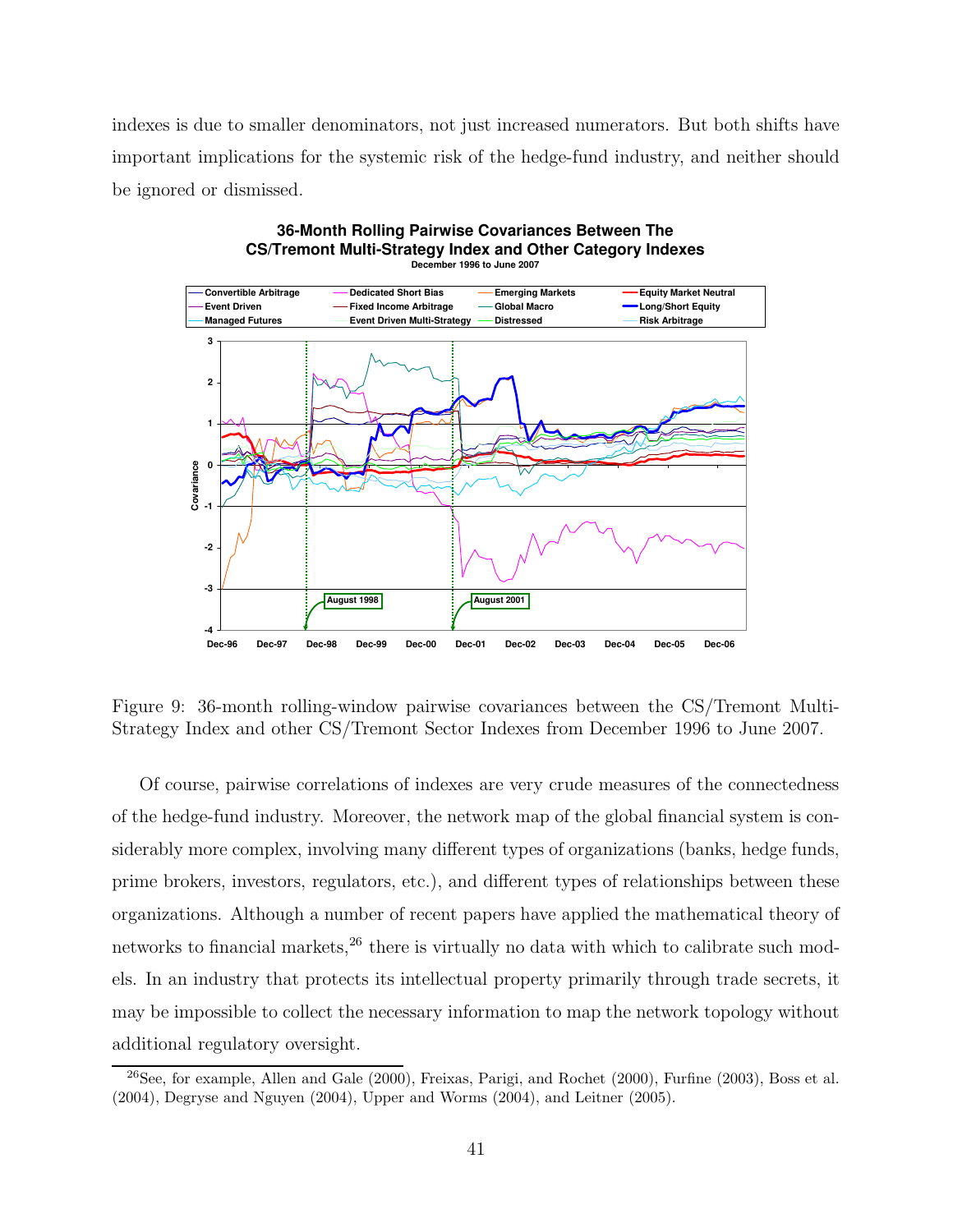## 10 Qualifications and Extensions

Although our unwind hypothesis seems to be consistent with various empirical results that we have brought to bear, we repeat the caveat we made at the outset: all of our inferences are indirect, tentative, and without the benefit of much hindsight given the recency of these events. We have no inside information about the workings of the many hedge funds that were affected in August 2007, nor do we have any proprietary access to prime brokerage records, trading histories, or industry leverage data. Therefore, our academic perspective of the events during the week of August 6–10 should be interpreted with some caution and a healthy dose of skepticism.

In particular, our empirical findings are based on only one very simplistic strategy applied to U.S. stocks, which may be representative of certain short-term market-neutral meanreversion strategies, but is not likely to be as good a proxy for the broader set of quantitative long/short equity products that involve both U.S. and international equities. For example, we apply our naive strategy indiscriminately to a very simple universe of U.S. securities, using no other factors besides past returns, and with no consideration of execution costs or risk-adjusted return contributions. This test strategy is clearly missing a variety of features of many live long/short equity funds. To continue the microscope analogy, we have used just one lens of rather limited magnification to look at August 2007. A more refined analysis using multiple lenses with different resolutions will no doubt yield a more complex and accurate picture of the very same events. For example, the contrarian strategy does not contain any factor-selection components, and by choosing it as our test strategy, we have reduced the chances of identifying unwinds of such factor-based portfolios.

More importantly, even if our hypothesis is correct that an unwind initiated the losses on August 7th, we cannot say much about the ultimate causes of such an unwind. It is tempting to conclude that a multi-strategy proprietary trading desk's increased exposure to sub-prime mortgage portfolios caused it to reduce leverage by liquidating a portion of its most liquid positions, e.g., a statistical arbitrage portfolio, thereby initiating the losses on August 7th that snowballed into the subsequent rout. However, another possible scenario is that several quantitative equity market-neutral managers decided at the beginning of August that it was prudent to reduce leverage in the wake of so many problems facing credit-related portfolios.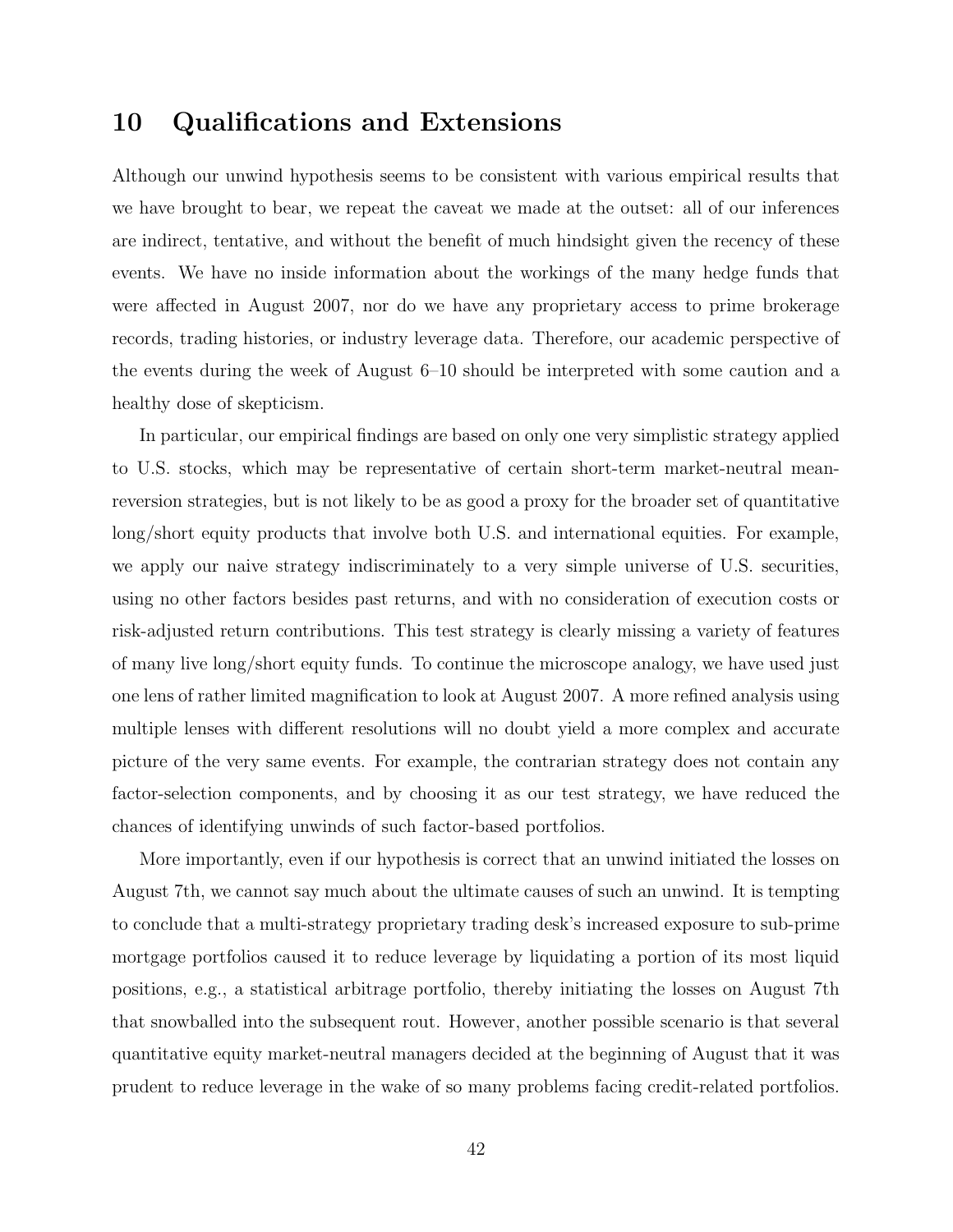They de-leveraged accordingly, not realizing that this strategy space was so crowded and that the price impact of their liquidation would be so severe. Once this price impact had been realized, other funds employing similar strategies may have decided to cut their risks in response to their losses, which then led to the kind of "death spiral" that the markets witnessed in August 1998 as managers attempted to unwind their fixed-income arbitrage positions to meet margin calls.

Whether or not the initial losses on August 7th were caused by a forced liquidation or a voluntary reduction in risk is impossible to determine from an outsider's perspective. But the fact that an entire category of strategies as liquid as Long/Short Equity could suffer such significant losses in the absence of any real market news suggests that the current level of liquidity is less than we thought. Alternatively, we learned in August 2007 that there is more commonality among long/short equity strategies than we anticipated. This commonality may be even broader, as suggested by the fact that all the CS/Tremont Hedge-Fund Indexes yielded losses in August 2007 (see Table 9).

| <b>Index / Sub Strategies</b>          | August<br>2007 |
|----------------------------------------|----------------|
|                                        |                |
| Credit Suisse/Tremont Hedge Fund Index | $-1.53\%$      |
| <b>Convertible Arbitrage</b>           | $-1.08\%$      |
| <b>Dedicated Short Bias</b>            | $-1.14%$       |
| <b>Emerging Markets</b>                | $-2.37\%$      |
| <b>Equity Market Neutral</b>           | $-0.39%$       |
| <b>Event Driven</b>                    | $-1.88%$       |
| <b>Distressed</b>                      | $-1.73%$       |
| <b>Multi-Strategy</b>                  | $-2.03%$       |
| <b>Risk Arbitrage</b>                  | $-0.65%$       |
| <b>Fixed Income Arbitrage</b>          | $-0.87%$       |
| Global Macro                           | $-0.62%$       |
| Long/Short Equity                      | $-1.38%$       |
| <b>Managed Futures</b>                 | $-4.61%$       |
| <b>Multi-Strategy</b>                  | $-1.40%$       |
|                                        |                |

| Table 9: CS/Tremont hedge-fund index returns for the month of August 2007. Source: |  |  |  |  |  |
|------------------------------------------------------------------------------------|--|--|--|--|--|
| www.hedgeindex.com.                                                                |  |  |  |  |  |

Our use of the TASS hedge-fund database also requires some qualification. The TASS database consists entirely of funds that have voluntarily agreed to be included, with no legal obligations to report either regularly or accurately. In fact, many of the high-profile managers that made headlines in August 2007 are not included in TASS, and while we hope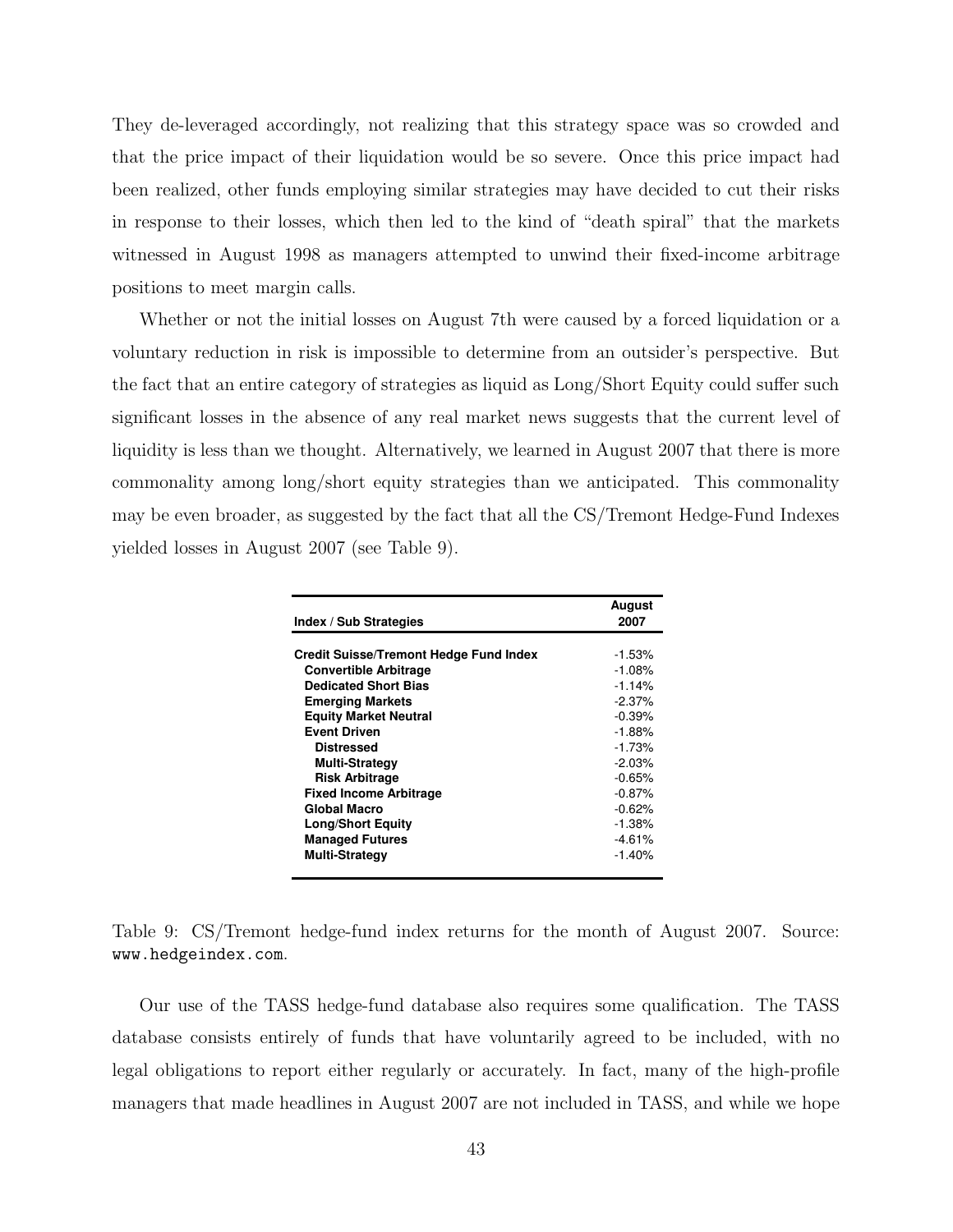that this database contains an unbiased cross-section of funds in the industry, we have no way to ensure that it is representative.<sup>27</sup> And all of our inferences are indirect since we have no way of collecting data from hedge funds or their prime brokers. Accordingly, we cannot be any more definitive in our conclusions than to say that the empirical facts seem to be consistent with our hypotheses, at least for now.

On a more practical level, we suspect that other liquid investment categories such as global macro, managed futures, and currency strategies may have experienced similar unwinds during July and August as problems in the sub-prime mortgage markets became more prominent in the minds of managers and investors. For example, the so-called "carry trade" among currencies was supposedly unwound to some extent in July and August 2007, generating losses for a number of global macro and currency-trading funds. Obviously, our long/short equity microscope is incapable of detecting dislocation among currency strategies, but a simple carry-trade simulation—not unlike what we performed for the contrarian trading strategy—could shed considerable light on the dynamics of the foreign exchange markets in recent months. Indeed, a collection of simulated strategies across all of the hedge-fund categories can serve as a kind of multi-resolution microscope, one with many lenses and magnifications, with which to examine the full range of financial-market activity. We hope to explore such extensions in future research.

## 11 The Current Outlook

In this paper, we have argued through indirect means that the events of August 6–10, 2007 may have been the result of a rapid unwinding of one or more large long/short equity portfolios, most likely initially a quantitative equity market-neutral portfolio. This unwind created a cascade effect that ultimately spread more broadly to long/short equity portfolios, 130/30 and other active-extension strategies, and certain long-only portfolios (those based primarily on quantitative stock-selection and systematic portfolio-construction methods). By August 9th, this unwind and de-leveraging process was over, and the affected portfolios and strategies experienced a significant but not complete rebound on the 10th.

With the caveats of Section 10 in mind, we wish to draw four broad conclusions from our

<sup>&</sup>lt;sup>27</sup>See Fung and Hsieh (2006) for an excellent overview of the hedge-fund industry and some of the pitfalls with various hedge-fund databases.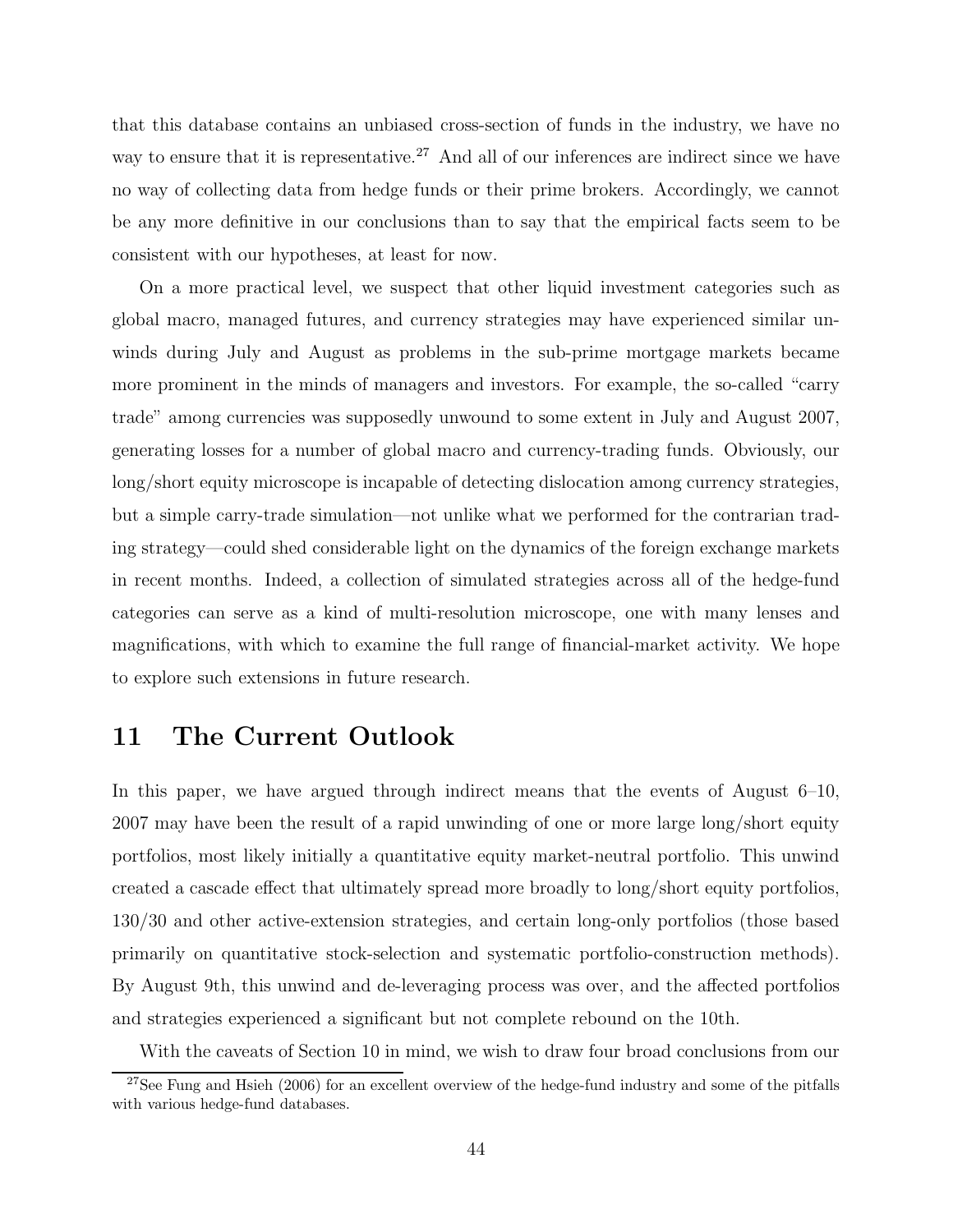indirect inferences. The first is that the events of August 2007 are not particularly relevant to the efficacy of quantitative investing. The losses were more likely the result of a firesale liquidation of quantitatively constructed portfolios rather than the specific shortcomings of quantitative methods. Indeed, the ubiquity of quantitative long/short equity strategies underscores their success while simultaneously explaining the breadth of dislocation that occurred in August 2007. Only time will tell how significant the dislocation was, but the preliminary data show that the losses for long/short equity funds were not nearly as severe in August 2007 as they were for fixed-income arbitrage funds in August 1998. Indeed, for a number of managers, the total monthly returns for August 2007 were unremarkable.

An instructive thought experiment is to imagine the sudden liquidation of a large marketneutral portfolio of U.S. equities in which securities with odd-numbered CUSIP identifiers are held long and those with even-numbered CUSIPs are held short. Regardless of this portfolio's typical expected return during normal times, in the midst of a rapid and large unwind, all such portfolios will experience losses, with the magnitudes of those losses directly proportional to the size and speed of the unwind. Moreover, it is easy to see how such an unwind can inadvertently generate losses for other types of portfolios, e.g., long-only portfolios of securities with prime-number CUSIPs, dedicated shortsellers that short only those securities with CUSIPs divisible by 10, etc. If there is sufficient size behind such portfolios, then a relatively small unwind can easily cascade into a major market dislocation. Such dislocation has few implications for the efficacy of odd/even equity market-neutral strategies in normal market conditions.

Second, the contrast between August 1998 and August 2007 has important ramifications for the connectedness of the global financial system. In August 1998, default of Russian government debt caused a flight to quality that ultimately resulted in the demise of LTCM and many other fixed-income arbitrage funds. This series of events caught even the most experienced traders by surprise because of the unrelated nature of Russian government debt and the broadly diversified portfolios of some of the most successful fixed-income arbitrage funds. Similarly, the events of August 2007 caught even the most experienced quantitative managers by surprise. But August 2007 is far more significant because it provides the first piece of evidence that problems in one corner of the financial system—possibly the sub-prime mortgage and related credit markets—can spill over so directly to a completely unrelated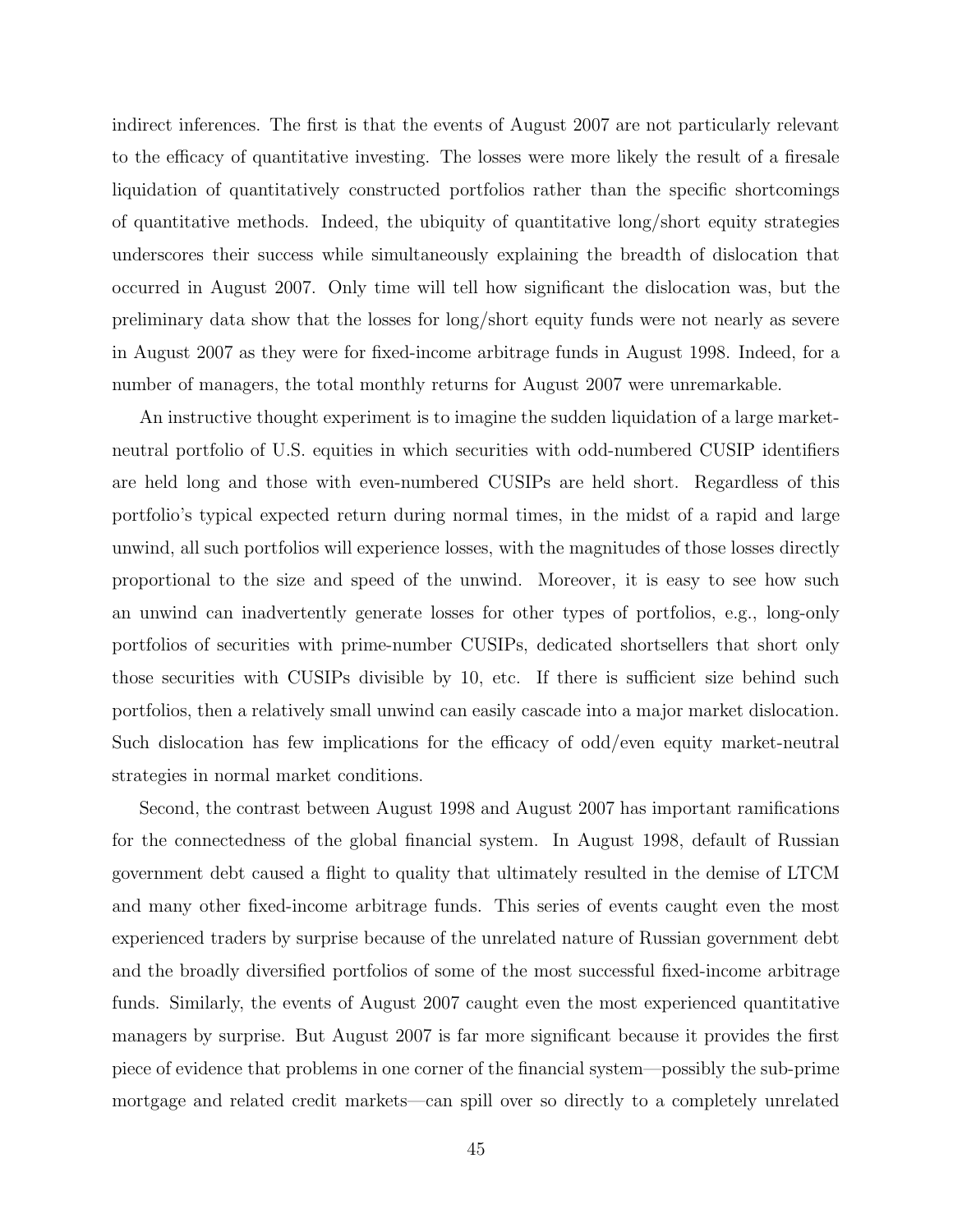corner: long/short equity strategies. This is the kind of "shortcut" described in the theory of mathematical networks that generates the "small-world phenomenon" of Watts (1999) in which a small random shock in one part of the network can rapidly propagate throughout the entire network.

The third implication of August 2007 is that the notion of "hedge-fund beta" described in Hasanhodzic and Lo (2007) is now a reality. The fact that the entire class of long/short equity strategies moved together so tightly during August 2007 implies the existence of certain common factors within that class. Although more research is needed to identify those factors (e.g., liquidity, volatility, cashflow/price, etc.), there should be little doubt now about their existence. This is reminiscent of the evolution of the long-only index-fund industry, which emerged organically through the realization by most institutional investors that they were all invested in very similar portfolios, and that a significant fraction of the expected returns of such portfolios could be achieved passively and, consequently, more cheaply. Of course, hedge-fund beta replication technology is still in its infancy and largely untested, but the intellectual framework is well-developed and a few prominent broker/dealers and assetmanagement firms are now offering the first generation of these products. To the extent that the demand for long/short equity strategies continues to grow, the increasing size of assets devoted to such endeavors will create its own common factors that can be measured, benchmarked, managed, and, ultimately, passively replicated.

Finally, the events of August 2007 have some useful implications for regulatory reform in the hedge-fund sector. Recent debate among regulators and legislators have centered around the registration of hedge funds under the Investment Advisers Act of 1940. While there may be compelling arguments for registering hedge funds, these arguments are generally focused on investor protection which is, indeed, the main impetus behind the '40 Act. But investor protection is not necessarily related to systemic risk, and the best ways to deal with the former may not be optimal for the latter. In fact, registration does not address the systemic risks that hedge funds pose to the global financial system, and currently no regulatory body has a mandate to monitor, much less manage, such risks in the hedge-fund sector.<sup>28</sup> Given the role that hedge funds have begun to play in financial markets—namely,

<sup>28</sup>A number of organizations have been actively involved in addressing systemic risk in the hedge-fund industry including the Federal Reserve System (especially the New York Fed and the Board of Governors),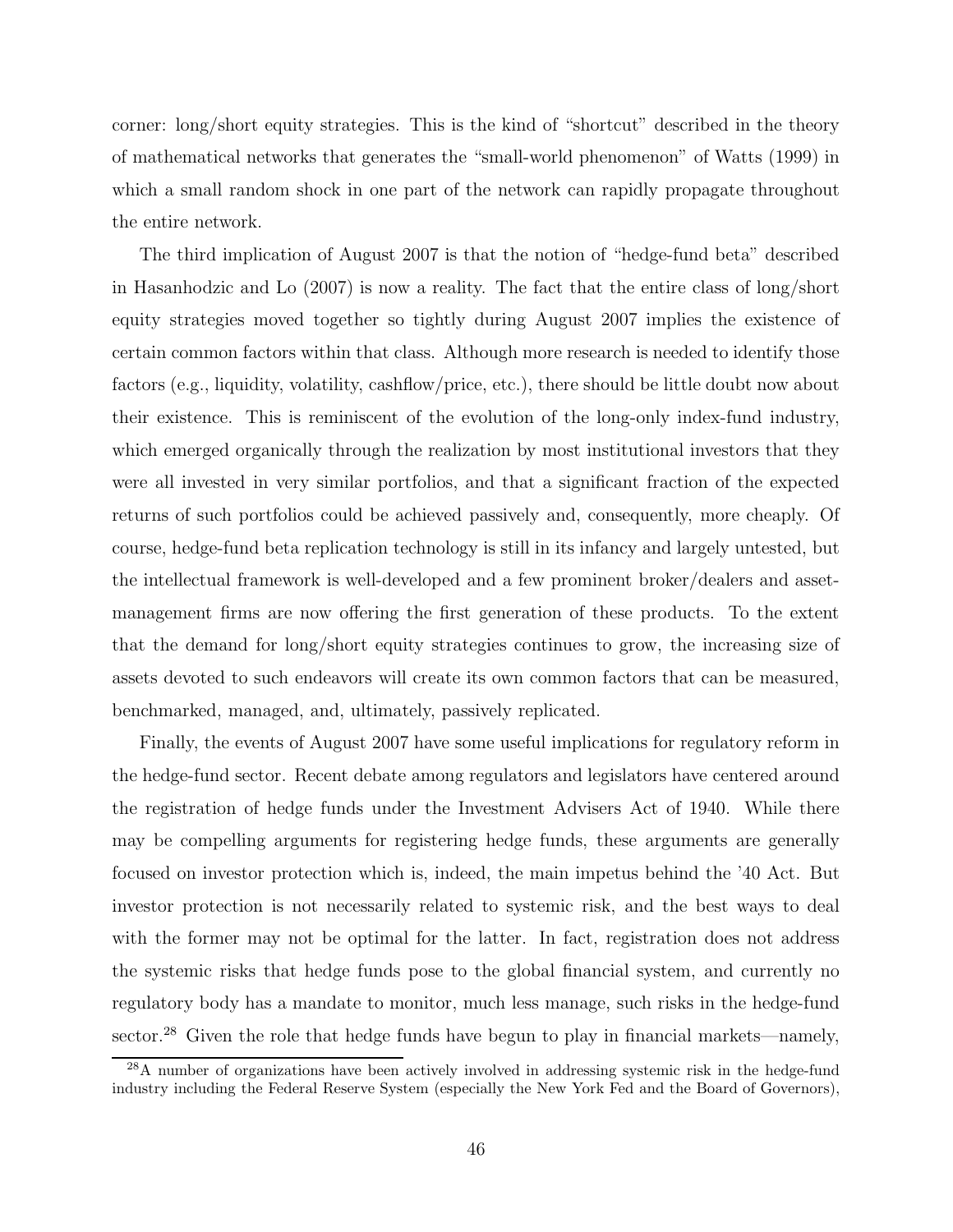active providers of liquidity and credit—they impose externalities on the economy that are no longer negligible.

In this respect, hedge funds are becoming more like banks, and the reason that the banking industry is so highly regulated is precisely because of the enormous social externalities banks generate when they succeed, and when they fail. Unlike banks, hedge funds can decide to withdraw liquidity at a moment's notice, and while this may be acceptable if it occurs rarely and randomly, a coordinated withdrawal of liquidity among an entire sector of hedge funds could have disastrous consequences for the viability of the financial system if it occurs at the wrong time and in the wrong sector.

This observation should not be taken as a criticism of the hedge-fund industry. On the contrary, hedge funds have created tremendous economic and social benefits by supplying liquidity, engaging in price discovery, improving risk transfer, and uncovering non-traditional sources of expected return. If hedge funds have increased systemic risk, the relevant question is "by how much?" and "do the benefits outweigh the risks?". No one would argue that the optimal level of systemic risk for the global financial system is zero. But then what is optimal, or acceptable?

The first step to addressing this issue is to develop a better understanding of the likelihood and proximate causes of systemic risk; one cannot manage that which one cannot measure. The proposal by Getmansky, Lo, and Mei (2004) to establish a National Transportation Safety Board-like organization for capital markets is one possible starting point. By establishing a dedicated and experienced team of forensic accountants, lawyers, and financial engineers to monitor various aspects of systemic risk in the financial sector, and by studying every financial blow-up and developing guidelines for improving our methods and models, a Capital Markets Safety Board may be a more direct way to deal with the systemic risks of the hedge-fund industry than registration.

In the aftermath of the Second World War, a group of socially minded physicists joined to form the Bulletin of Atomic Scientists to raise public awareness of the potential for nuclear

the Office of the Comptroller of the Currency, the International Monetary Fund, the SEC, and the President's Working Group. However, none of these organizations have any regulatory authority over the largely unregulated hedge-fund industry, and cannot even obtain the necessary data from hedge funds or their credit counterparties to compute direct measures of systemic risk. Even the very influential New York Fed exercises its influence primarily through moral suasion.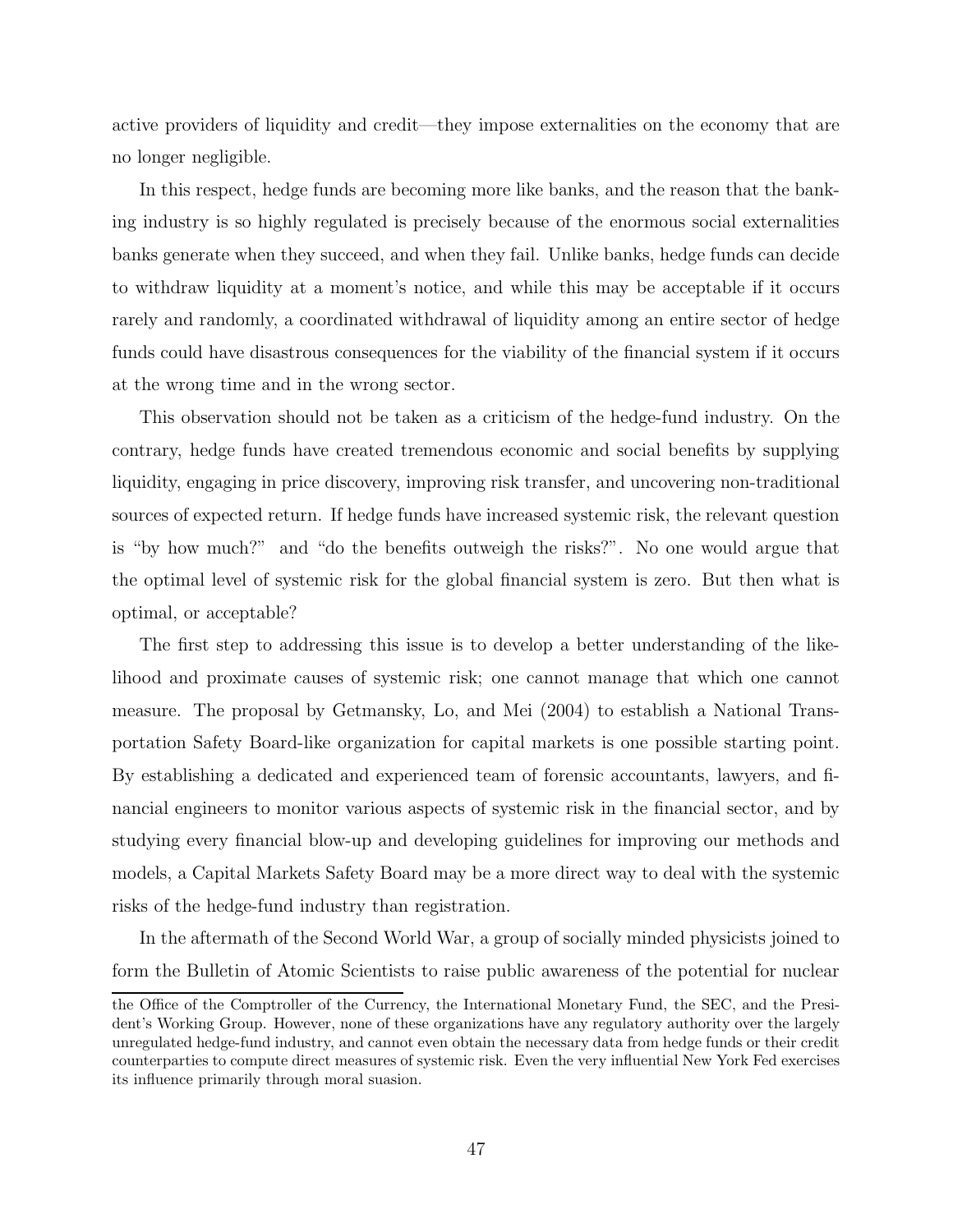holocaust. To illustrate their current assessment of the appropriate state of alarm, they published a "Doomsday Clock" indicating how close we are to "midnight", i.e., nuclear annihilation.<sup>29</sup> Originally set at 7 minutes to midnight in 1947, the clock has changed from time to time as we have moved closer to (2 minutes to midnight in 1953) or farther from (17 minutes to midnight in 1993) the brink of nuclear disaster. If we were to develop a Doomsday Clock for the hedge-fund industry's impact on the global financial system, calibrated to 5 minutes to midnight in August 1998, and 15 minutes to midnight in January 1999, then our current outlook for the state of systemic risk in the hedge-fund industry is about 11:51pm.

For the moment, markets seem to have stabilized, but the clock is ticking...

 $29$ Specifically, "The Bulletin of the Atomic Scientists Doomsday Clock conveys how close humanity is to catastrophic destruction—the figurative midnight—and monitors the means humankind could use to obliterate itself. First and foremost, these include nuclear weapons, but they also encompass climate-changing technologies and new developments in the life sciences and nanotechnology that could inflict irrevocable harm." See www.thebulletin.org for further information.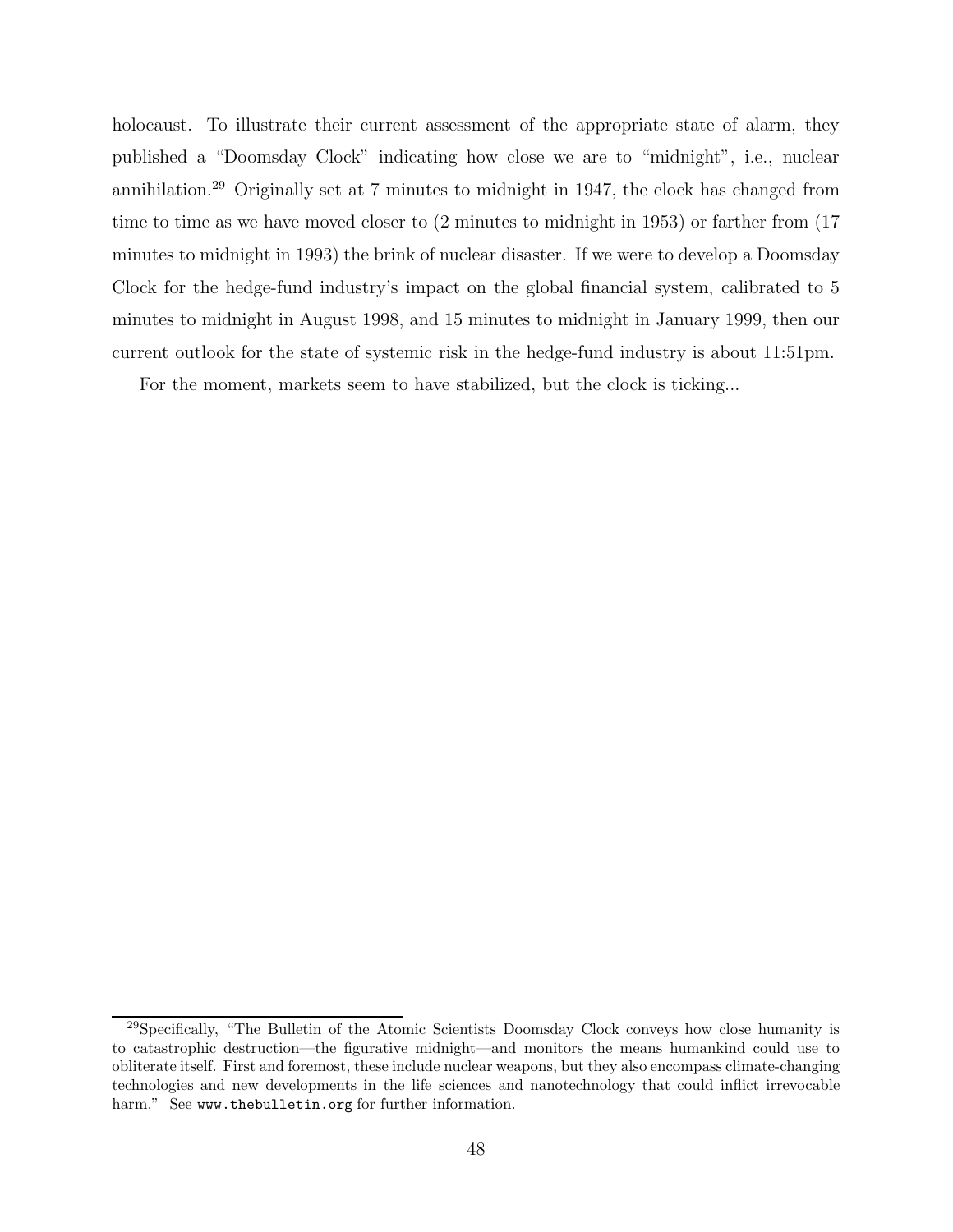## A Appendix

Throughout the Appendix, the following conventions are maintained: (1) all vectors are column vectors unless otherwise indicated; (2) vectors and matrices are always typeset in boldface, i.e., X and  $\mu$  are scalars and **X** and  $\mu$  are vectors or matrices.

#### A.1 A Contrarian Trading Strategy

Consider a collection of N securities and denote by  $\mathbf{R}_t$  the  $N \times 1$ -vector of their period t returns  $[R_{1t} \cdots R_{Nt}]'$ . For convenience, we maintain the following assumption:

(A1)  $\mathbf{R}_t$  is a jointly covariance-stationary stochastic process with expectation  $\mathrm{E}[\mathbf{R}_t] = \boldsymbol{\mu} \equiv$  $[\mu_1 \mu_2 \cdots \mu_N]'$  and autocovariance matrices  $E[(\mathbf{R}_{t-k} - \boldsymbol{\mu})(\mathbf{R}_t - \boldsymbol{\mu})'] = \mathbf{\Gamma}_k$  where, with no loss of generality, we take  $k \geq 0$  since  $\Gamma_k = \Gamma'_{-k}$ .<sup>30</sup>

In the spirit of virtually all contrarian strategies, consider buying at time  $t$  stocks that were "losers" at time  $t-k$ , and selling at time t stocks that were "winners" at time  $t-k$ , where winning and losing is determined with respect to the equal-weighted return on the market. More formally, if  $\omega_{it}(k)$  denotes the fraction of the portfolio devoted to security i at time t, let:

$$
\omega_{it}(k) = -\frac{1}{N}(R_{it-k} - R_{mt-k}) \qquad i = 1, ..., N , \qquad (A.1)
$$

where  $R_{mt-k} \equiv \sum_{i=1}^{N} R_{it-k}/N$  is the equally-weighted market index. By construction,  $\boldsymbol{\omega}_t(k) \equiv [\omega_{1t}(k) \omega_{2t}(k) \cdots \omega_{Nt}(k)]'$  is a "dollar-neutral" or "arbitrage" portfolio since the weights sum to zero. Accordingly, the weights have no natural scale since any multiple of the weights will also sum to zero. Therefore, it is most convenient to define the weights to be the actual dollar positions in each security, in which case the total dollar investment long

 $30$ Assumption (A1) is made for notational simplicity, since joint covariance-stationarity allows us to eliminate time-indexes from population moments such as  $\mu$  and  $\Gamma_k$ ; the qualitative features of our results will not change under the weaker assumptions of weakly dependent heterogeneously distributed vectors  $\mathbf{R}_{t}$ . This would merely require replacing expectations with corresponding probability limits of suitably defined time-averages. See Lo and MacKinlay (1990) for further discussion.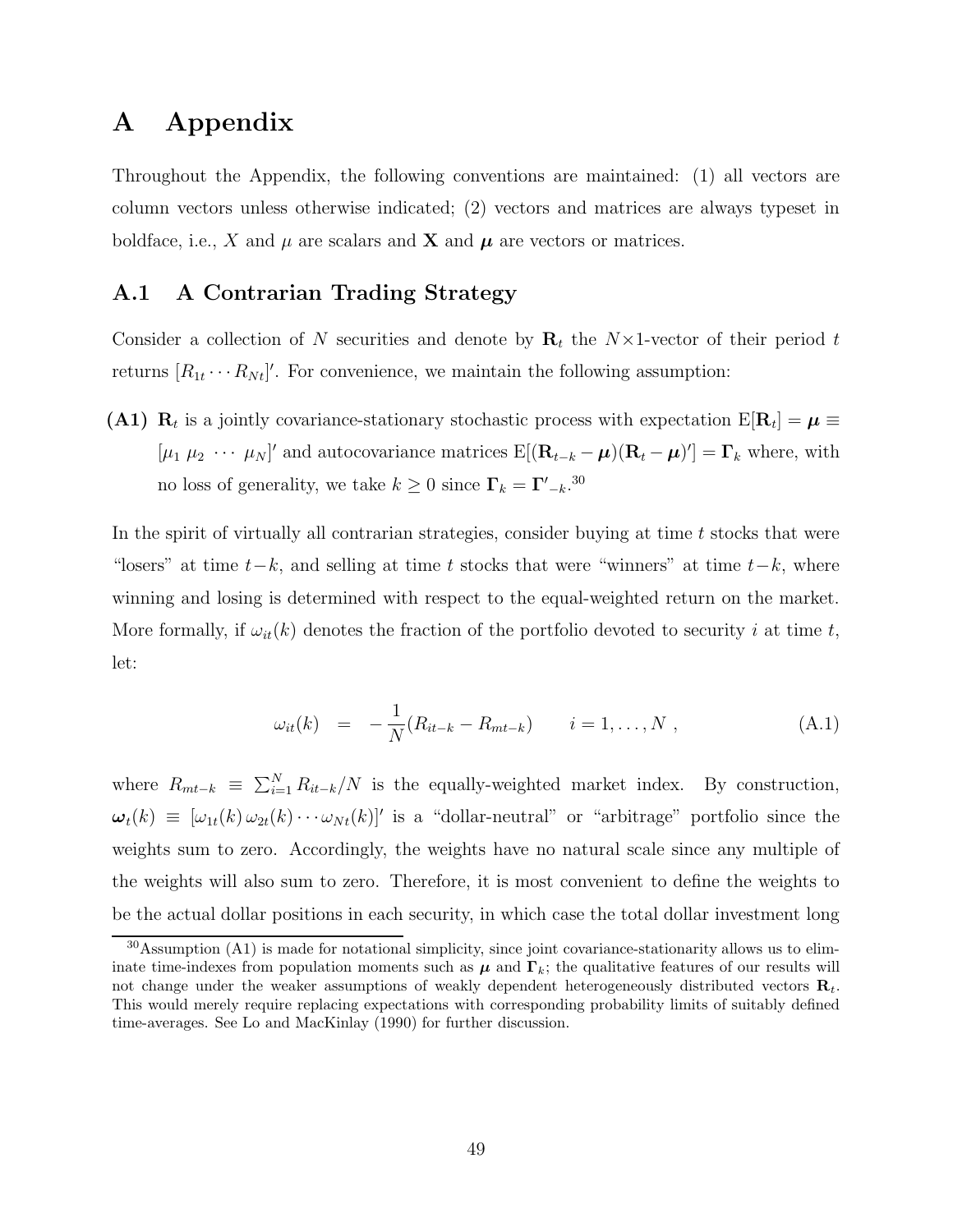(or short) at time t is given by  $I_t(k)$  where:

$$
I_t(k) \equiv \frac{1}{2} \sum_{i=1}^{N} |\omega_{it}(k)| \ . \tag{A.2}
$$

Since the portfolio weights are proportional to the differences between the market index and the returns, securities that deviate more positively from the market at time  $t-k$  will have greater negative weight in the time  $t$  portfolio, and vice-versa. Such a strategy is designed to take advantage of stock market overreaction, but Lo and MacKinlay (1990) show that this need not be the only reason that contrarian investment strategies are profitable. In particular, if returns are positively cross-autocorrelated, they show that a return-reversal strategy will yield positive profits on average, even if individual security returns are *serially* independent! The presence of stock market overreaction, i.e., negatively autocorrelated individual returns, enhances the profitability of the return-reversal strategy, but is not required for such a strategy to earn positive expected returns.

Because of the linear nature of the strategy, its statistical properties are particularly easy to derive. For example, Lo and MacKinlay (1990) show that the strategy's profit-and-loss at date  $t$  is given by:

$$
\pi_t(k) = \omega'_t(k) \mathbf{R}_t \tag{A.3}
$$

and re-arranging (A.3) and taking expectations yields the following:

$$
E[\pi_t(k)] = \frac{\iota' \Gamma_k \iota}{N^2} - \frac{1}{N} trace(\Gamma_k) - \frac{1}{N} \sum_{i=1}^N (\mu_i - \mu_m)^2
$$
 (A.4)

which shows that the contrarian strategy's expected profits are an explicit function of the means, variances, and autocovariances of returns. See Lo and MacKinlay (1990, 1999) for further details of this strategy's statistical properties and an empirical analysis of its historical returns.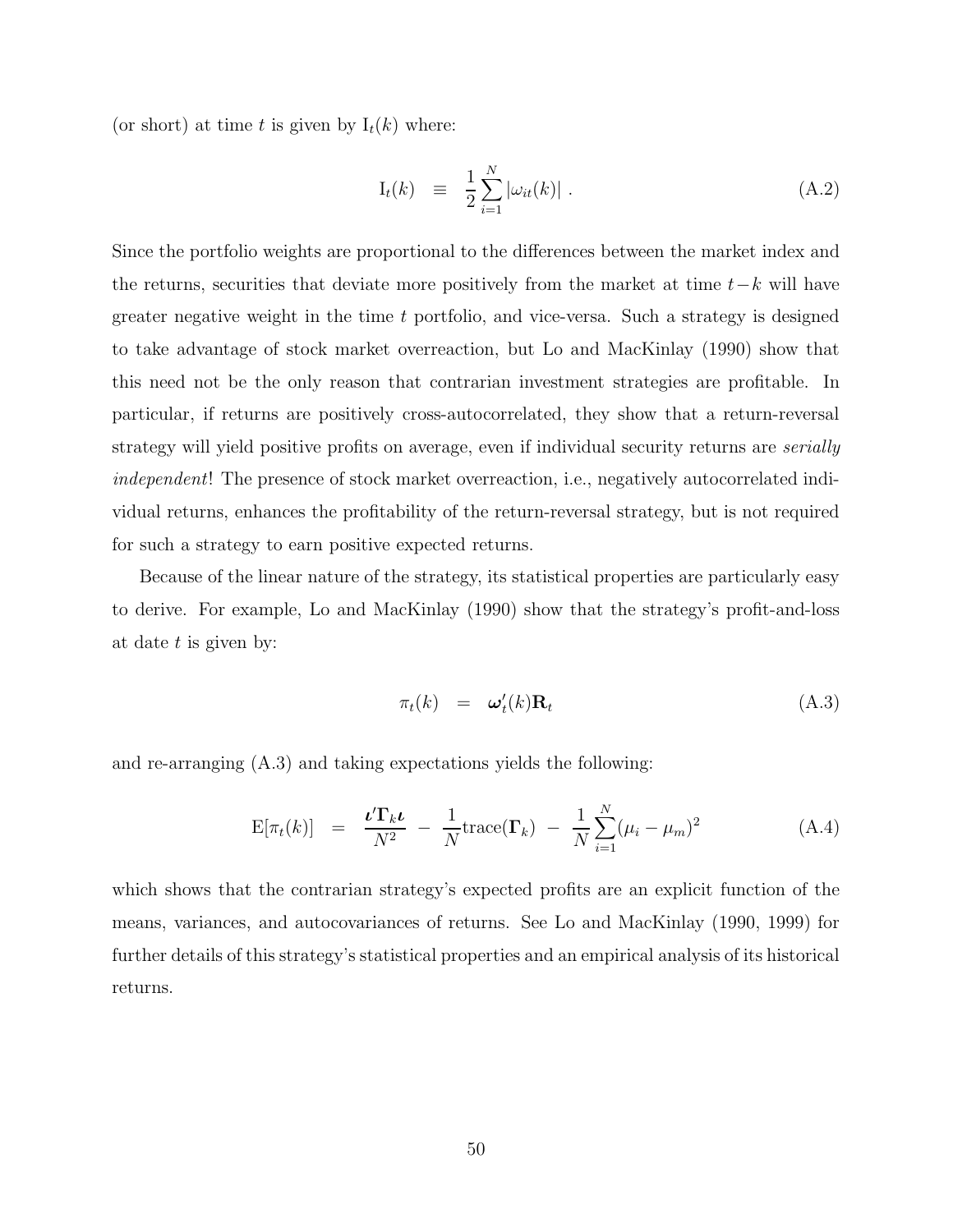#### A.2 Statistical Significance of Aggregate Autocorrelations

To gauge the statistical significance of the aggregate autocorrelations in Section 8, recall that under the null hypothesis of no autocorrelation, the autocorrelation coefficient  $\hat{\rho}_{1i}$  is asymptotically normal with zero mean and variance  $\sigma_{\rho}^2 \equiv 1/T$ . Therefore, we can derive the asymptotic variance of the mean autocorrelation  $\hat{\rho}$  in the usual manner:

$$
\text{Var}[n^{-1}\sum_{i=1}^{n} \hat{\rho}_{1i}] = n^{-2} \iota' \Omega \iota \tag{A.5}
$$

where  $\Omega$  is the covariance matrix of the vector of n first-order autocorrelation coefficients  $[\hat{\rho}_{11} \cdots \hat{\rho}_{1n}]'$ . If we assume that the  $\hat{\rho}_{1i}$ 's are uncorrelated, then  $\Omega$  is a diagonal matrix with  $1/T$ 's on the diagonal. Therefore, the asymptotic variance and standard error of  $\hat{\rho}$  is given by:

$$
Var[\hat{\rho}] \approx \frac{1}{nT} , SE[\hat{\rho}] \approx \frac{1}{\sqrt{nT}} . \qquad (A.6)
$$

For  $n = 400$  and  $T = 60$ , the standard error for  $\hat{\rho}$  is 0.65%, hence a two-standard-deviation confidence interval around the null hypothesis of zero correlation is the range [−1.3%, +1.3%] which is clearly breached by the graphs in Figure 6 for most of the sample.

#### A.3 CS/Tremont Category Descriptions

The following is a list of descriptions of the categories for which CS/Tremont constructs indexes, taken directly from the CS/Tremont website (www.hedgeindex.com):

- Convertible Arbitrage This strategy is identified by investment in the convertible securities of a company. A typical investment is to be long the convertible bond and short the common stock of the same company. Positions are designed to generate profits from the fixed income security as well as the short sale of stock, while protecting principal from market moves.
- Dedicated Short Bias This strategy is to maintain net short as opposed to pure short exposure. Short biased managers take short positions in mostly equities and derivatives. The short bias of a manager's portfolio must be constantly greater than zero to be classified in this category.
- Emerging Markets This strategy involves equity or fixed income investing in emerging markets around the world. Because many emerging markets do not allow short selling,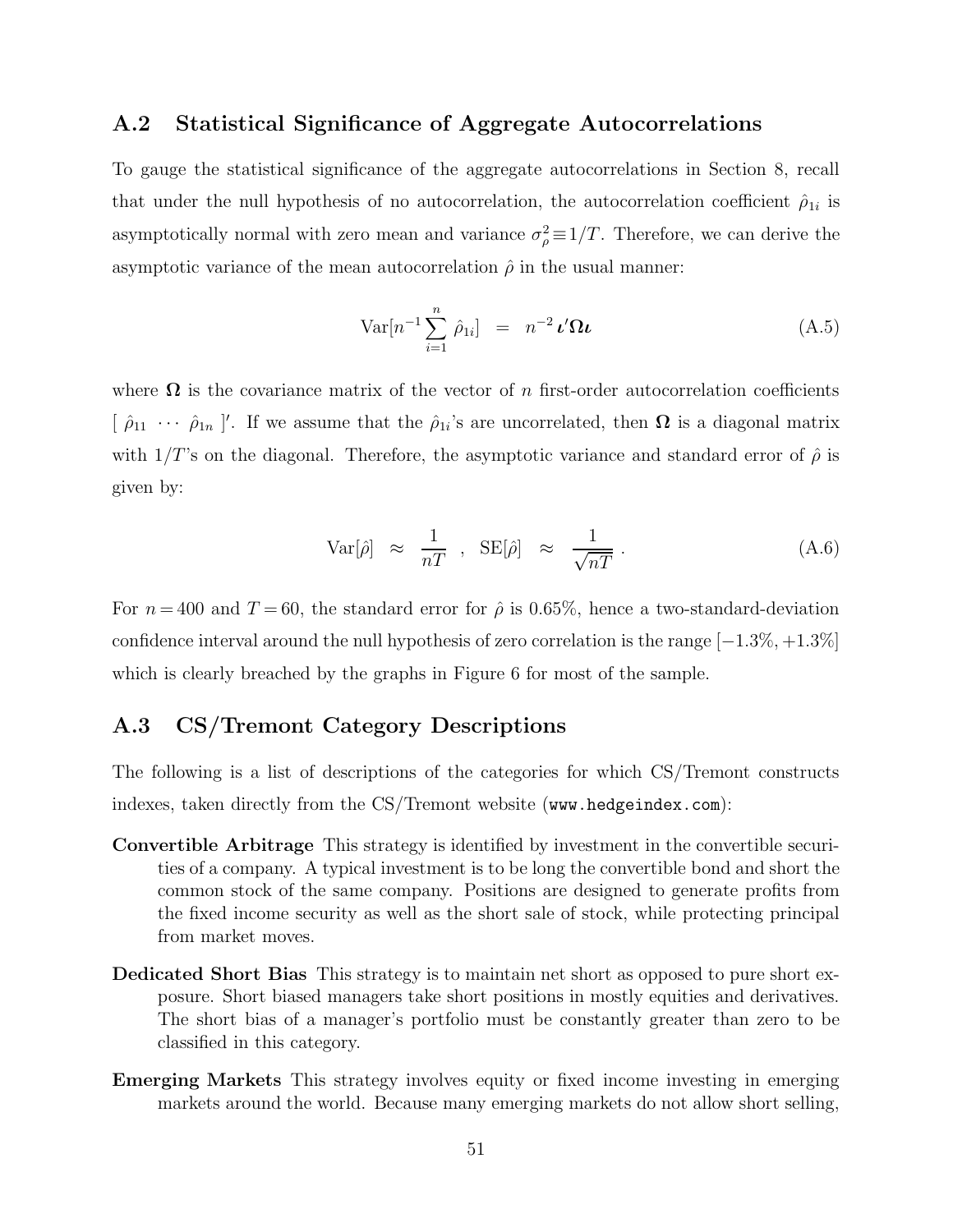nor offer viable futures or other derivative products with which to hedge, emerging market investing often employs a long-only strategy.

- Equity Market Neutral This investment strategy is designed to exploit equity market inefficiencies and usually involves being simultaneously long and short matched equity portfolios of the same size within a country. Market neutral portfolios are designed to be either beta or currency neutral, or both. Well-designed portfolios typically control for industry, sector, market capitalization, and other exposures. Leverage is often applied to enhance returns.
- Event Driven This strategy is defined as 'special situations' investing designed to capture price movement generated by a significant pending corporate event such as a merger, corporate restructuring, liquidation, bankruptcy or reorganization. There are three popular sub-categories in event-driven strategies: risk arbitrage, distressed securities, and multi-strategy.
	- Risk Arbitrage Specialists invest simultaneously in long and short positions in both companies involved in a merger or acquisition. Risk arbitrageurs are typically long the stock of the company being acquired and short the stock of the acquiring company. The principal risk is deal risk, should the deal fail to close.
	- Distressed Hedge Fund managers invest in the debt, equity or trade claims of companies in financial distress and general bankruptcy. The securities of companies in need of legal action or restructuring to revive financial stability typically trade at substantial discounts to par value and thereby attract investments when managers perceive a turn-around will materialize. Managers may also take arbitrage positions within a company's capital structure, typically by purchasing a senior debt tier and short-selling common stock, in the hopes of realizing returns from shifts in the spread between the two tiers.
	- Multi-Strategy This subset refers to Hedge Funds that draw upon multiple themes, including risk arbitrage, distressed securities, and occasionally others such as investments in micro and small capitalization public companies that are raising money in private capital markets. Hedge Fund managers often shift assets between strategies in response to market opportunities.
- Fixed Income Arbitrage The fixed income arbitrageur aims to profit from price anomalies between related interest rate securities. Most managers trade globally with a goal of generating steady returns with low volatility. This category includes interest rate swap arbitrage, US and non-US government bond arbitrage, forward yield curve arbitrage, and mortgage-backed securities arbitrage. The mortgage-backed market is primarily US-based, over-the-counter and particularly complex.
- Global Macro Global macro managers carry long and short positions in any of the world's major capital or derivative markets. These positions reflect their views on overall market direction as influenced by major economic trends and or events. The portfolios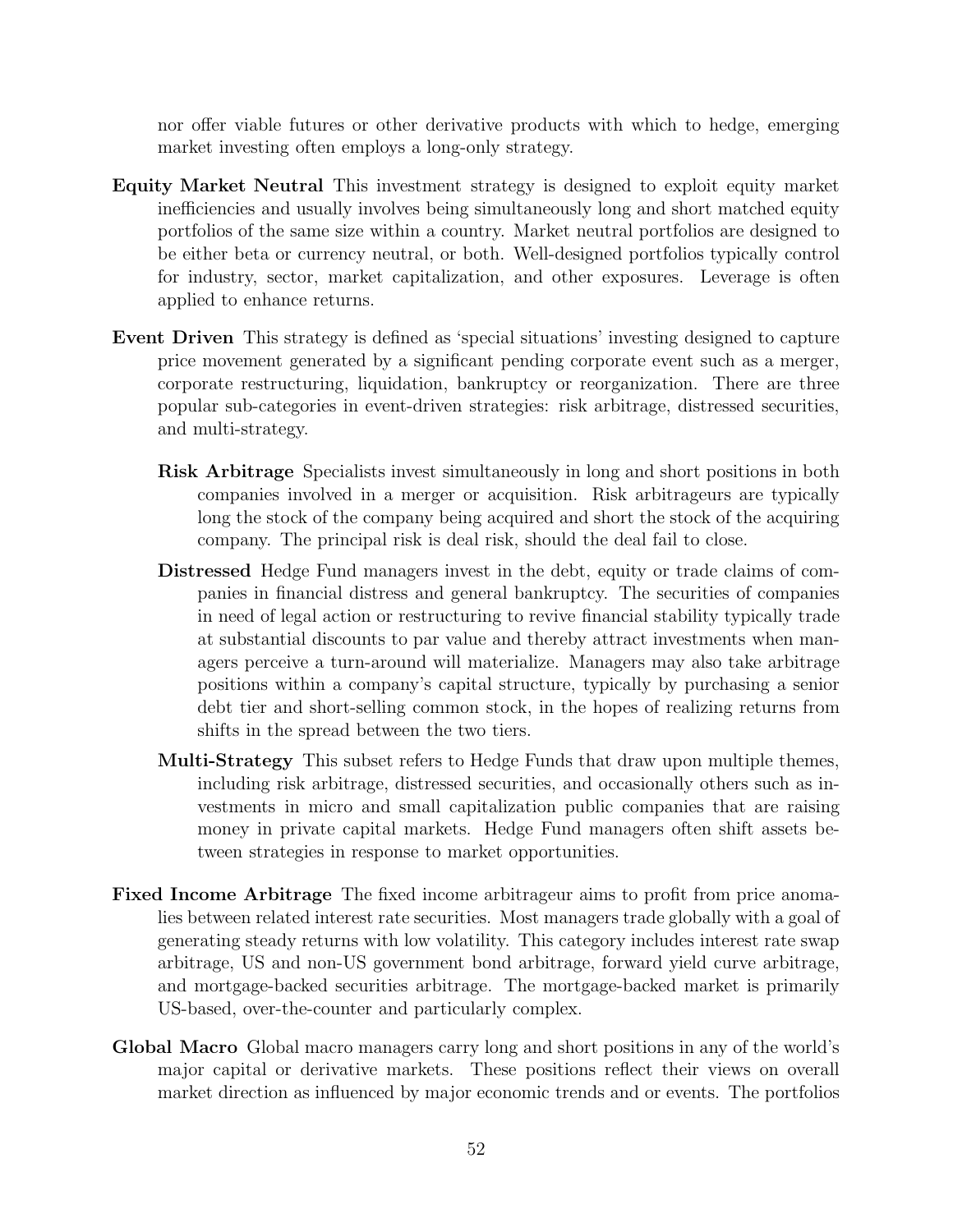of these Hedge Funds can include stocks, bonds, currencies, and commodities in the form of cash or derivatives instruments. Most Hedge Funds invest globally in both developed and emerging markets.

- Long/Short Equity This directional strategy involves equity-oriented investing on both the long and short sides of the market. The objective is not to be market neutral. Managers have the ability to shift from value to growth, from small to medium to large capitalization stocks, and from a net long position to a net short position. Managers may use futures and options to hedge. The focus may be regional, such as long/short US or European equity, or sector specific, such as long and short technology or healthcare stocks. Long/short Equity Hedge Funds tend to build and hold portfolios that are substantially more concentrated than those of traditional stock Hedge Funds.
- Managed Futures This strategy invests in listed financial and commodity futures markets and currency markets around the world. The managers are usually referred to as Commodity Trading Advisors, or CTAs. Trading disciplines are generally systematic or discretionary. Systematic traders tend to use price and market specific information (often technical) to make trading decisions, while discretionary managers use a judgmental approach.
- Multi-Strategy Multi-Strategy Hedge Funds are characterized by their ability to dynamically allocate capital among strategies falling within several traditional Hedge Fund disciplines. The use of many strategies, and the ability to reallocate capital between strategies in response to market opportunities, means that such Hedge Funds are not easily assigned to any traditional category. The Multi-strategy category also includes Hedge Funds employing unique strategies that do not fall under any of the other descriptions.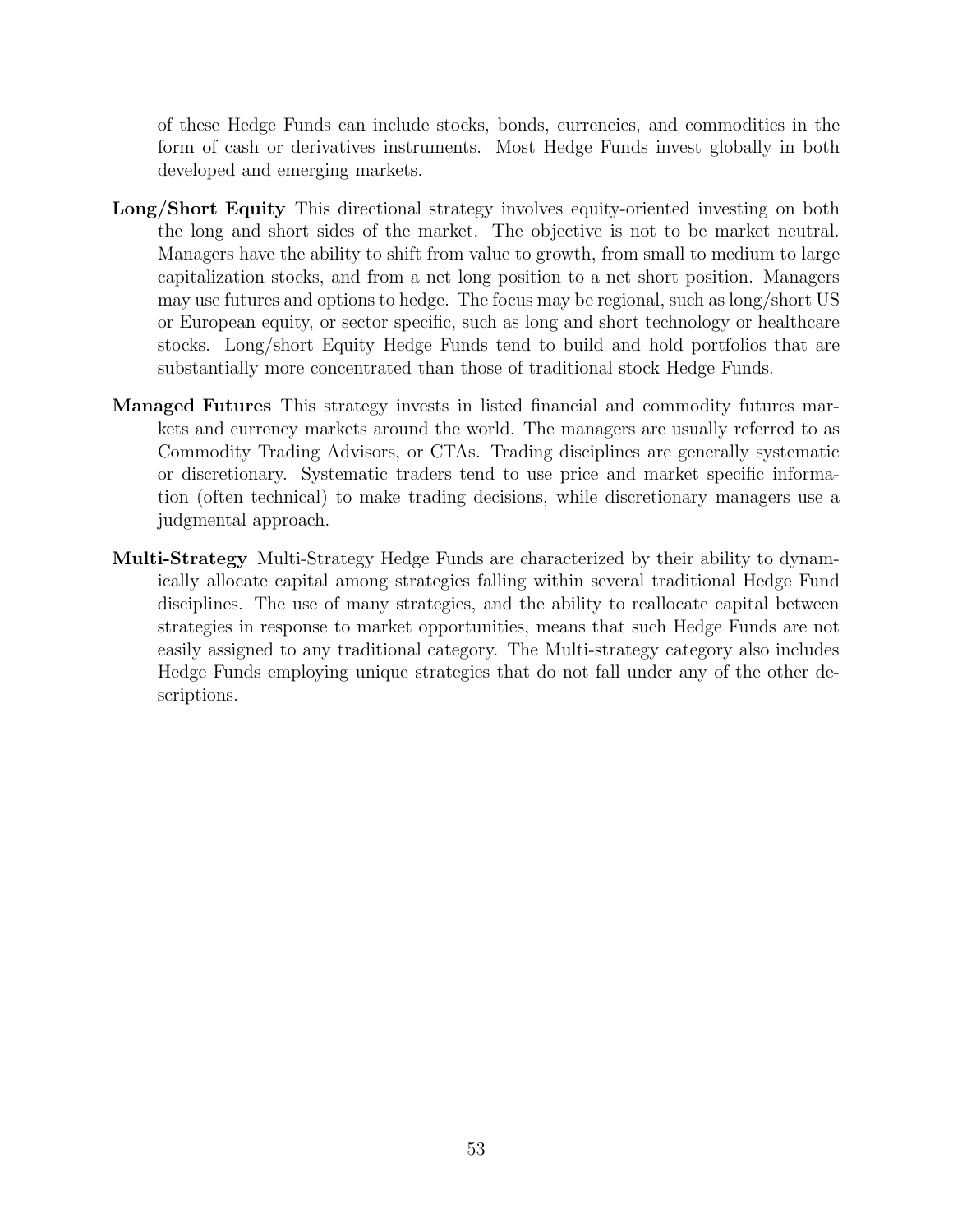#### References

- Admati, A. and P. Pfleiderer, 1991, "Sunshine Trading and Financial Market Equilibrium", Review of Financial Studies 4, 443–481.
- Allen, F. and D. Gale, 2000, "Financial Contagion", Journal of Political Economy 108, 1–33.
- Barclay, M. and R. Litzenberger, 1988, "Announcement Effects Of New Equity Issues And The Use Of Intraday Price Data", Journal of Financial Economics 21, 71–100.
- Barclay, M. and J. Warner, 1993, "Stealth Trading And Volatility: Which Trades Move Prices?", Journal of Financial Economics 34, 281–306.
- Bookstaber, R., 1999, "A Framework for Understanding Market Crisis", in Risk Management: Principles and Practices. Charlottesville, VA: Association for Investment Management and Research.
- Bookstaber, R., 2000, "Understanding and Monitoring the Liquidity Crisis Cycle", Financial Analysts Journal , 17–22.
- Bookstaber, R., 2007, A Demon of Our Own Design: Markets, Hedge Funds, and the Perils of Financial Innovation. Hoboken, NJ: John Wiley & Sons.
- Boss, M., Elsinger, H., Summer, M., and S. Thurner, 2004, "Network Topology of the Interbank Market", Quantitative Finance 4, 1–8.
- Campbell, J., Lo, A., and C. MacKinlay, 1997, The Econometrics of Financial Markets. Princeton, NJ: Princeton University Press.
- Carey, M. and R. Stulz, eds., 2006, The Risks of Financial Institutions and the Financial Sector. Chicago, IL: University of Chicago Press.
- Chan, L. and J. Lakonishok, 1993, "Institutional Trades and Intra-Day Stock Price Behavior", Journal of Financial Economics 33, 173–199.
- Chan, L. and J. Lakonishok, 1995, "The Behavior of Stock Prices Around Institutional Trades", Journal of Finance 50, 1147–1174.
- Chan, N., Getmansky, M., Haas, S., and A. Lo, 2006, "Do Hedge Funds Increase Systemic Risk?", Federal Reserve Bank of Atlanta Economic Review Q4, 49–80.
- Chan, N., Getmansky, M., Haas, S., and A. Lo, 2007, "Systemic Risk and Hedge Funds", in M. Carey and R. Stulz, eds., The Risks of Financial Institutions and the Financial Sector. Chicago, IL: University of Chicago Press.
- Degryse, H. and G. Nguyen, 2004, "Interbank Exposures: An Empirical Examination of Systemic Risk in the Belgian Banking System", Working Paper, Belgian National Bank No. 2004–04.
- Easley, D. and M. O'Hara, 1987, "Price, Trade Size, and Information in Securities Markets", Journal of Financial Economics 19, 69–90.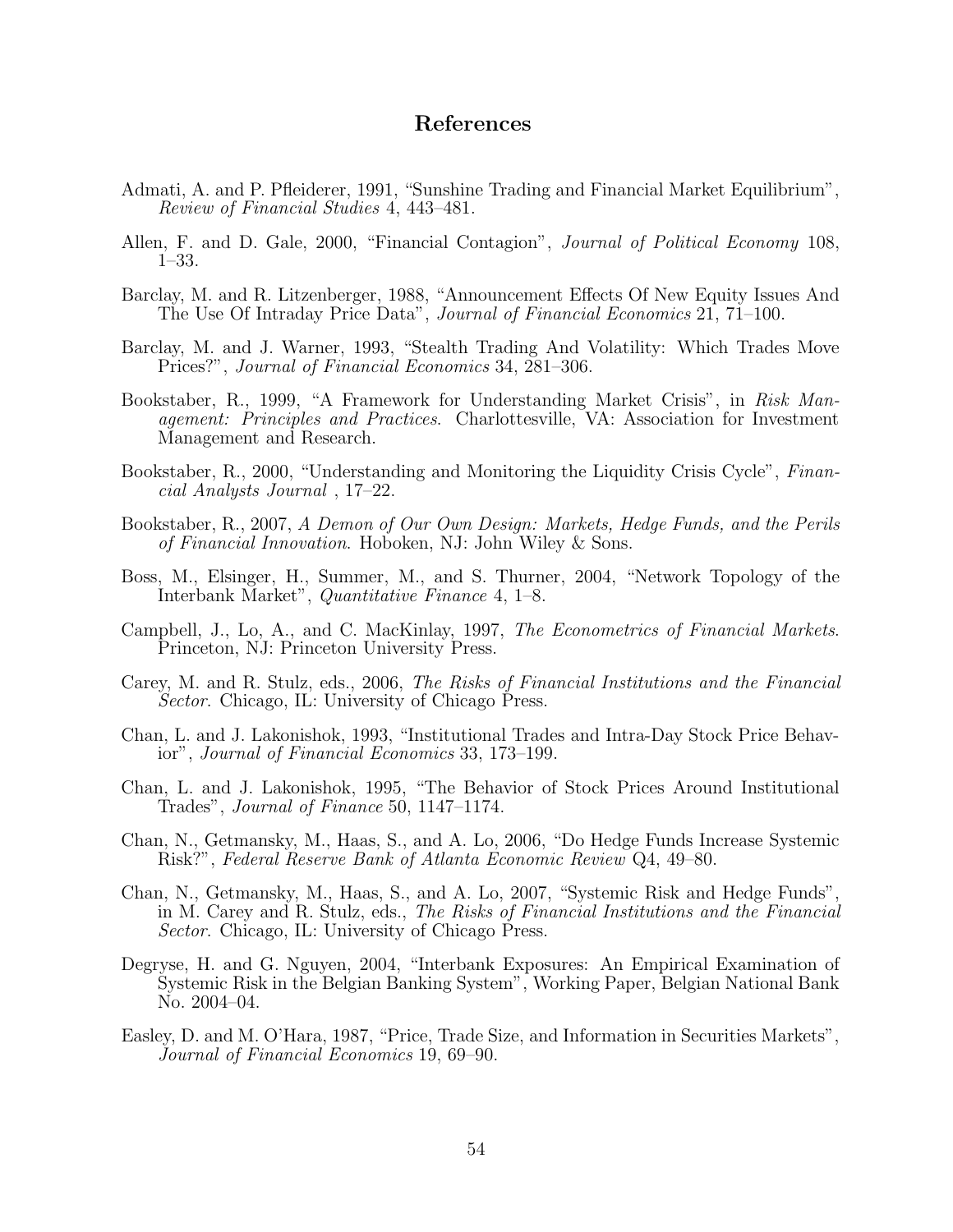- Freixas, X., Parigi, B., and J. Rochet, 2000, "Systemic Risk, Interbank Relations and Liquidity Provision by the Central Bank", Journal of Money, Credit and Banking 32, 611–638.
- Fung, W. and D. Hsieh, 2006, "Hedge Funds: An Industry In Its Adolescence", Federal Reserve Bank of Atlanta Economic Review Q4, 1–34.
- Furfine, C., 2003, "Interbank Exposures: Quantifying the Risk of Contagion", Journal of Money, Credit and Banking 35, 111–128.
- Getmansky, M., Lo, A., and I. Makarov, 2004, "An Econometric Analysis of Serial Correlation and Illiquidity in Hedge-Fund Returns", to appear in Journal of Financial Economics.
- Getmansky, M., Lo, A., and S. Mei, 2004, "Sifting Through the Wreckage: Lessons from Recent Hedge-Fund Liquidations", Journal of Investment Management 2, 6–38.
- Hasanhodzic, J. and A. Lo, 2007, "Can Hedge-Fund Returns Be Replicated?: The Linear Case", Journal of Investment Management 5, 5–45.
- Holthausen, R., Leftwich, R., and D. Mayers, 1987, "The Effect of Large Block Transactions on Security Prices: A Cross-Sectional Analysis", Journal of Financial Economics 19, 237–267.
- Holthausen, R., Leftwich, R., and D. Mayers, 1990, "Large Block Transactions, the Speed of Response, and Temporary and Permanent Stock-Price Effects", Journal of Financial Economics 26, 71–95.
- Kao, D., 2002, "Battle for Alphas: Hedge Funds versus Long-Only Portfolios", Financial Analysts Journal 58, 16–36.
- Kyle, A., 1985, "Continuous Auctions and Insider Trading", Econometrica 53, 1315–1336.
- Lehmann, B., 1990, "Fads, Martingales, and Market Efficiency", *Quarterly Journal of Eco*nomics 105, 1–28.
- Leitner, Y., 2005, "Financial Networks: Contagion, Commitment, and Private Sector Bailouts", Journal of Finance 60, 2925–2953.
- Lo, A., 1999, "The Three P's of Total Risk Management", Financial Analysts Journal 55, 87–129.
- Lo, A., 2001, "Risk Management For Hedge Funds: Introduction and Overview", Financial Analysts Journal 57, 16–33.
- Lo, A., 2002, "The Statistics of Sharpe Ratios", Financial Analysts Journal 58, 36–50.
- Lo, A. and C. MacKinlay, 1990, "When Are Contrarian Profits Due to Stock Market Overreaction?", Review of Financial Studies 3, 175–206.
- Lo, A. and C. MacKinlay, 1999, A Non-Random Walk Down Wall Street. Princeton, NJ: Princeton University Press.
- Merrill Lynch, 2007, "Building the Organization to Support 130/30", Global Markets and Investment Banking, fourth quarter.